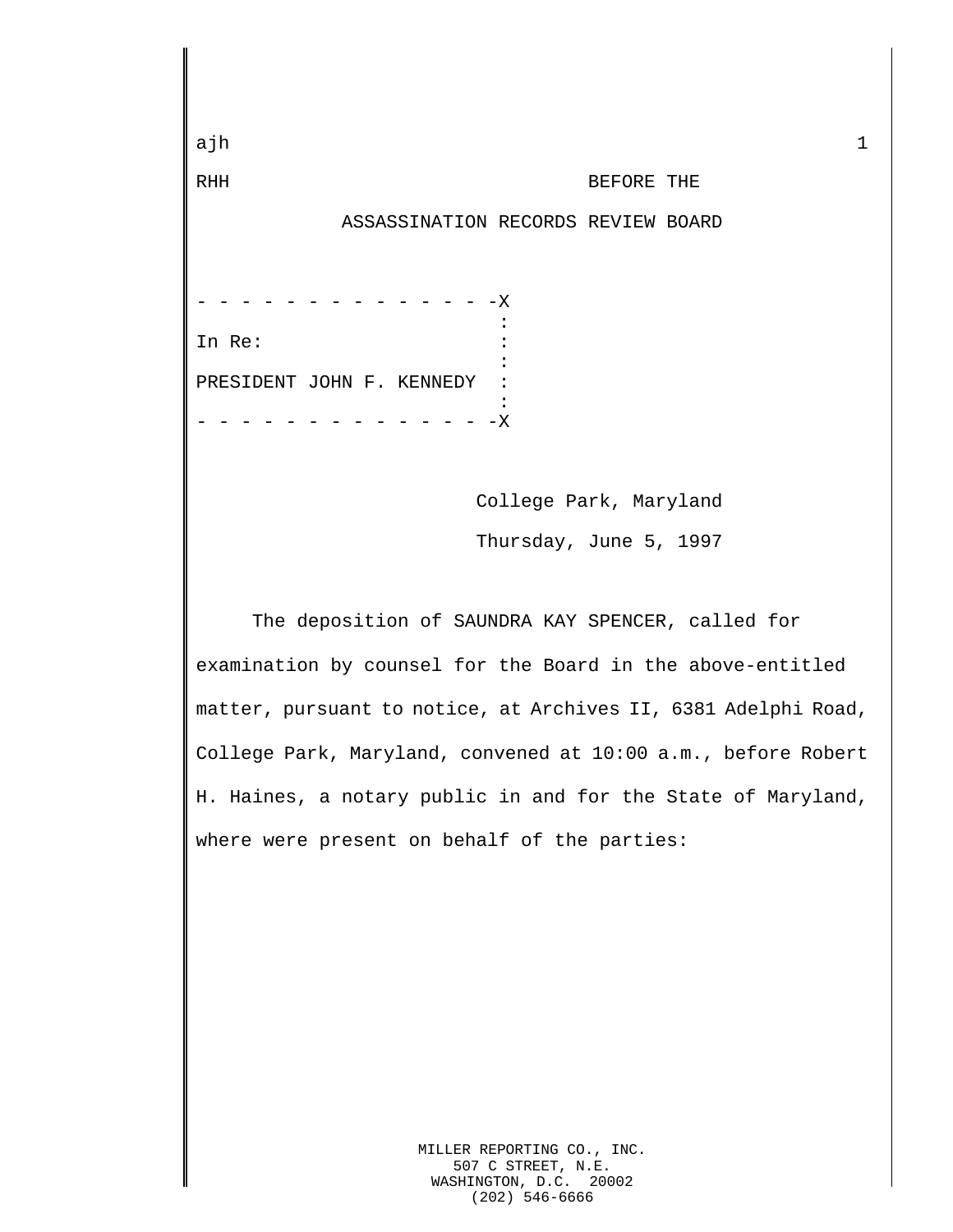```
MILLER REPORTING CO., INC.
                      507 C STREET, N.E.
ajh 2
APPEARANCES:
     On Behalf of the Assassination Records
        Review Board:
          T. JEREMY GUNN, ESQ.
          General Counsel
          Assassination Records Review Board
          600 E Street, N.W., Second Floor
          Washington, D.C. 20530
          (202) 724-0088
ALSO PRESENT:
          DAVID G. MARWELL
          Executive Director
                            - - -\underline{C} \underline{O} \underline{N} \underline{T} \underline{E} \underline{N} \underline{T} \underline{S}WITNESS EXAMINATION
Saundra Kay Spencer 3
```
WASHINGTON, D.C. 20002 (202) 546-6666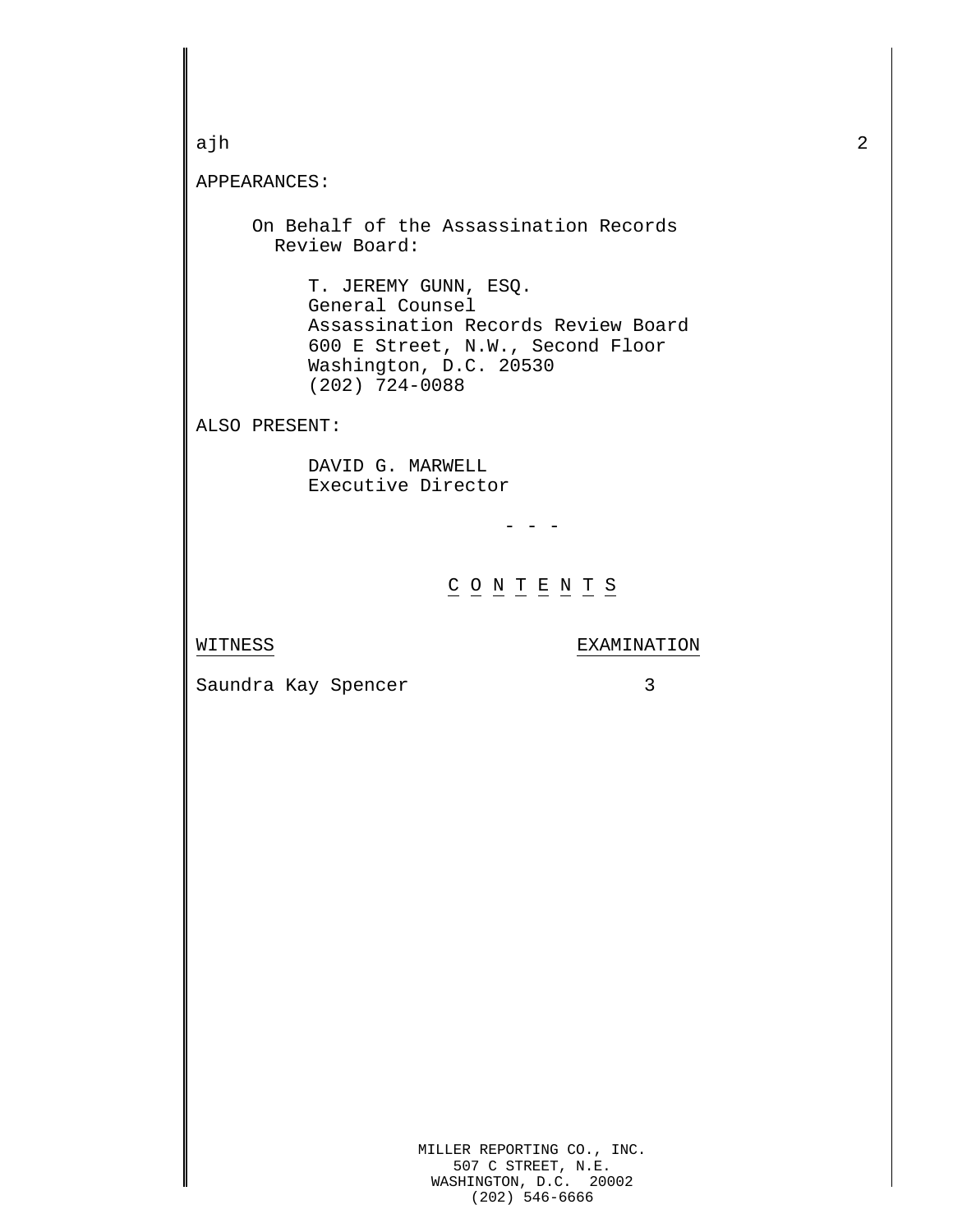## P R O C E E D I N G S

MR. GUNN: Would you swear the witness, please. Whereupon,

## SAUNDRA KAY SPENCER

was called as a witness, and, having been first duly sworn, was examined and testified as follows:

## EXAMINATION

BY MR. GUNN:

- Q Would you state your full name for the record, please.
- A Saundra Kay Spencer.
- Q Ms. Spencer, were you employed in November of 1963?

A Yes, I was.

- Q What position did you have in November of 1963?
- A I was 1st Class with United States Navy.
- Q Where did you work at that time?

A I worked at the Photographic Center in a special unit for the Naval Aide to the President for Photography.

Q When you say the "Photographic Center," what do you mean?

A That is a Class A lab, which was the central photo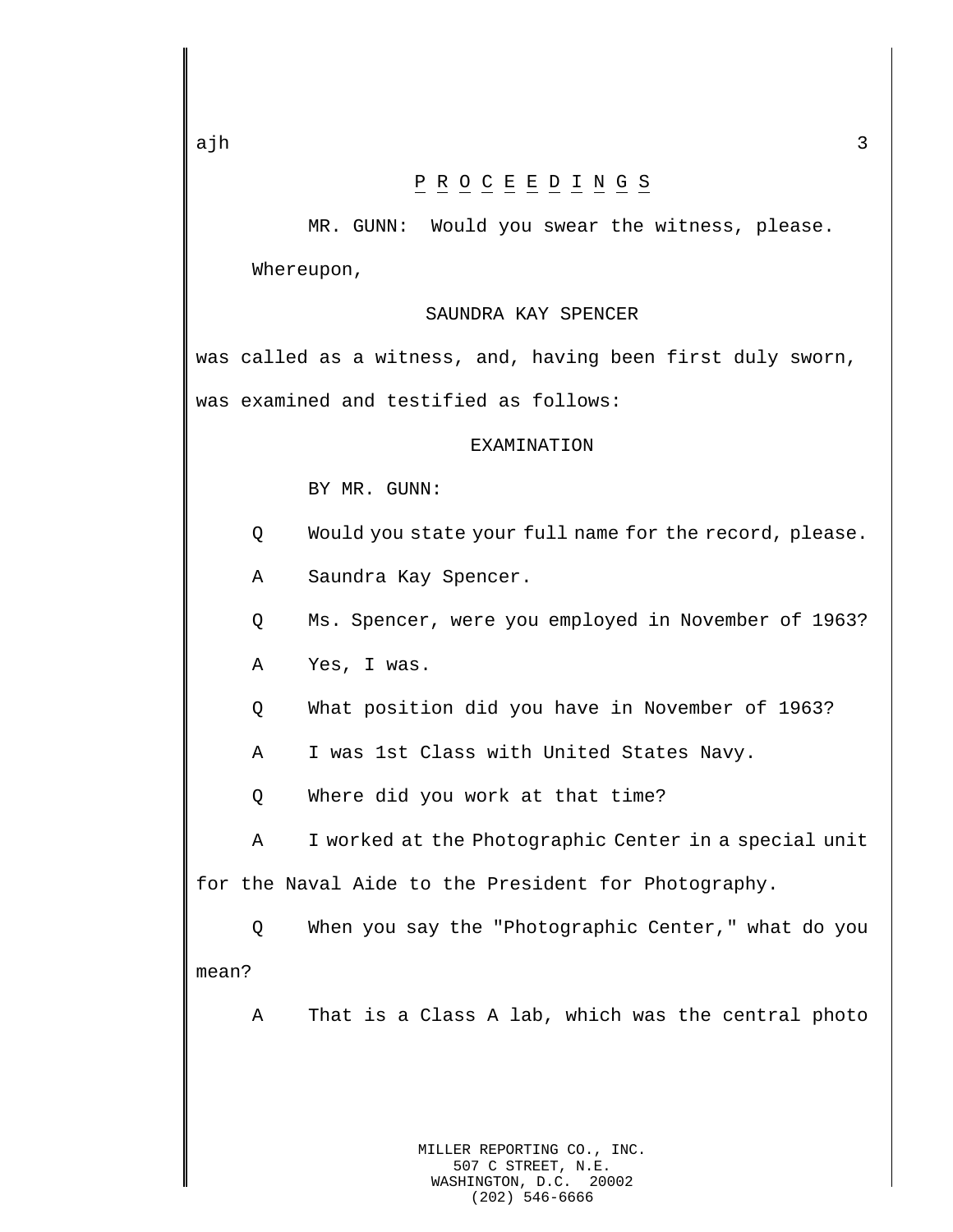lab for the Navy. It's located at Anacostia.

Q Has this been also known as the Naval Photographic Center?

A Yes.

Q I would like to come back to your position in 1963, but if we could go a little bit earlier and then we will come back to it later.

Did you have any formal training in photography?

A Yes, I entered the basic photography school out of recruit training in '57. I also had special color school, Rochester Institute of Technology and Quality Control, Class B school, which is the advanced photography school, a cinematography school, a school in camera systems in recon repair and camera repair.

Q Did you take all of those courses during the time that you were in the Navy?

A Yes.

Q Were all of those courses taken prior to 1963? A No. The A and the B school, and the color school was taken prior.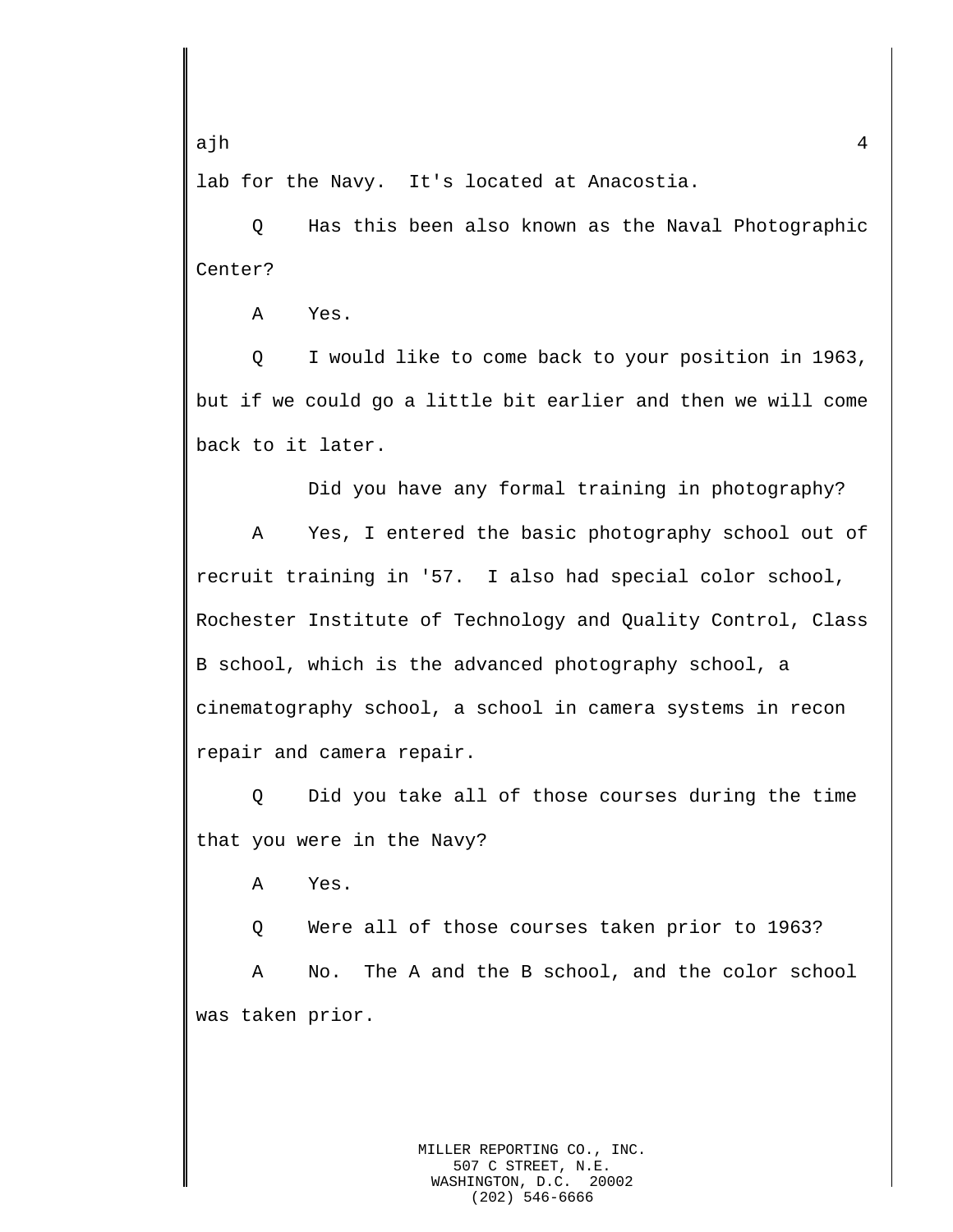Q While you were in the Navy, did you do any work other than in the area of photography?

A No, it was all photographic related -- oh, I take that back. I did go for a tour at recruit training for women at Bainbridge, Maryland, where I was chief drill instructor and swimming instructor.

Q Would it be fair to say that for approximately six year between 1957 and 1963, that your principal area of work was in photography?

A Yes.

Q Had you had any experience in photography prior to the time that you joined the Navy?

A Yes, since the time I was about 11 years old, dad insisted we have family hobbies, and photography was one of them, so I learned photography. Then, in my senior year of high school, the photographer that was scheduled to do our annuals passed away, and so I took over the photographic shooting and everything for our school annual.

Q Prior to 1963, had you had any experience with photography of autopsies or of cadavers?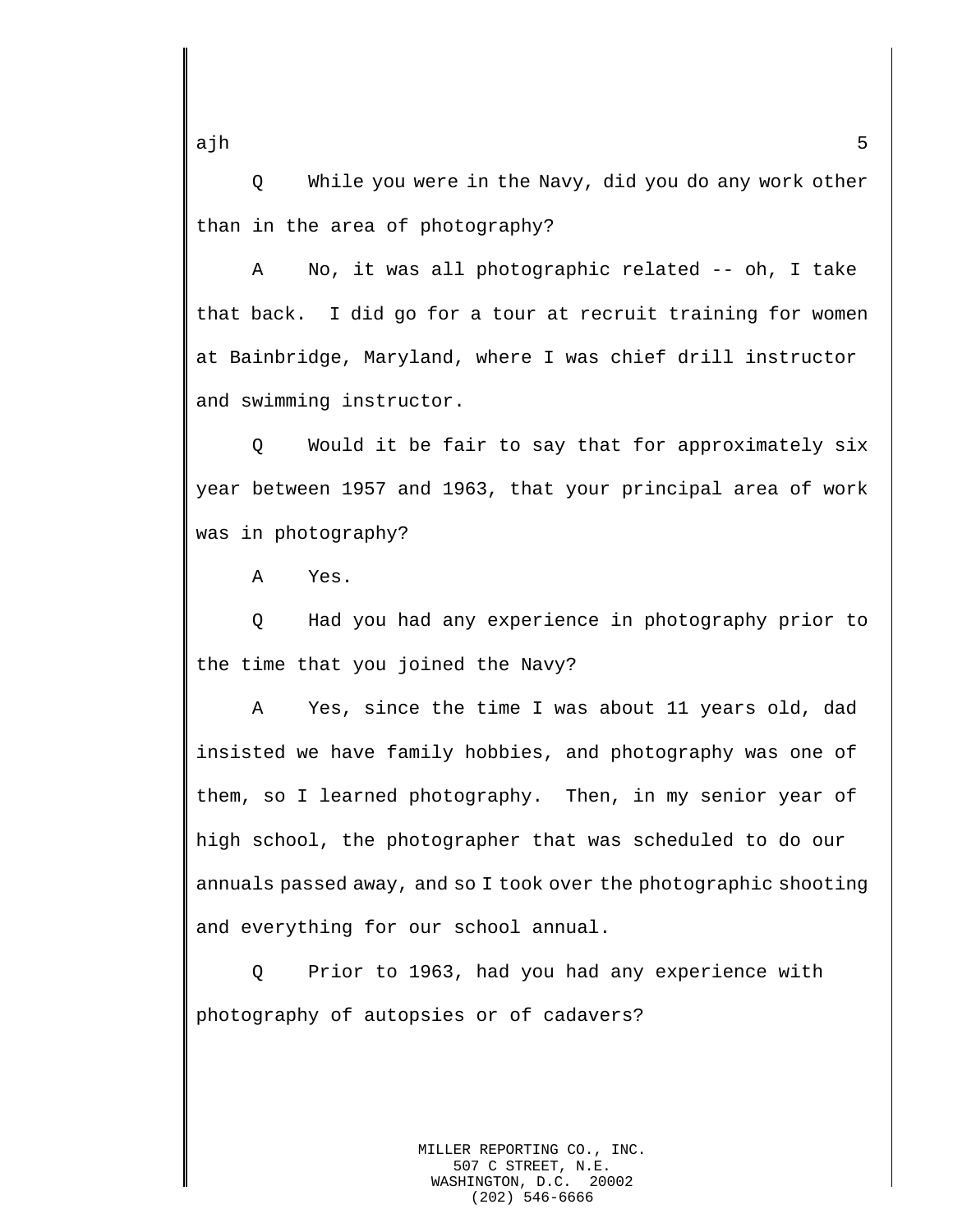A Yes. While I was stationed at a Class D lab at Pensacola, Florida, at the Naval Air Station there, we were responsible for photographing the autopsy of student pilots for the Navy that didn't quite make it, and we provided 2 and a quarter slides for the BUMED**\***.

Q Did you take the photographs yourself?

A Yes.

Q Did you also develop the photographs?

A Yes.

Q Approximately, how many persons did you take photographs of who were deceased?

A Probably around 10, 12 during the two years I was on the shooting --

Q I would like to go now to the Naval Photographic Center in 1963. Could you describe in just a very general way the structure of the NPC?

A Okay. NPC was a three-story building that was originally built by Eastman Kodak during World War II, and it held -- on the top floor was the library and the color lab primarily.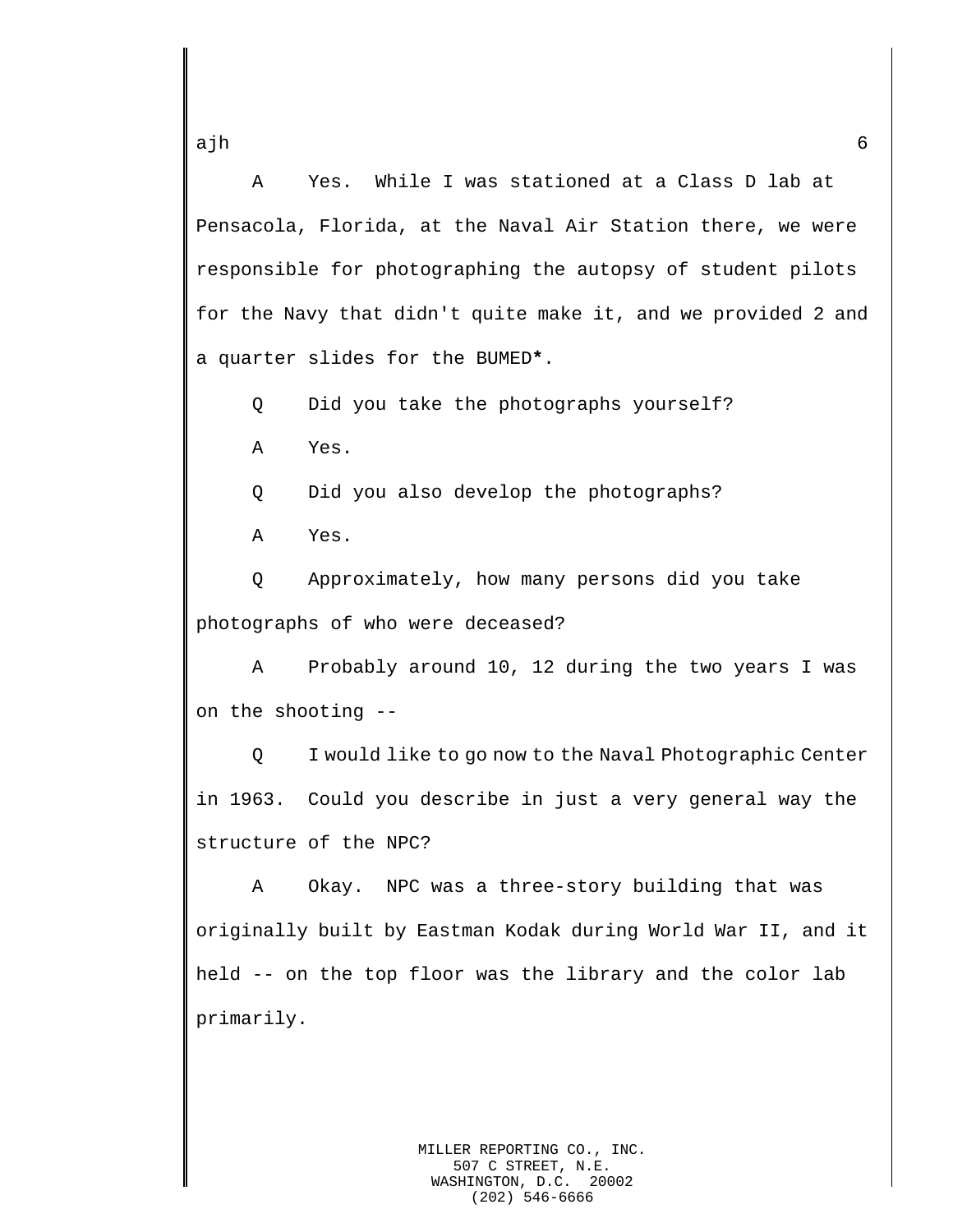The second floor was black and white division and some of the office spaces for support. The third or the bottom floor dealt primarily with motion picture production and TV production. They have a sound stage.

Also on the third floor was the art and animation divisions.

Q Was there a White House lab or a White House section in the NPC building?

A Yes. It was located within the color division. It was a single room, probably I would say about 15 feet by 15 foot with an adjoining 8 by 10 room, and that was further broken down into two color print rooms, a black and white print room with sink, two dryers, and the adjourning room was where we had the Calumet color processor. It was a small unit and it all had the C-22 process in it plus the color print process.

Q Was that the area that you worked in?

A Yes.

Q Do you know why the White House lab was located within the color lab?

A Most of the work primarily was color at that time,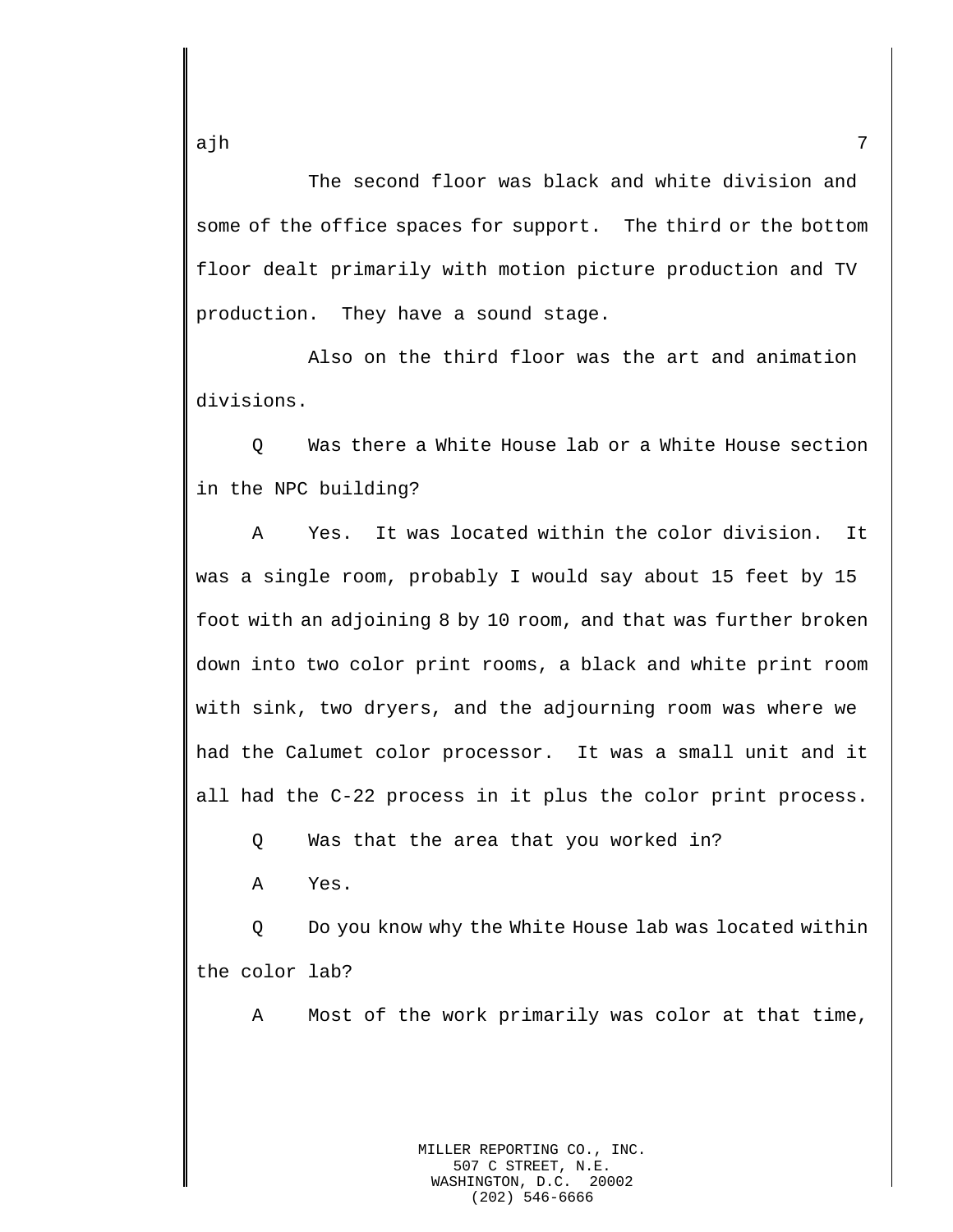so it was just close proximity, we could draw our chemistry and stuff from the main lines of the color lab.

The black and white we did was a lot of fine development, because they didn't like to use flash at the White House, so a lot of it was available. We did the ultra-fine development on it, so that was not regularly done downstairs in the black and white division, and we had a limited amount of black and white that we actually produced.

Q Do you know of any other lab that typically handled White House photography in 1963?

A They had two or three photographers that were with the motion picture crews, but they worked directly for one person. Chief Knudsen would usually direct them and what they did was aside from anything that we did. They did not have a special unit.

Q Do you know of any other lab that developed still photography in addition to the lab where you worked?

A To my knowledge, no.

Q What was your position in the White House lab in November of '63?

> MILLER REPORTING CO., INC. 507 C STREET, N.E. WASHINGTON, D.C. 20002 (202) 546-6666

ajh 8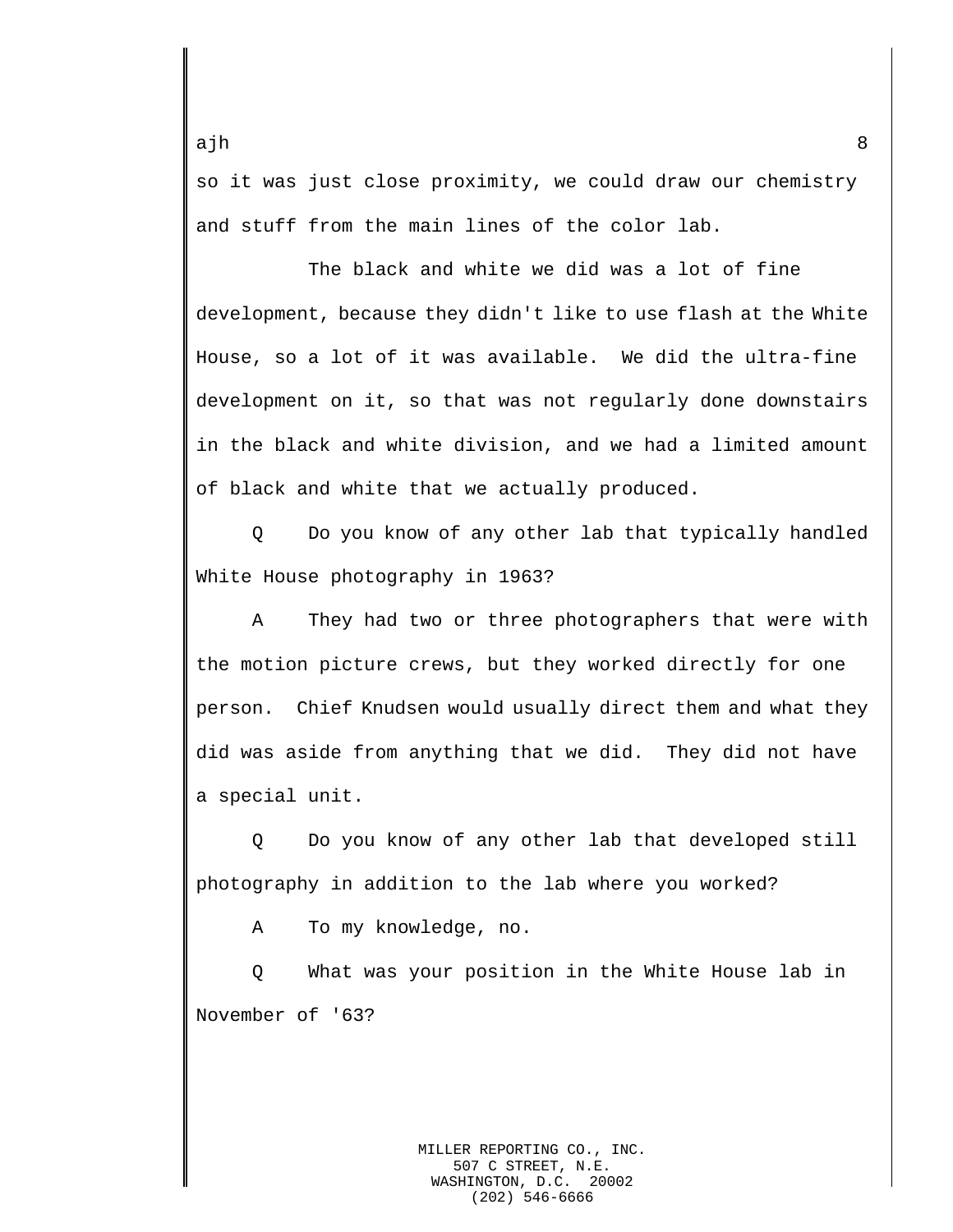A I was Petty Officer in Charge.

Q Did you have any supervisor who was also within the White House lab ?

A Chief Knudsen was our liaison and supervisor from the White House, but we fell also under the Office in Charge of the color lab, but they pretty much left us alone, did our own thing. They gave us a cipher lock on our room and said do try to stay awake.

Q When you say "they" left you alone, you are referring to the color lab itself?

A The color lab and the Officer in Charge. They would ask periodically if we needed any support or anything, and if we needed anything we just asked them and we usually got what we needed.

Q How many people worked under you in the White House lab in November of '63?

A It averaged four to five at various times, which people would come and go as they transferred in and out, because they were assigned to the Photographic Center, and they were then detailed to us.

> MILLER REPORTING CO., INC. 507 C STREET, N.E.<br>SHINGTON, D.C. 20002 WASHINGTON, D.C. (202) 546-6666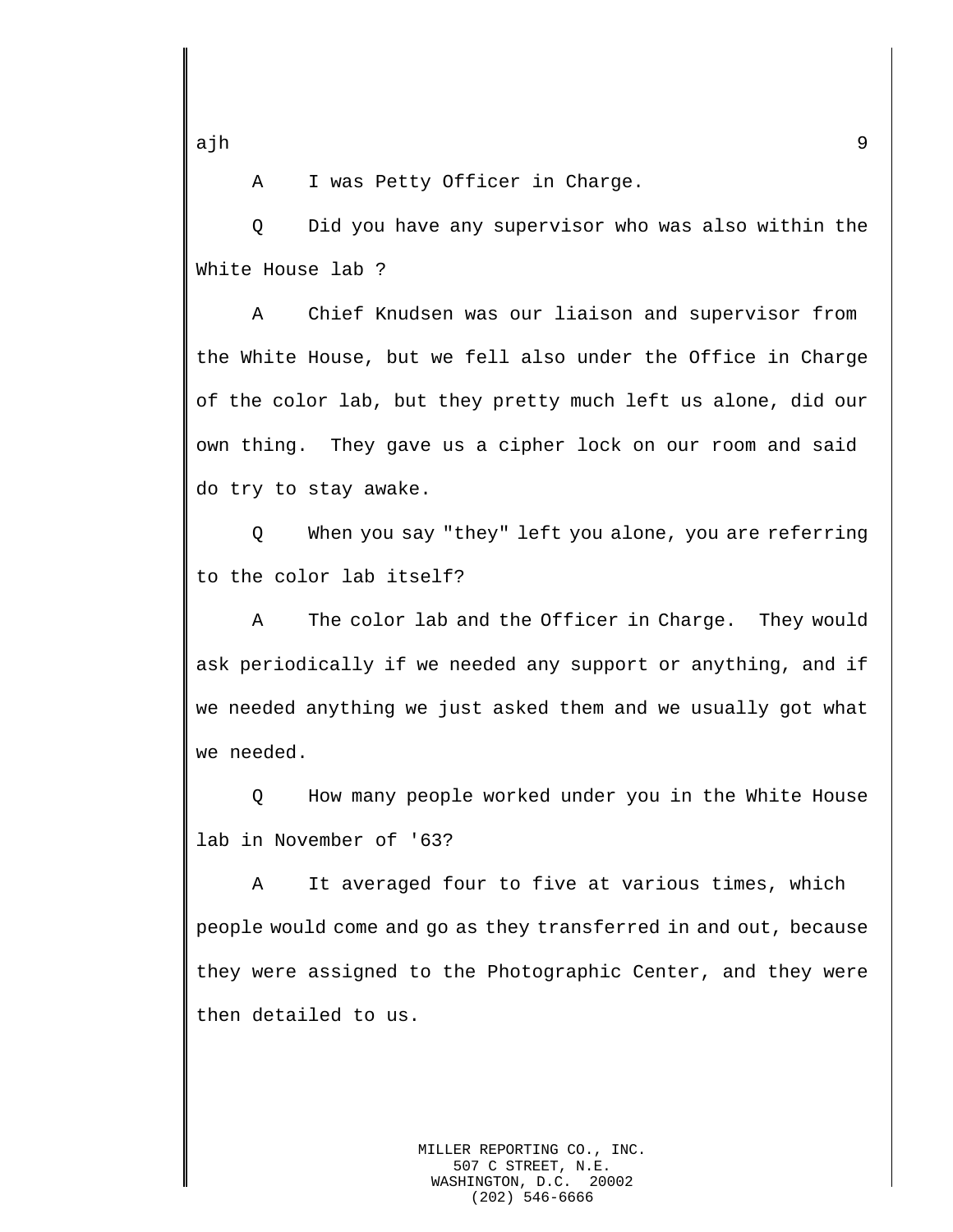Q During the time that you worked in the White House lab, did you ever develop color transparencies?

A No.

Q Did you have the capability of developing color transparencies in the White House lab?

A No.

Q Did the color division, separate from the White House lab, have any capability of developing color transparencies?

A Yes, they did.

Q Did you ever work yourself developing color transparencies in the color lab at NPC?

A Yes.

Q When and what kinds of occasions did you do that?

A When I returned, after I had gone to camera repair school, after I had left the Photographic Center the first time, I went to camera repair school, and then I returned, and at that time, they had placed a lot of mechanized equipment in, so I started working over there and stuff. It was you don't have any hands-on, but you load the reels and put them in the baskets, and it travels through until it bumps into the doors.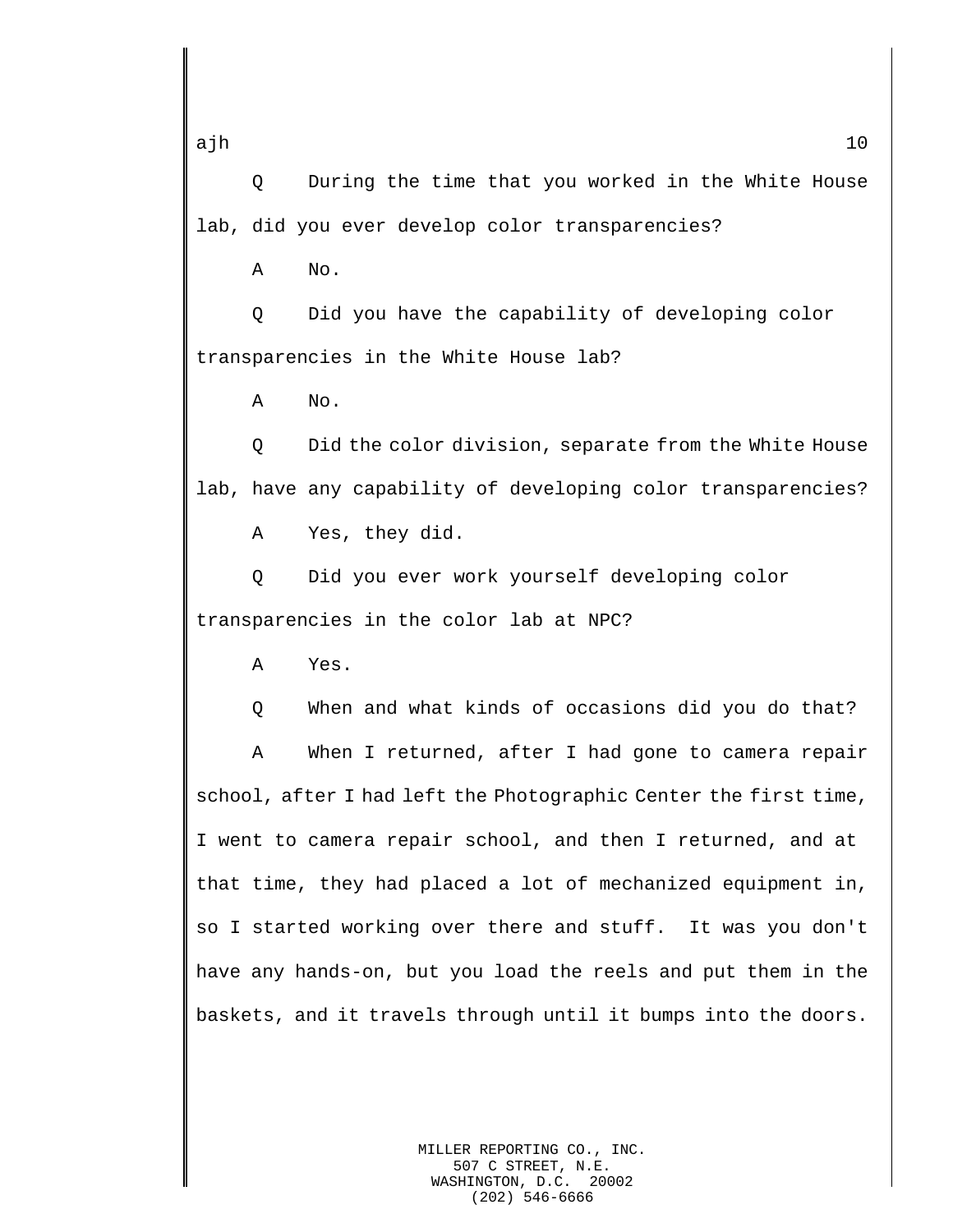ajh <sup>11</sup>

Q Was there a capacity to develop positive color transparencies by November of 1963?

A Yes.

Q Do you know what kinds of film were capable of being developed, color transparencies in November of '63?

A It was the Ektachrome was used. Anything that was like Kodachrome was sent out to Kodak directly.

Q So Kodachrome would be sent to Kodak, but Ektachrome could be developed?

A Ektachrome could be in-house, and we were working with E-3, E-4s right around that time.

Q You mentioned earlier a person by the name of Knudsen. How often did you see Mr. Knudsen?

A Not that often. When he needed a back-up photographer, we would go over. Usually, most of his film come by courier to us or we would go out to Andrews to pick up from the courier planes, and he would call us on the telephone, usually daily, and we would again courier or take his proof prints over and drop them off, and we would just get them back by courier circled with what he wanted.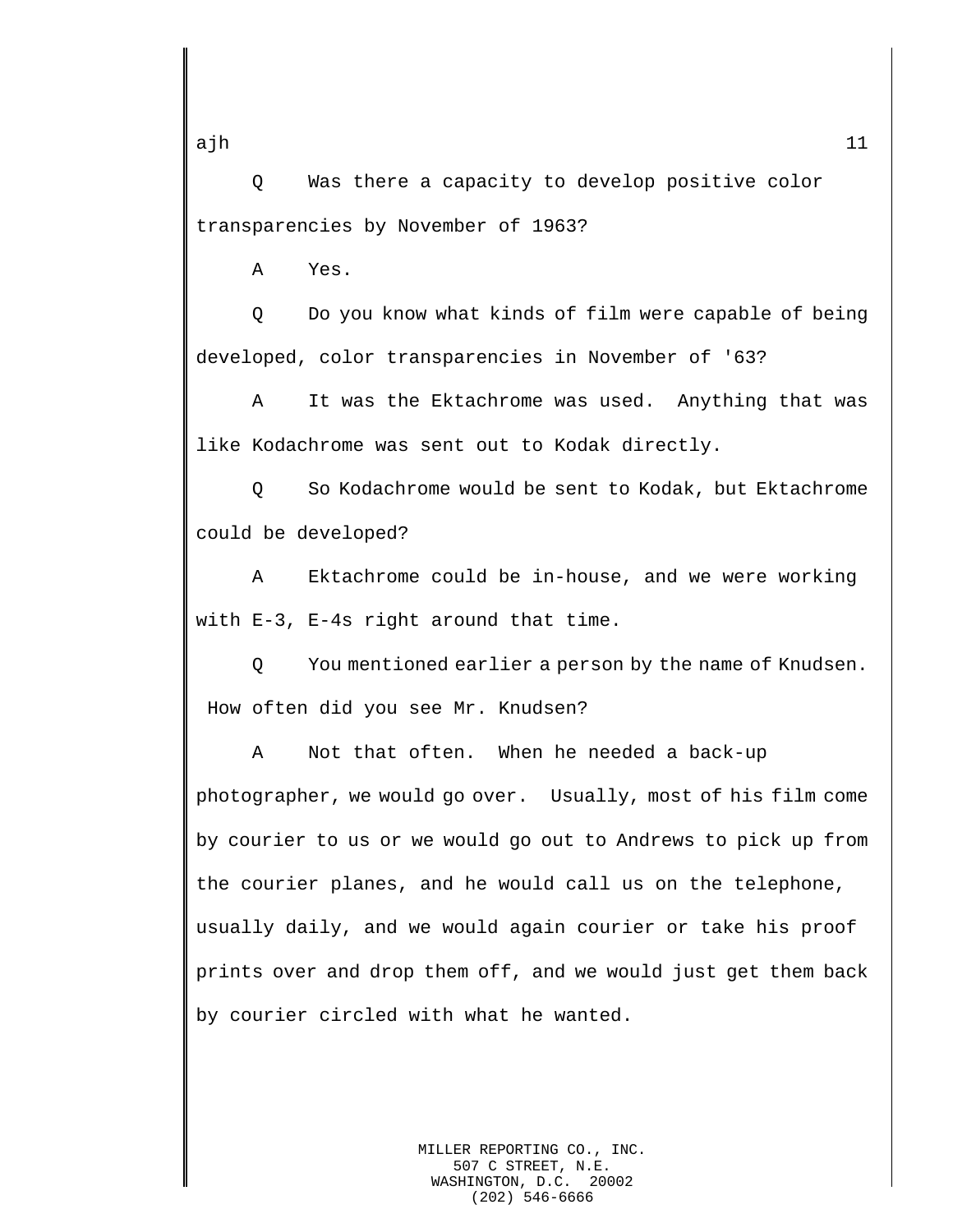Q Do you remember who the supervisor of the color lab was in November of '63?

A Oh, I can picture his face, but I can't reach his name. It was a Lieutenant --

Q Does the name Vince Madonia ring a bell?

A Yes, that's him.

Q How often would you interact with Mr. Madonia around 1963?

A Oh, I have seen him on a daily basis.

Q Now I would like to go to November 22nd of 1963, and ask you what you were doing when you first heard about the assassination of President Kennedy.

A I was sitting and color correcting a photo of John-John in President Kennedy's office, and it came over the radio speaker. It came over and announced that the President had been shot.

Q After you heard that, what did you do?

A We just continued to work until we got word that they wanted to go ahead and close the NPC down and move all except our personnel out of the immediate areas.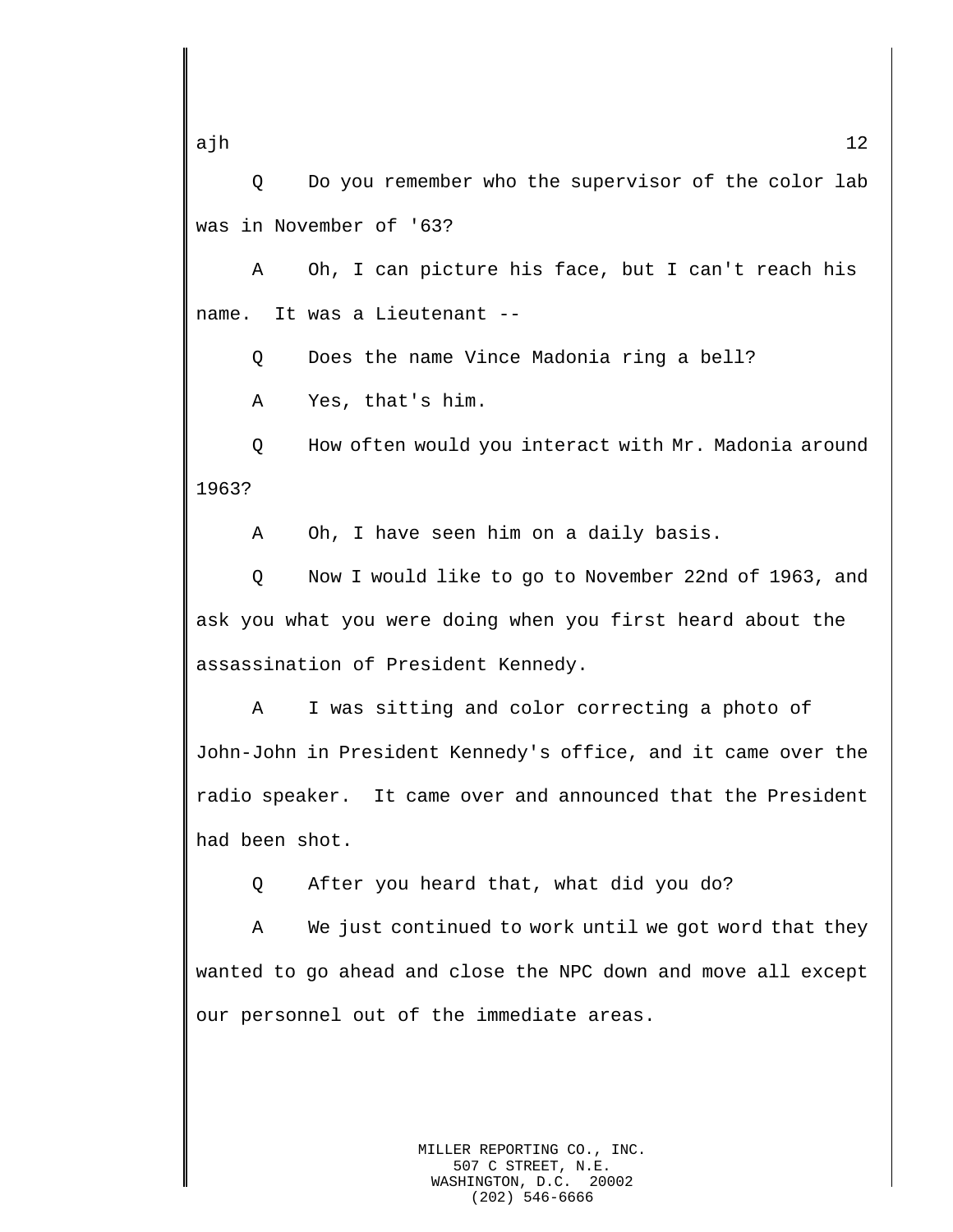In that time, just about all of D.C. went into a period of mourning, and I think they released most people at the agencies and stuff, the ones directly related to the President, I think were held on call until we actually found out what was going on.

Q When you say they moved all the personnel out of NPC except "our area," do you mean the White House area or the color lab area?

A They moved regular color lab crews secured, and we stayed.

Q So approximately, how many people stayed when the rest of NPC closed down?

A There was about three of us up there.

Q Do you remember the names of any of the other people who stayed?

A Carol Bonito was the only one I can identify. There was a 2nd Class that had come aboard just recently, but I didn't remember. The only thing I remember is Kurt on his name.

Q Ms. Spencer, I am going to hand you a document that has been marked Exhibit No. MD 144, which appears on its face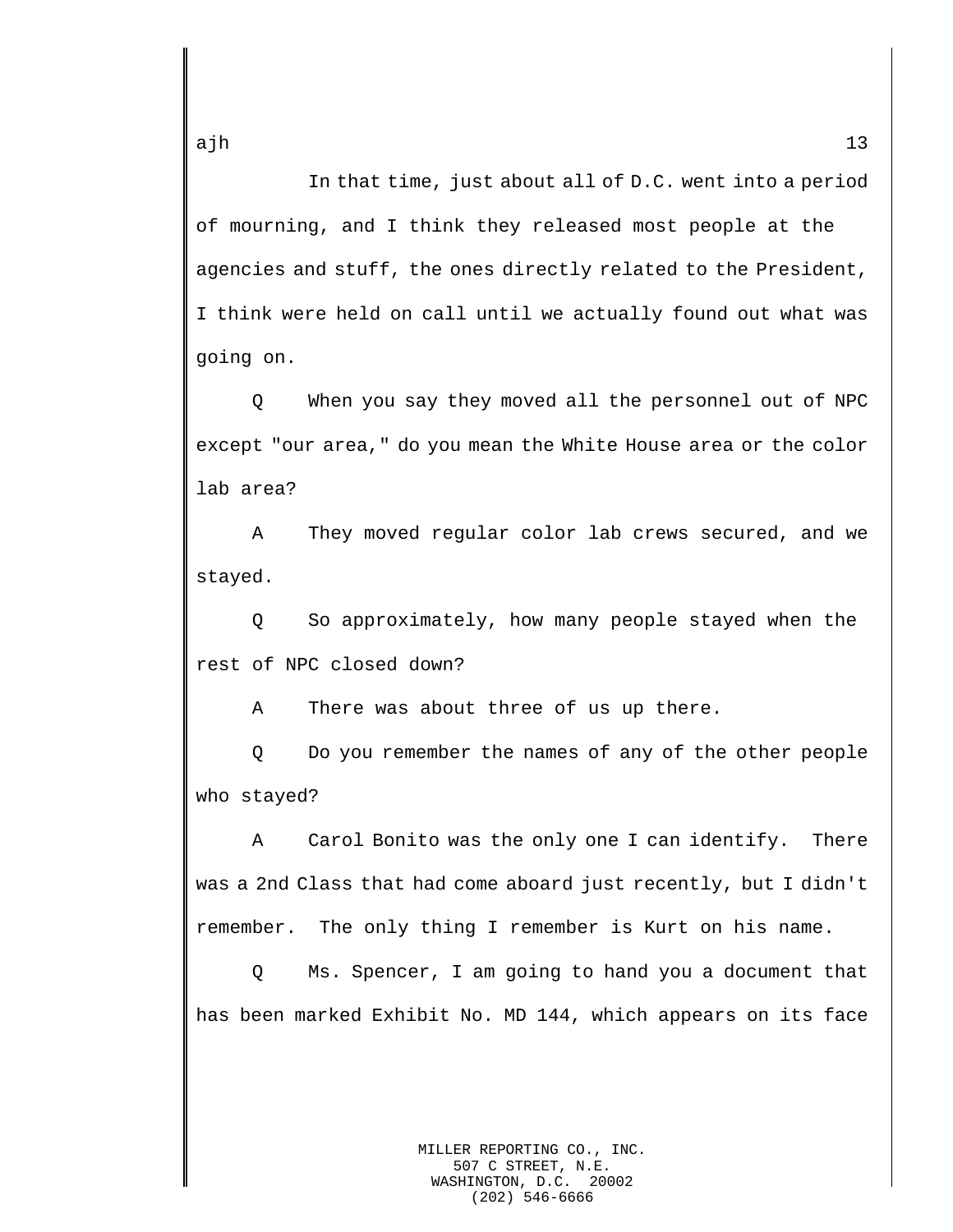to be an Enlisted Distribution and Verification Report.

It appears to be dated between June of '63 and October of '63. Could you first look at the document and see whether you are familiar with that type of document?

A The first time I had seen a document like this is when you had sent me the photocopies of it.

Q I would like you to turn, if you would, to the seventh page where the first name at the top of the page is Ashton Thomas Larr**\***. Do you see that page?

A Yes.

Q Do you see the name Carol Bonito --

A Yes.

Q -- down approximately six names or so?

A Yes.

Q Is this the Carol Bonito that you were referring to just a moment ago?

A Yes.

Q Could you look through this list -- and take as much time as you need -- to see if you are able to identify any other names of personnel who were in the White House lab on the days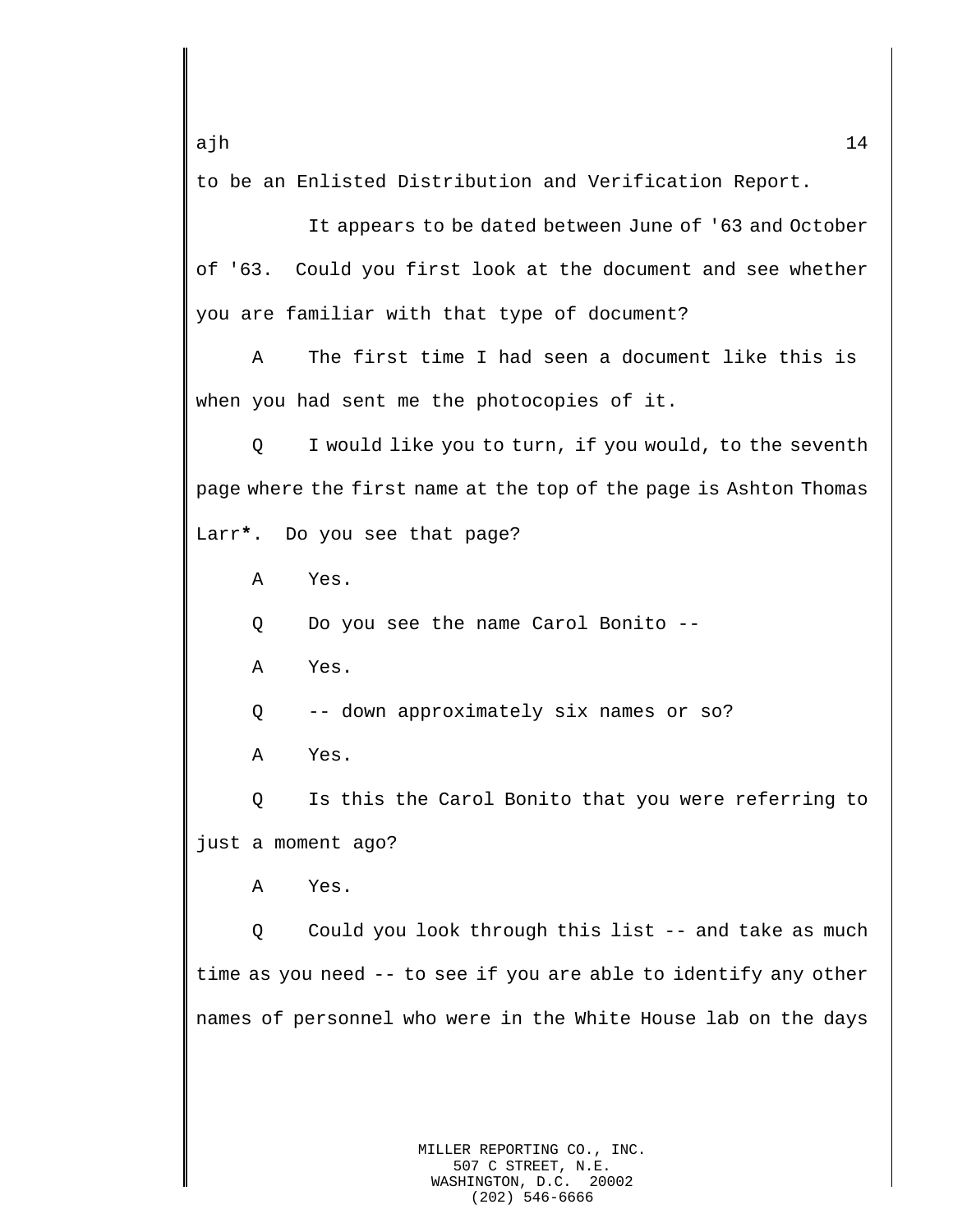ajh 15 after November 22nd of '63?

A Look at the 2nd Class, the gentleman I was talking about was a 2nd Class. No, I don't see his name on there.

Q Okay. Let me show you one name and see if looks familiar to you. This is on the fourth page. The first name at the top of the page appears to be Somers, S-o-m-e-r, Joseph M. You do see your name immediately under there?

A Right.

Q Do you see the name Stover?

A Yes. Somers was in the color lab side.

Q But not in the White House area?

A No.

Q Is that right?

A Richard Stover, Smoky Stover was there. Strickland was a chief. He was down in the black and white division. Usually, in the color lab, we had a high number of 1st and 2nd Class and a few Airmen and 3rd Class, but they -- Leo Marshall was the Chief in Charge of the color lab.

Q Ms. Spencer, did you have any work after November 22nd, 1963, that was related to the death of President Kennedy?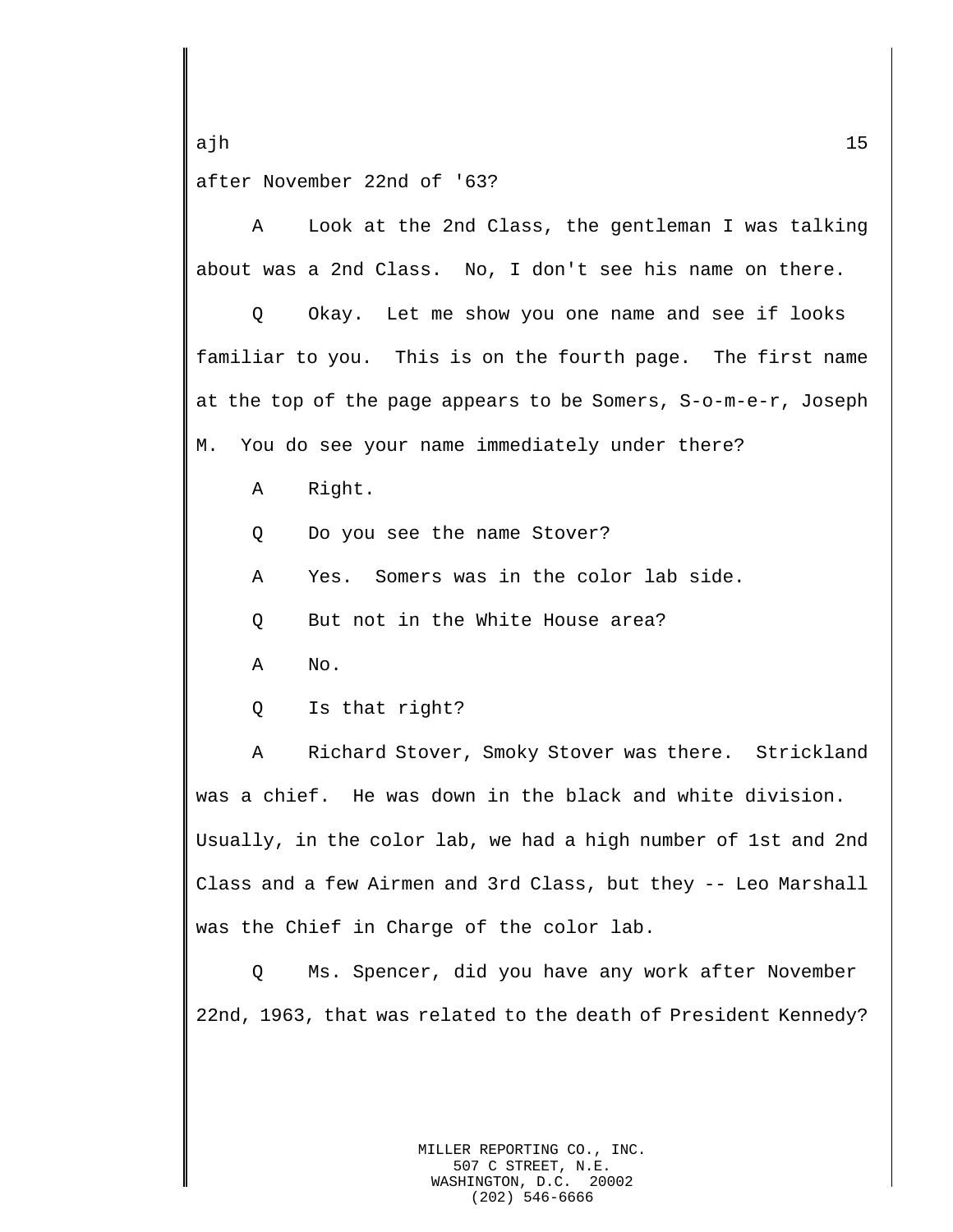A Yes. We were requested to develop 4 by 5 color negatives and make prints of an autopsy that was -- we were told it was shot at Bethesda after the President's body was brought back from Dallas.

Q I would like to come to that in a minute. Prior to that, did you have any other work or responsibilities related to the death of President Kennedy?

A We were trying to put together the prayer cards. Mrs. Kennedy had selected a black and white photograph, and so we needed a number of them. What we did was take four prints, 4 by 5 prints, and do the vignetting on those, and then it was copied to a master negative, and we took it downstairs and put it on the automatic black and white printers to print out the required numbers.

Then, we brought them back and we did not cut them here. We brought them to the White House. They took them to the printers and evidently they were printed and cut there.

Q Did you bring with you today some examples of those prints that you made?

A Yes, I brought just two of a half-sheet.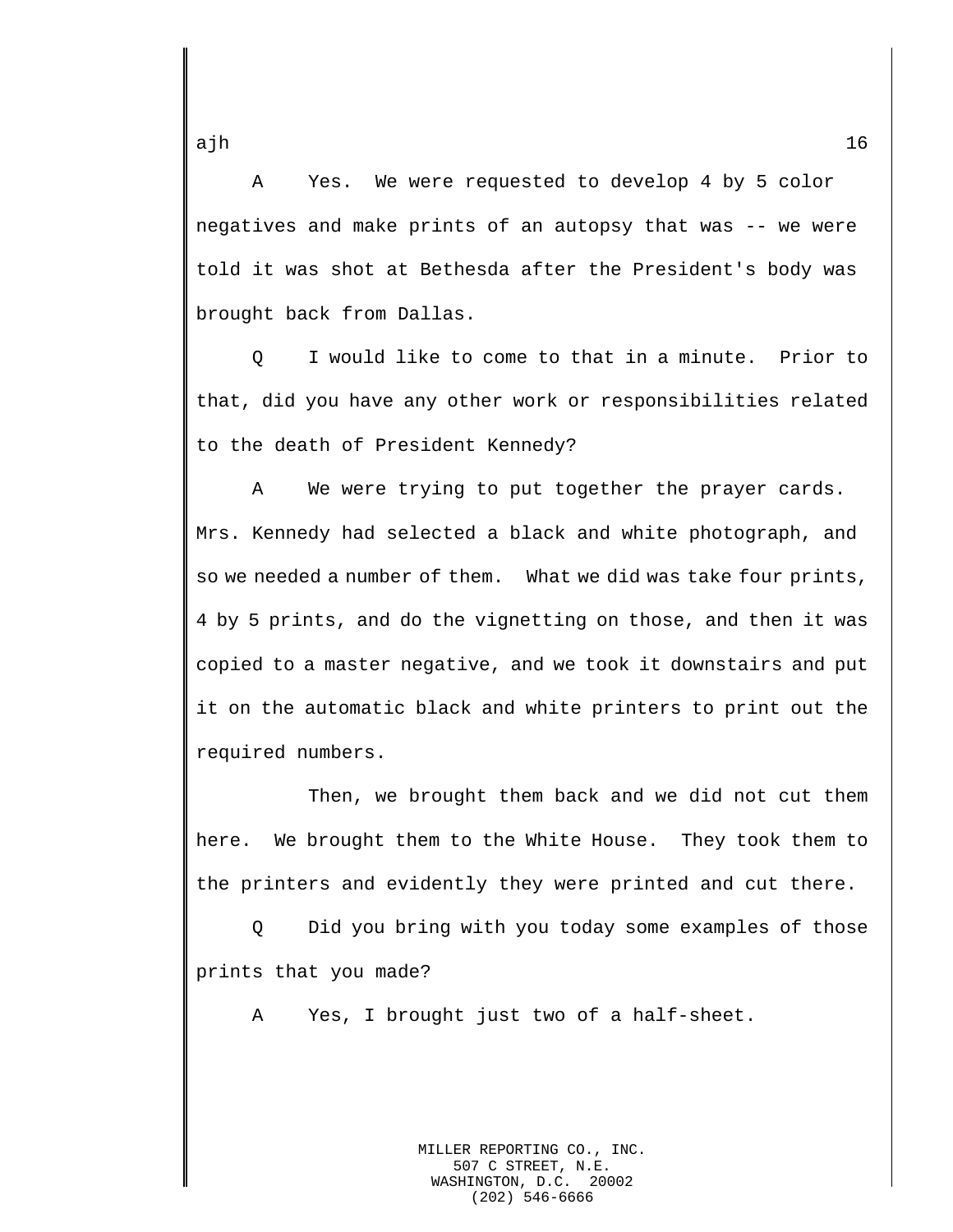MR. GUNN: What I would like to do is mark those as Exhibit No. 146, MD 146, and they will go into the record as part of that.

> [Exhibit No. MD 146 was marked for identification.]

BY MR. GUNN:

Q Do you remember approximately how many of these prints you made?

A I think the count was supposed to be around 10,000, but I am sure we went over.

Q What is your best recollection as to when you started working on the prints?

A It was after the President's body had been brought back because Mrs. Kennedy personally selected the print. Chief Knudsen told us which one, and then we went ahead and pulled it, and started the process of producing the --

Q President Kennedy's body arrived at approximately 6:00 p.m. in Washington, D.C. Does that help you determine approximately the time when you began work on the black and white prints?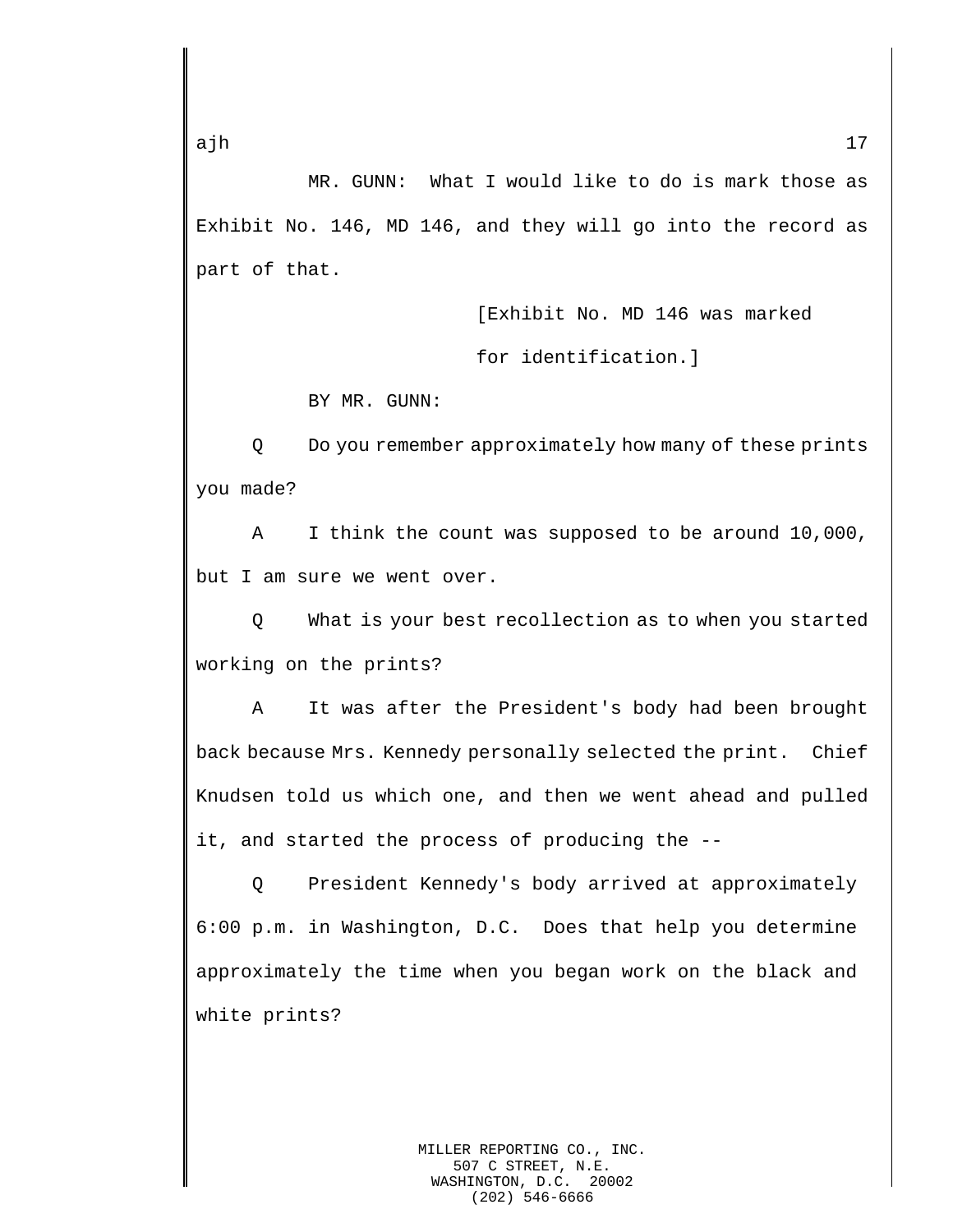A No.

Q Do you remember whether it was on the evening of November 22nd?

A It seems to me like we had gotten word the following day, which would have been a Saturday.

Q So on Friday, November 22nd, 1963, did you do any work related to either the funeral of President Kennedy or to autopsy photographs that you mentioned?

A No, we were primarily in a standby position.

Q Approximately, how long did it take for you to work on the black and white prints?

A It took most of the day and stuff. It seemed to me it was late, maybe 2 o'clock in the morning, by the time we got them over to the White House after we got the indication of which ones we needed to print.

Q So this would be, then, you worked on them on Saturday, November 23rd, until approximately 2 o'clock in the morning on Sunday, November 24th, is that --

A I can't remember the day. All I remember is that it was after the President's body had been taken up to the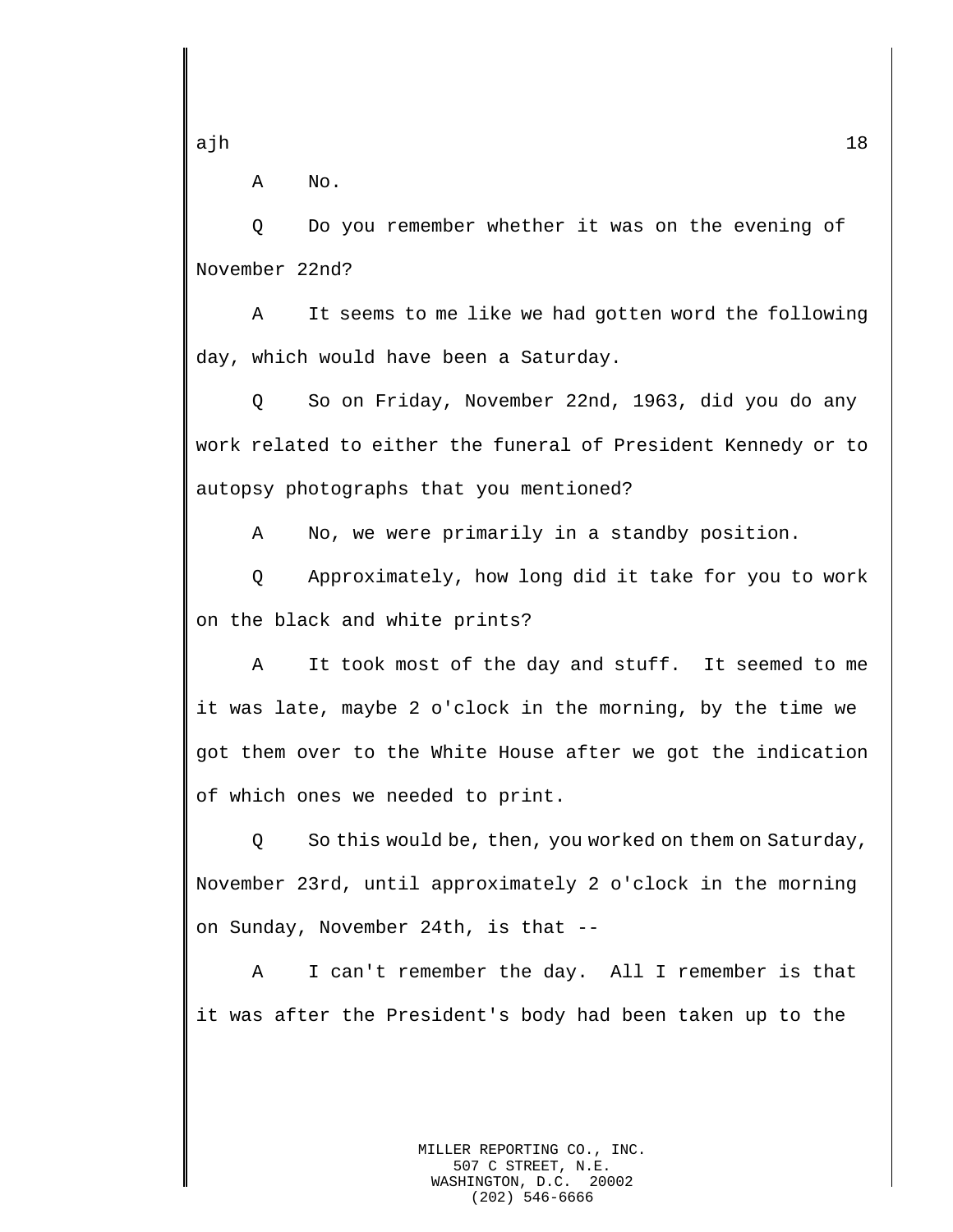Rotunda, because as we went to the White House, the lines were forming for the Rotunda.

Q Just to make sure that I understand this correctly, that you took prints over to the White House, the black and white prints, and at that time, you noticed lines that were forming to go the Rotunda on Capitol Hill?

A Yes.

Q And at the time that you took the prints to the White House, do you remember whether the body was at the White House or whether it was at Capitol Hill?

A It had to be up at the Rotunda at that time.

Q Now, a few minutes ago you mentioned some work related to the autopsy photographs of President Kennedy. When did you first receive information that you would be doing some work on that issue?

A We received a call from the quarterdeck, and they said an agent was there, and we were supposed to perform, you know, do the photographic work for him. When he came up, they logged him in and brought him up.

He had in his hand 4 by 5 film holders, so I am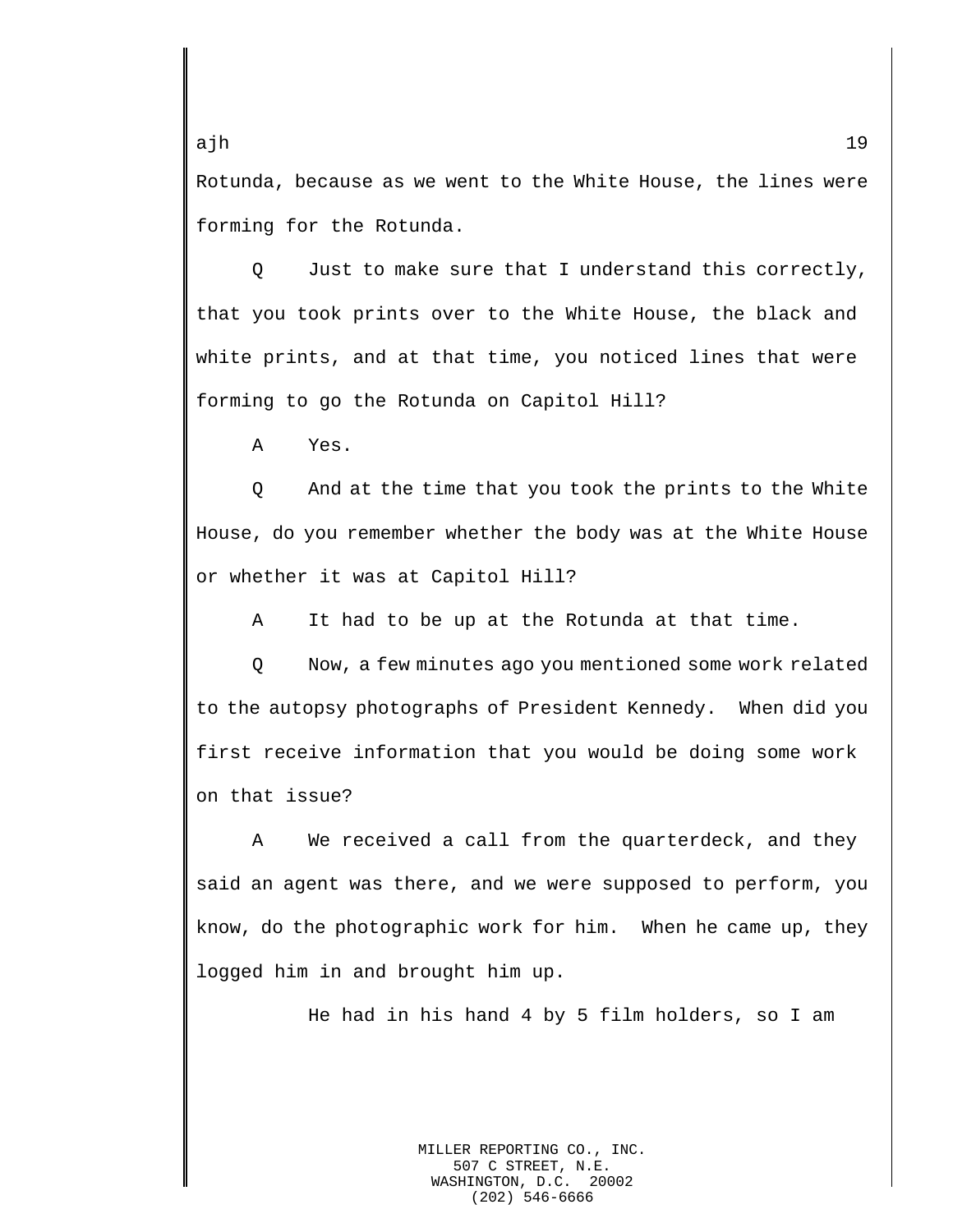ajh 20 estimating -- he was a large man -- so he probably had four or five film holders.

Q Now, when you say he called from the quarterdeck, where was the quarterdeck?

A The quarterdeck is on the first floor of NPC.

Q Do you remember approximately when the telephone call happened, which day of the week?

A No, I don't.

Q Do you remember what you were doing at the time that you heard about the telephone call from the quarterdeck?

A No, I don't. It seemed like it was in the morning.

Q Were you working on the developing of the black and white prints, did it interrupt that, or was it before or after?

A No, it was after.

Q So it was after you had finished the prints. Had you done any other work between the time that you worked on the black and white prints and that you received a call from the quarterdeck?

A We were finishing up job orders that we had, that had been requested from the White House.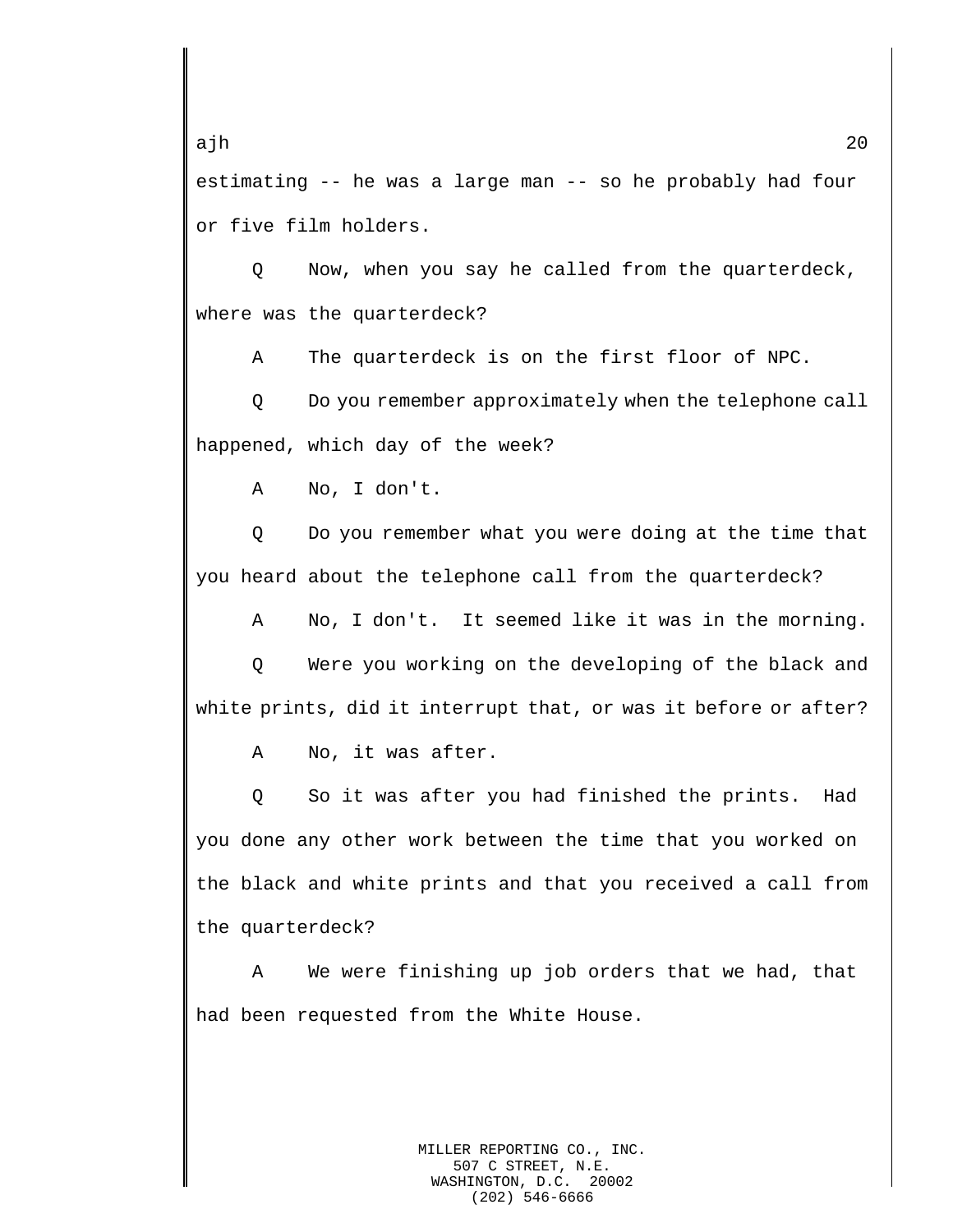Q Do you remember the name of the agent who came with the film?

A No, I don't. The only thing I remember, I think he said he was with the FBI.

Q Do you remember we spoke earlier, you and I spoke on the telephone in December of 1996?

A Yes.

Q At that time you mentioned the name of an agent. Do you remember the name that you used at that time?

A No, I don't, because I really couldn't verify that that was the agent, so I just -- he is an agent.

Q In December of 1996, you spontaneously said to us that you recalled the name was Fox, but that you weren't certain. Does that ring a bell?

A Yes.

Q When Mr. Fox or the person came to the White House lab, approximately, how many other people were working in the lab at that time?

A Two others.

Q Do you remember who they were? Was one Ms. Bonito,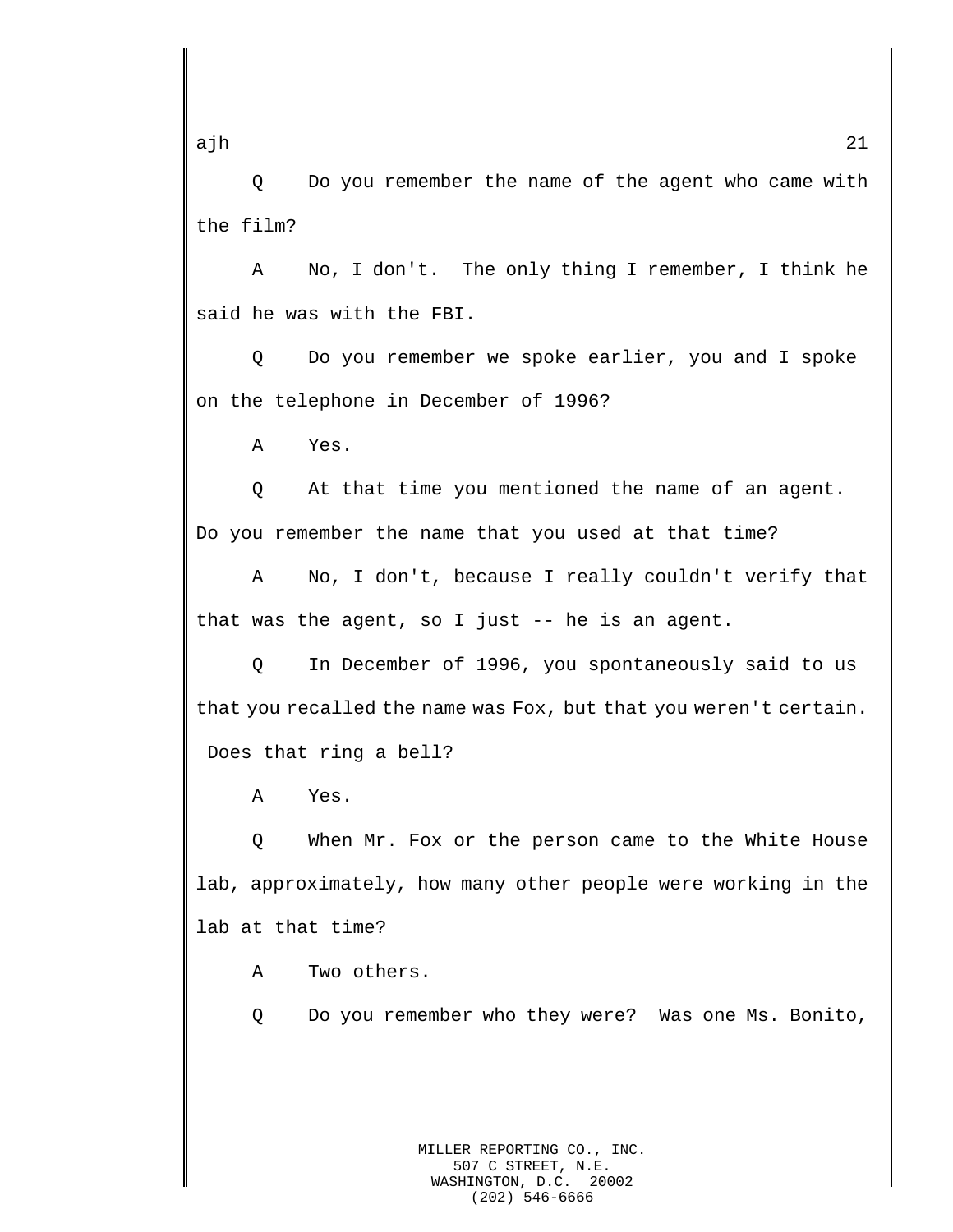ajh 22 for example?

A Yes, and the 2nd Class. The day crew was on. We had two, usually two 2nd Class that worked the evening shift.

Q Now, when you say that the agent had 4 by 5 film holders, what do you mean by that?

A It was they either used a 4 by 5 press camera or a view camera, and a film holder is a two-sided container that holds two sheets of film, insert it in the camera, pull the dark slide, do your photograph, reinsert the dark slide, put the holder over, and you are ready -- and pull the dark slide, and you are ready for a second shot.

So there is two sheets of film in each of the holders.

Q When you refer to a press camera or a view camera, are those also known as large format cameras?

A Large format camera.

Q Now, if I recall correctly, you said that your recollection was that he had four or five of these duplex film holders, is that correct?

A Correct.

Q Did the agent speak to you directly or did he speak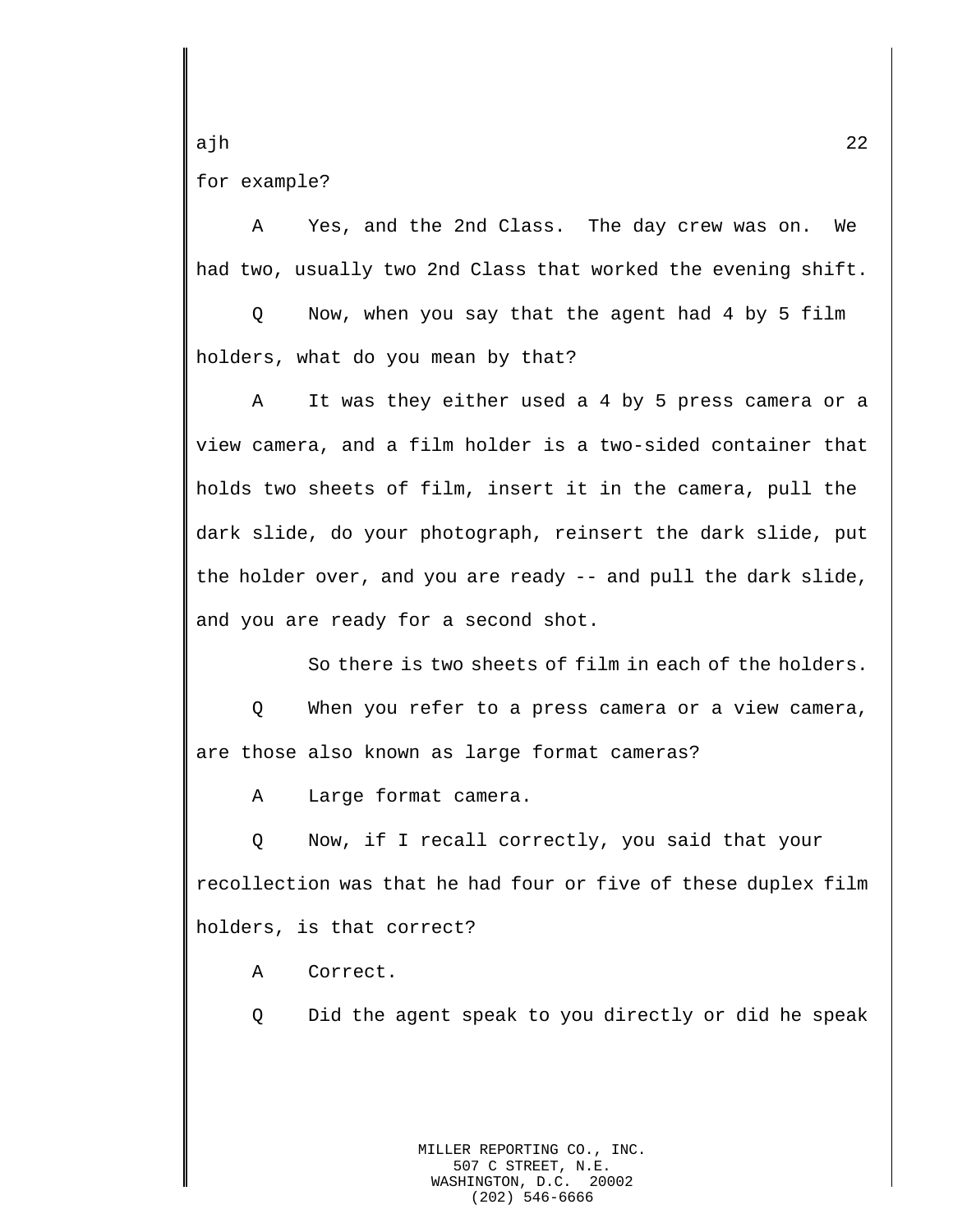ajh 23 with somebody else?

A To me directly.

Q What did he ask you to do?

A He said he needed the film processed and a print of each of them.

Q What did you then do?

A We took them and then checked our chemistry, brought it up to temperature, and processed the negatives. We put the negatives in the drying cabinet, and when they were completed, we brought them out.

We went into the dark room and made a test print on them, which we processed and color corrected, and made the final print, at which time we took all scraps and anything related to that job, and put it in an envelope and gave it to the agent, returned his film holders to him.

Q Did you keep any material at all related to the development of those photographs?

A Absolutely not. The agent was very specific that he wanted everything, any test scraps or anything that we might use.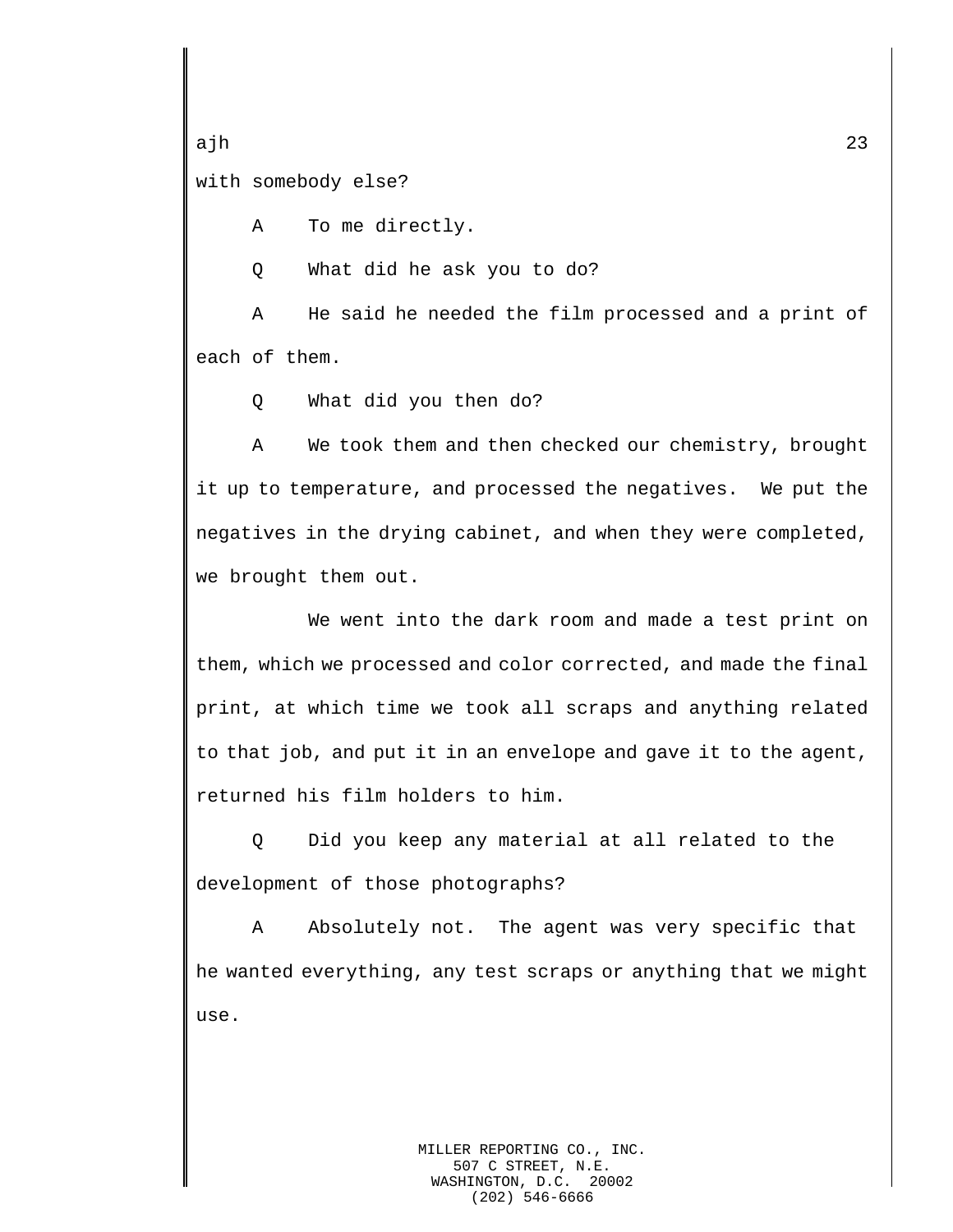Q What type of film did you develop?

A Okay. It was a color negative C-22 process.

Q Could you describe for me briefly what a C-22 process is?

A It is a standard color -- well, it was a standard color negative at the time, and it's a three-layer image, reverse image of each of the three basic primary colors with a reddish yellow masking material that is incorporated into the negative to prevent bleedover of the various layers.

Q Did you develop those negatives in the White House lab or did you go into the color lab to develop them?

A They were in the White House section in the Calumet Unit in the small off-room. We had the color negative processing capability plus the print processing.

Q When you developed the first test print, what kind of paper did you put that onto?

A It's the standard color print material.

Q Now, you brought with you today a photograph of President Kennedy that you said it was your understanding was taken approximately two weeks before the assassination, is that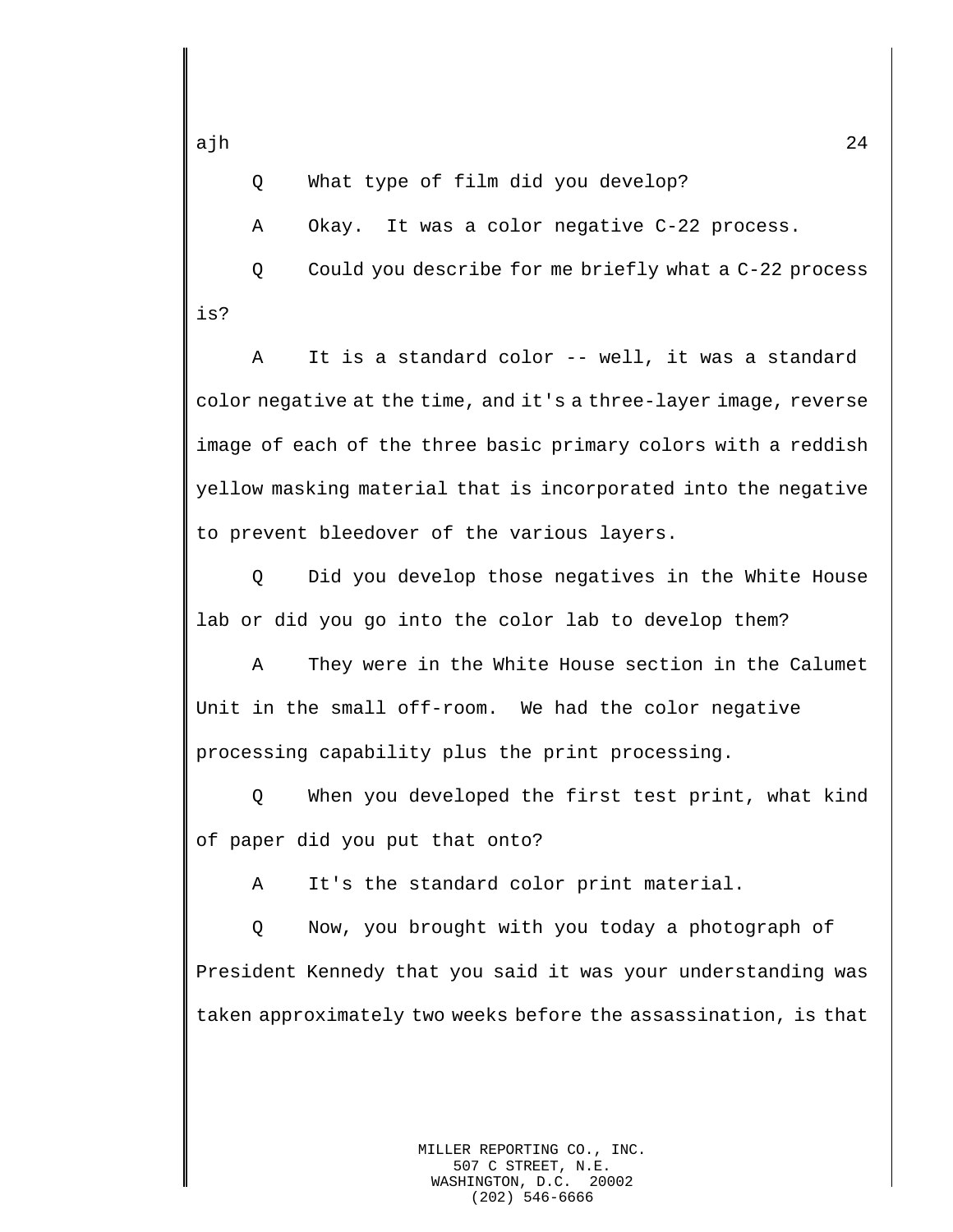ajh 25 correct?

A Yes, the Black Watch performed at the White House, and these were brought to us, so I would estimate this print was probably made about a week to 10 days prior to the printing of the autopsy material, so the chemical content within the paper should be fairly close to what the autopsy chemical content was.

MR. GUNN: What I would like to do is to mark the print that you brought with you as MD No. 147.

> [Exhibit No. MD 147 was marked for identification.]

BY MR. GUNN:

Q Now, for MD 147, if I am understanding you correctly, that the paper that Exhibit 147 was developed on is the same material as you used for the test prints, is that correct?

A Yes, the Photographic Center, when we ordered our paper, we ordered an entire run, and they cut it to the various sizes that we needed, so that we could make a 4 by 5, an 8 by 10, or a 16 by 20, all from the same color pack, and make them totally match, so that that paper should be the same batch that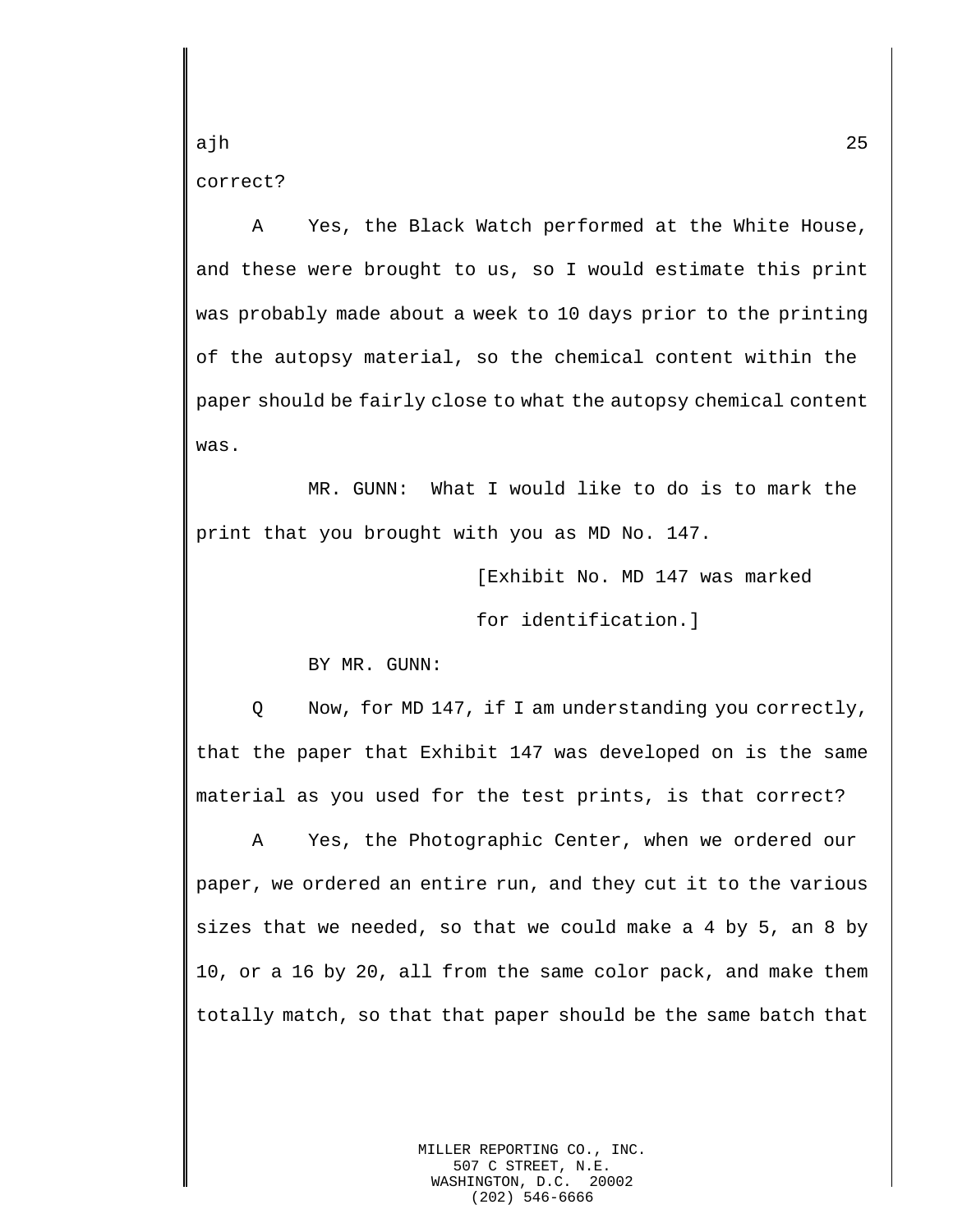ajh 26 was used.

Q When you said you made a test print, how many test prints did you make of each negative?

A The general rule was for us to make a test print of each, but I am not sure that we tested all of them, because, you know, they were all the same subject matter. It was general practice, though, to go ahead and prepare one test print of each.

Q Do you know whether more than one test print was made of any of the negatives?

A No.

Q That is, there were no prints --

A No, there were no -- just one test print was made of each.

Q After the color correction, how many prints were made of each negative?

A One.

Q So would it be fair to say that, at maximum, there were two prints made of each negative?

A That is correct.

MILLER REPORTING CO., INC. 507 C STREET, N.E. WASHINGTON, D.C. 20002 (202) 546-6666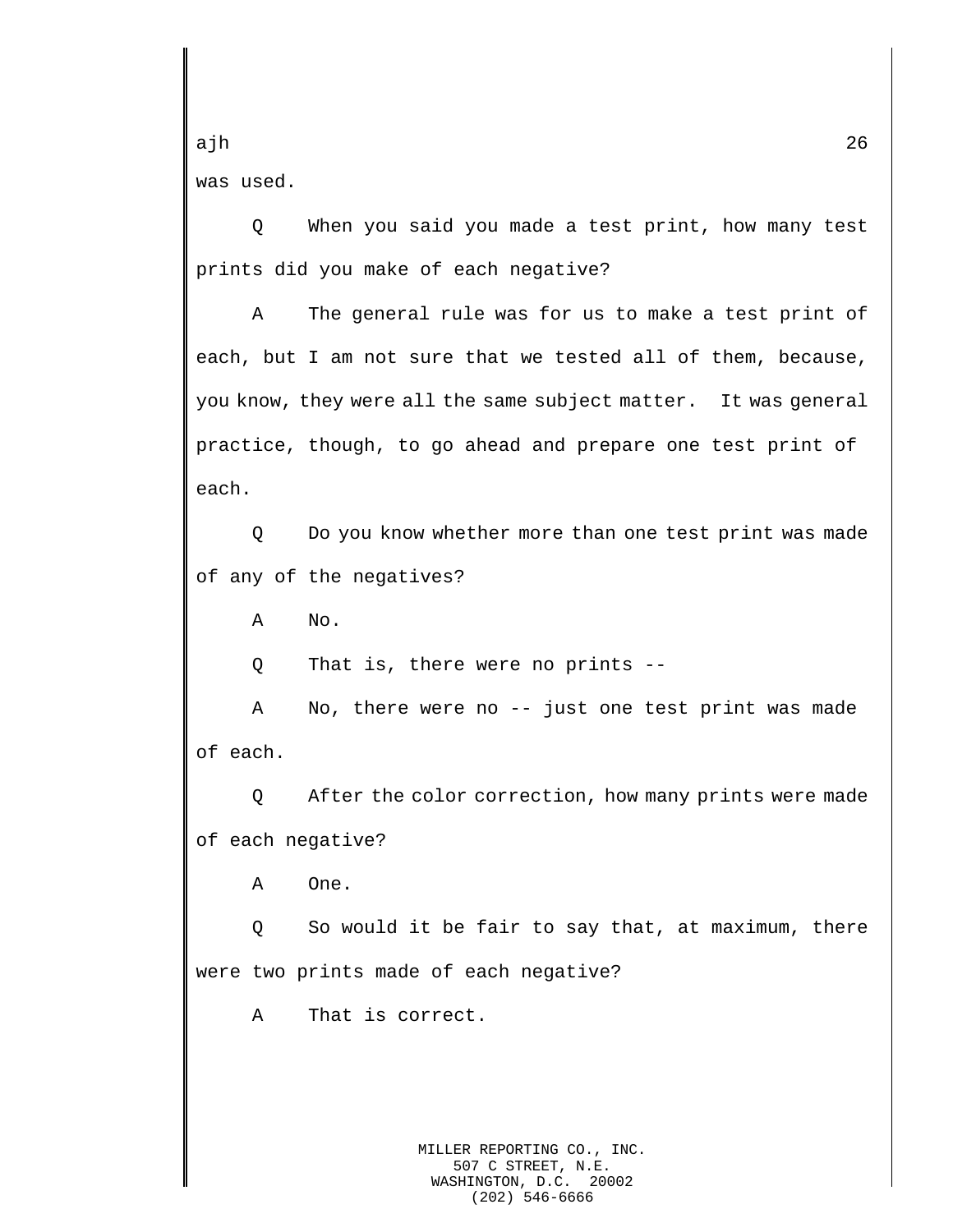Q And were the final prints also developed on the same paper as Exhibit No. 147?

A Correct.

Q And so you would expect that on the original test print, as well as the original color-corrected print, there would be the same type of markings that are on the back of Exhibit No. 147?

A Yes, it should have the same watermarks and markings plus the same border pattern.

Q When you say the "same watermarks," what do you mean?

A On the back of all Kodak paper, they print their Kodak label, and it changes from year to year, but it just says Kodak paper.

Q So on the Exhibit No. 147, it appears that there is either a delta figure, or appears a delta figure, and then Kodak paper, is that what you are referring to?

A Yes.

Q Do you know the difference between a negative and an inter-negative?

A Yes.

ajh 27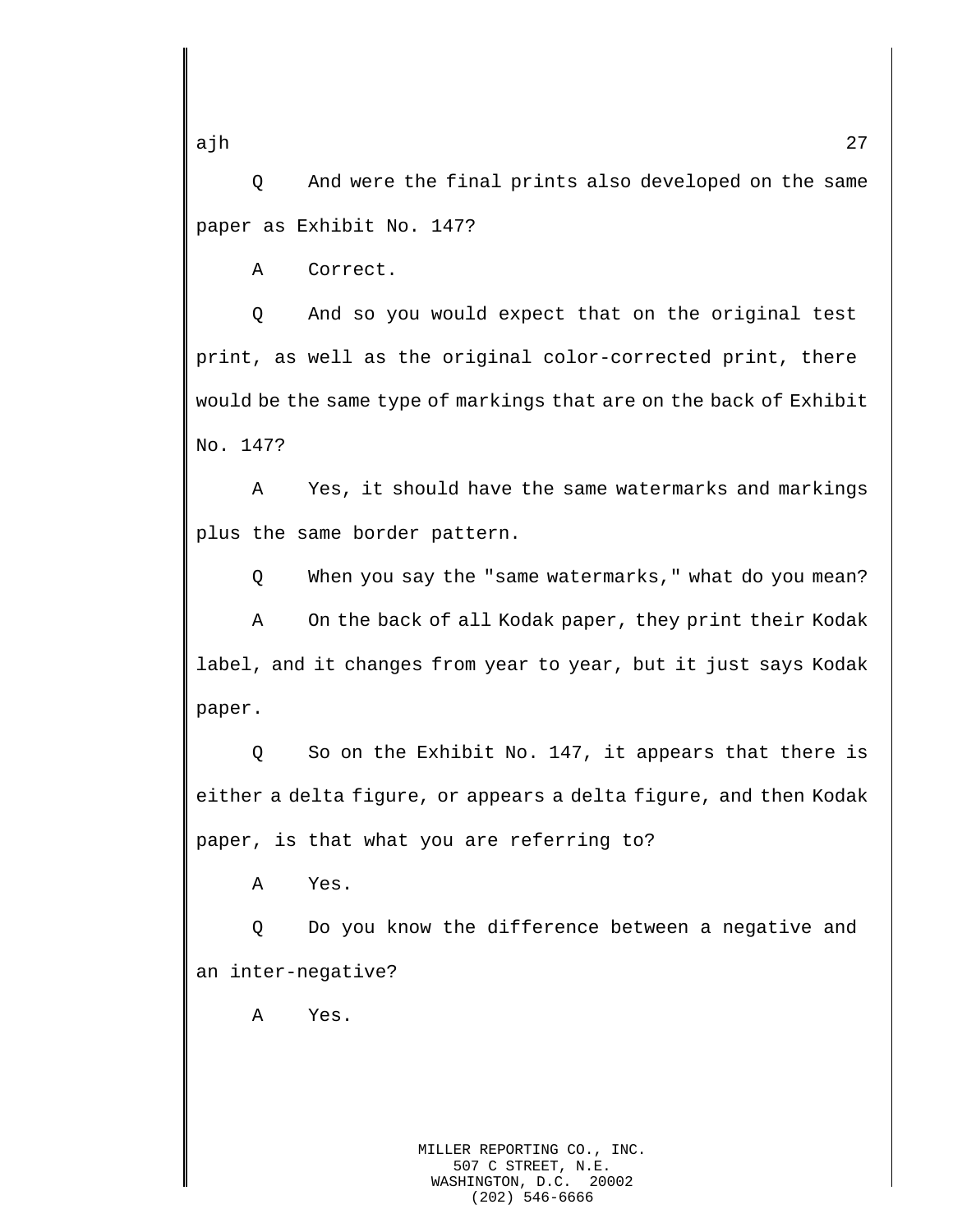Q What is the difference in just a very general way?

A A negative is shot, is an original piece of film. An inter-neg is an intermediate negative material designed to go from a transparency to a print.

Q Would you have been able to tell, at the time that you developed the duplex films, whether the film was a negative or an inter-negative?

A Yes, because the inter-negative cannot be processed  $C-22$ .

Q So that you are certain then that they were not inter-negatives that you developed?

A No, they were original.

Q Approximately, how much time did it take between the time that you first saw the 4 by 5 duplex holders and the time that the agent left?

A It takes -- it was 30 minutes for the processing on the negative, approximately 45 minutes to dry the negatives, and then the printing, the other print process was 18 minutes, and then on the drying drums probably about 3 minutes, so less than two hours.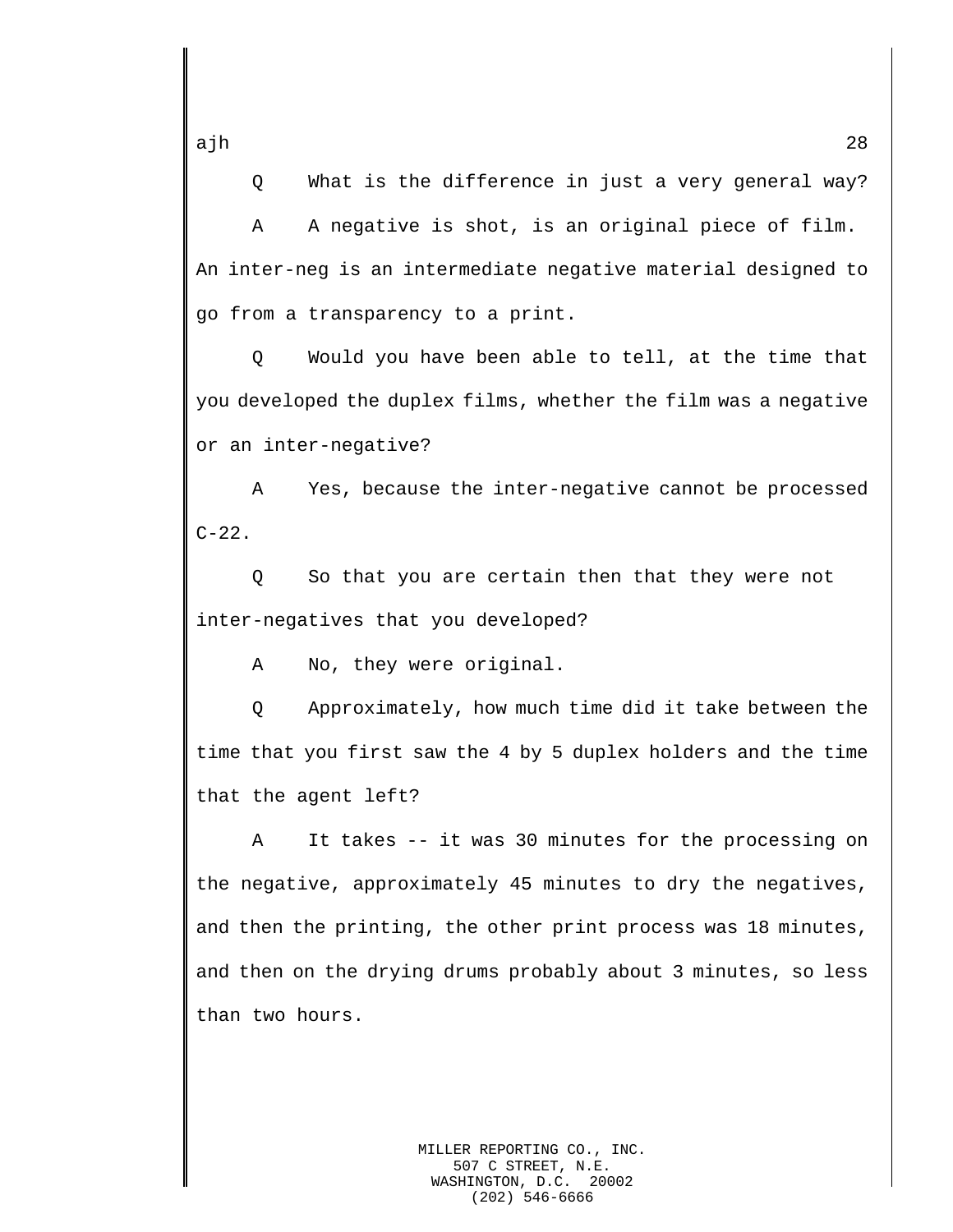Q Did the agent leave immediately after the final prints had been dried?

A Yes.

Q So he did not stay around and talk at all or say anything?

A No.

Q Did he talk to you at all about where he had obtained the photographs?

A No. When he gave us the material to process, he said that they would be -- had been shot at Bethesda and they were autopsy pictures, for us to process them and try to not observe too much, don't peruse.

Q Did he say anything that you now recall other than what you have just mentioned?

A No. We did sign a chain of evidence forms.

Q Could you describe that form for me or what you recall about that?

A It was just a form that everybody that had handled the material signed.

Q What happened to that form?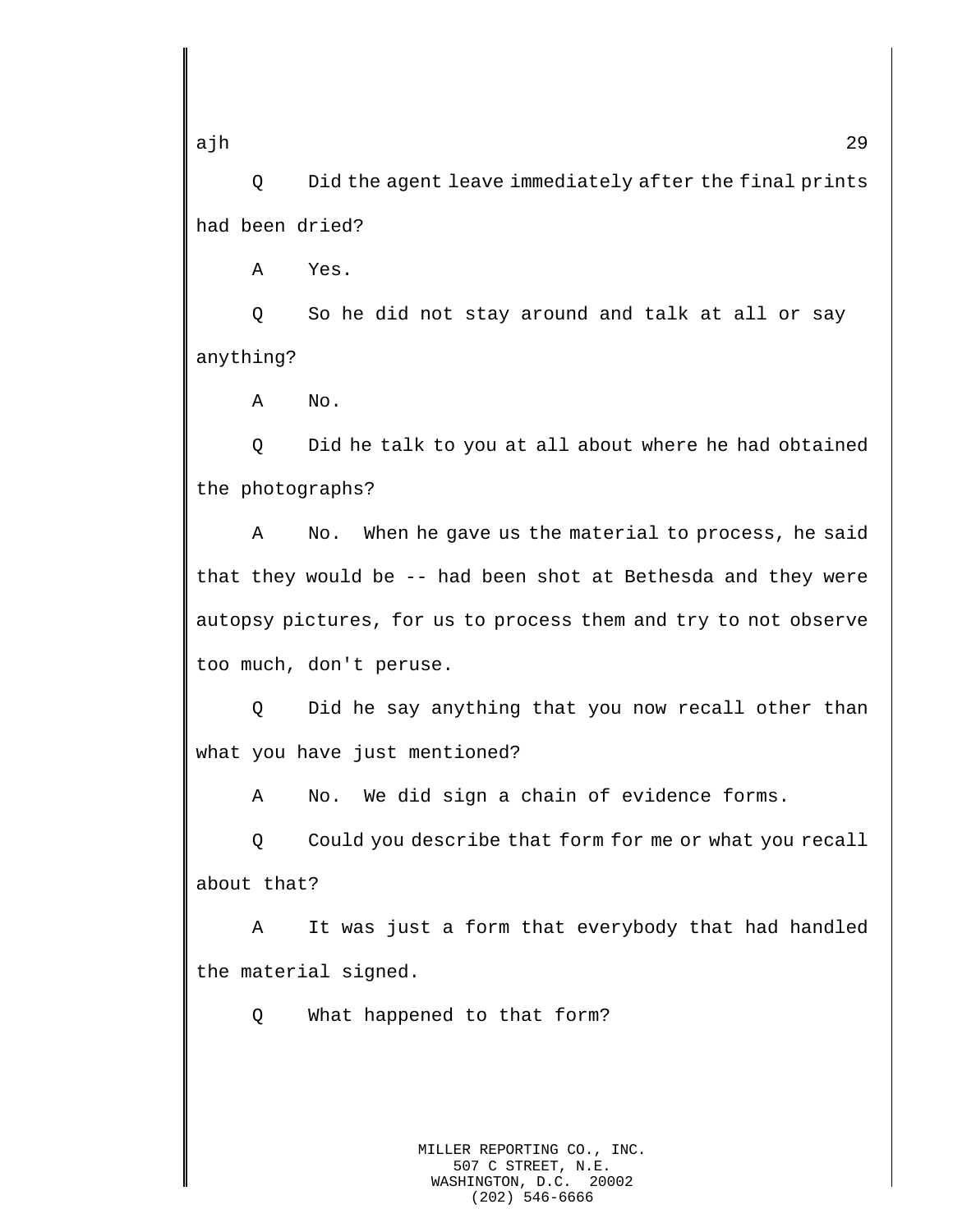A The agent took it with him.

Q Did you ever have a copy of that form?

A No.

Q Do you remember whether it was typewritten or handwritten?

A It was a regular printed form.

Q Had you seen forms like that before or did it seem as though it was unique for that particular situation?

A It just was that -- what the material, you know, film and paper, and he wrote down how many of each thing on it, and stuff, and I signed off on it.

Q Did you use forms like that for your other work with the White House?

A No.

Q Have you ever signed a form like that previously?

A It pretty much followed like for a classified piece of material.

Q Did you develop photographs previously that had classified information in them?

A No, we just treated everything that we got as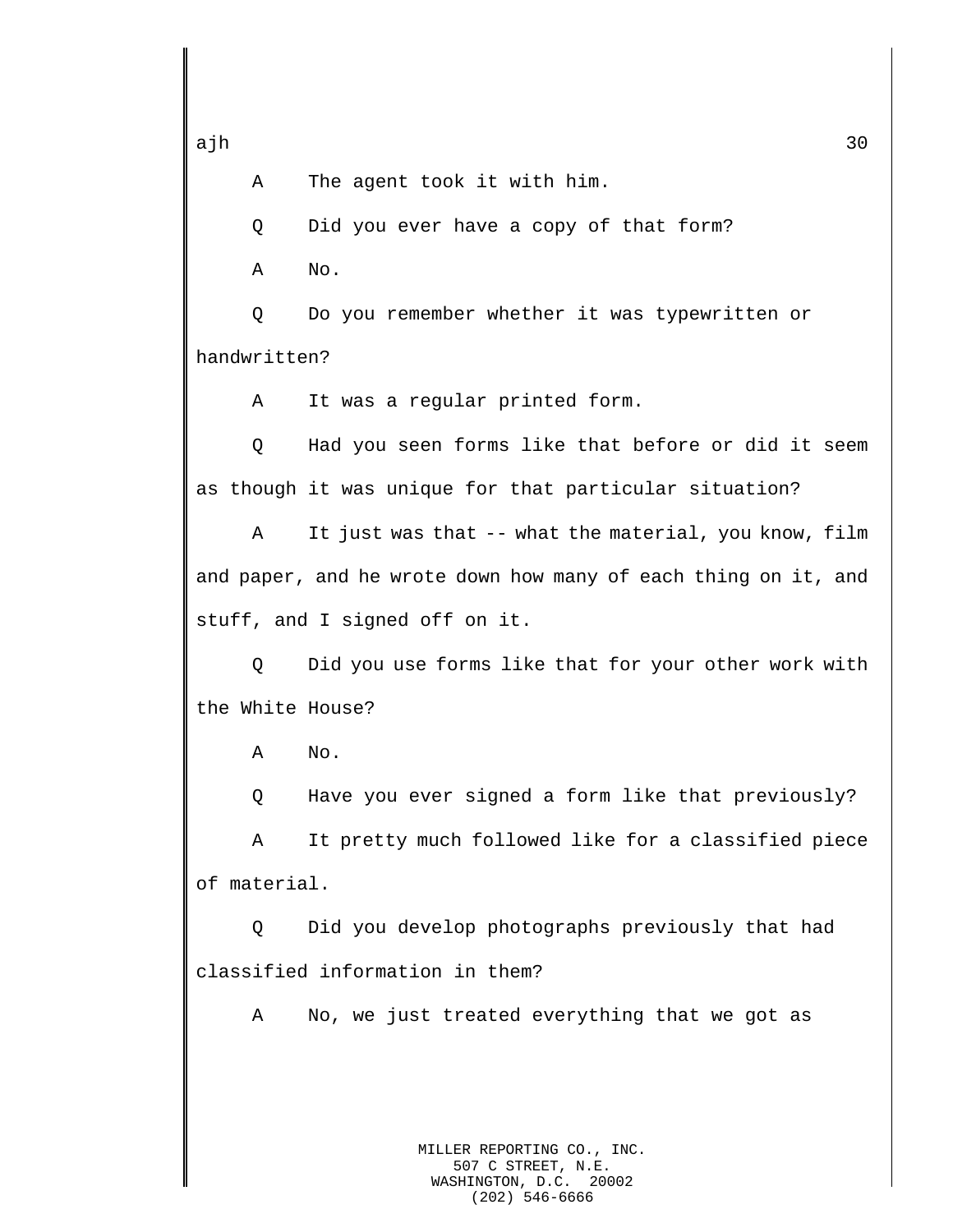semi-classified and just kept it within the developed -- you know, within the unit.

Q Was there a reason of which you were aware for treating most of the material as if it were semi-classified?

A Because the only people had the right to release it was the White House.

Q After the agent left, did you do any additional work related to any autopsy photos?

A No.

Q Did you do any other work related to the death of the President?

A No. At that point, we started to gather all the negatives and started to make two, 5 by 7's of every negative that we had in the library, and then we would start to package them and they were taken away. They were going to take them to the Kennedy Library when it was built. Where it went, I left before that project was completed.

Q By the way, approximately, when did you leave the NPC for the first time?

A Let's see. It was within two or three months after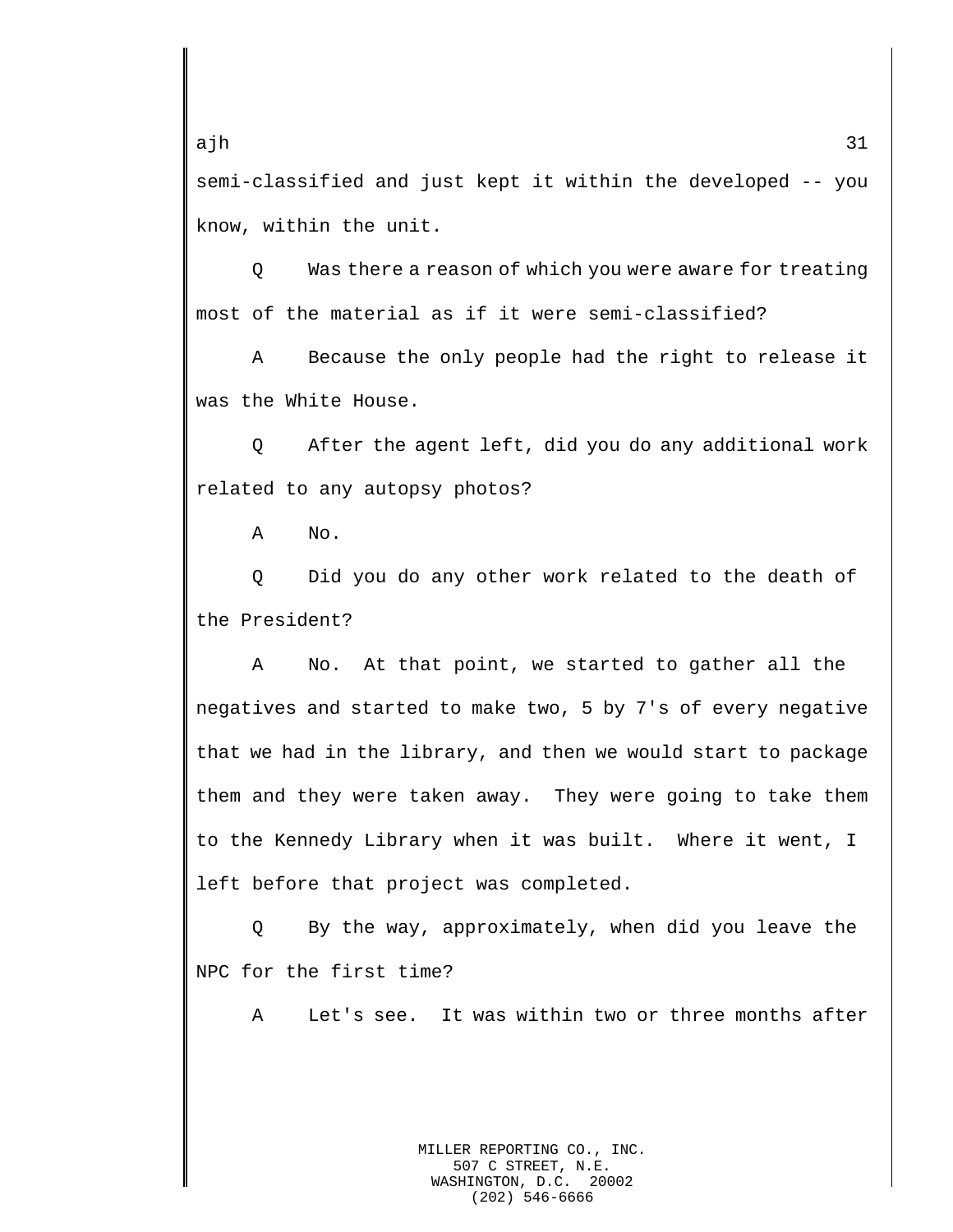ajh 32 the assassination.

Q Did you ever see any other photographic material related to the autopsy in addition to what you have already described?

A Just, you know, when they came out with some books and stuff later that showed autopsy pictures and stuff, and I assumed that they were done in -- you know, down in Dallas or something, because they were not the ones that I had worked on.

Q Do you recall any books that you have seen with autopsy photographs in them?

A I can't quote the titles of them.

Q But you have seen commercially published books with what appear to be autopsy photos in them?

A Yes.

Q Did you ever hear of any discussion related to autopsy photos at NPC?

A No.

Q So, did you ever discuss the fact that you had processed those with Mr. Madonia, for example?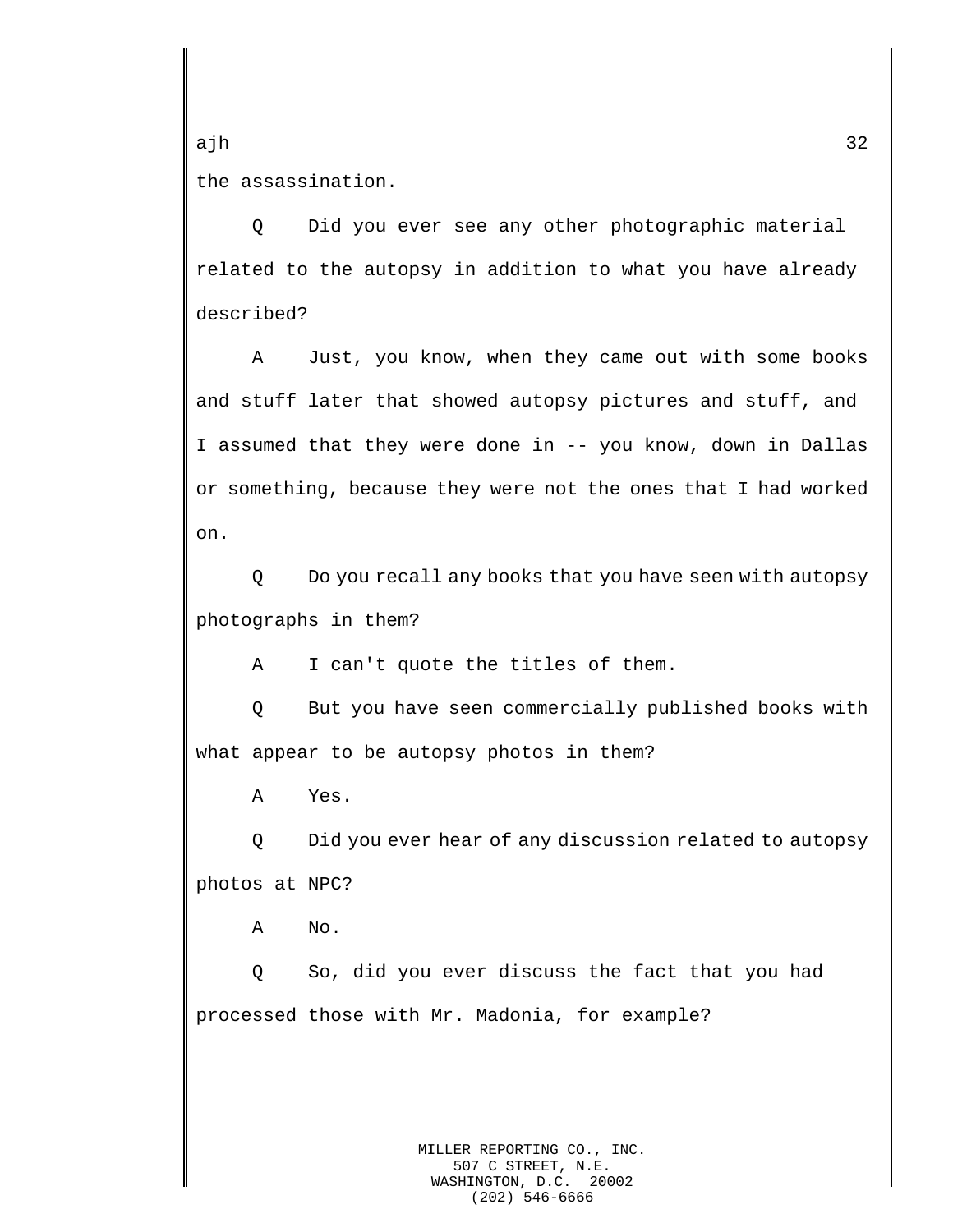A No.

Q Did you ever discuss it with anyone else your own work?

A No.

Q Or did you hear of anyone else at NPC who had worked on any other autopsy photographs?

A No.

Q Did you have any opportunity to observe the content of the negatives and the prints as you were working on them?

A Yes, I did.

Q Can you describe for me what you saw as best you can recollect?

A Briefly, they were very, what I consider pristine for an autopsy. There was no blood or opening cavities, opening or anything of that nature. It was quite reverent in how they handled it.

Q If I can just ask for some clarification. Do you mean that the body appeared to be clean, had been washed? Is that what you are suggesting?

A Yes.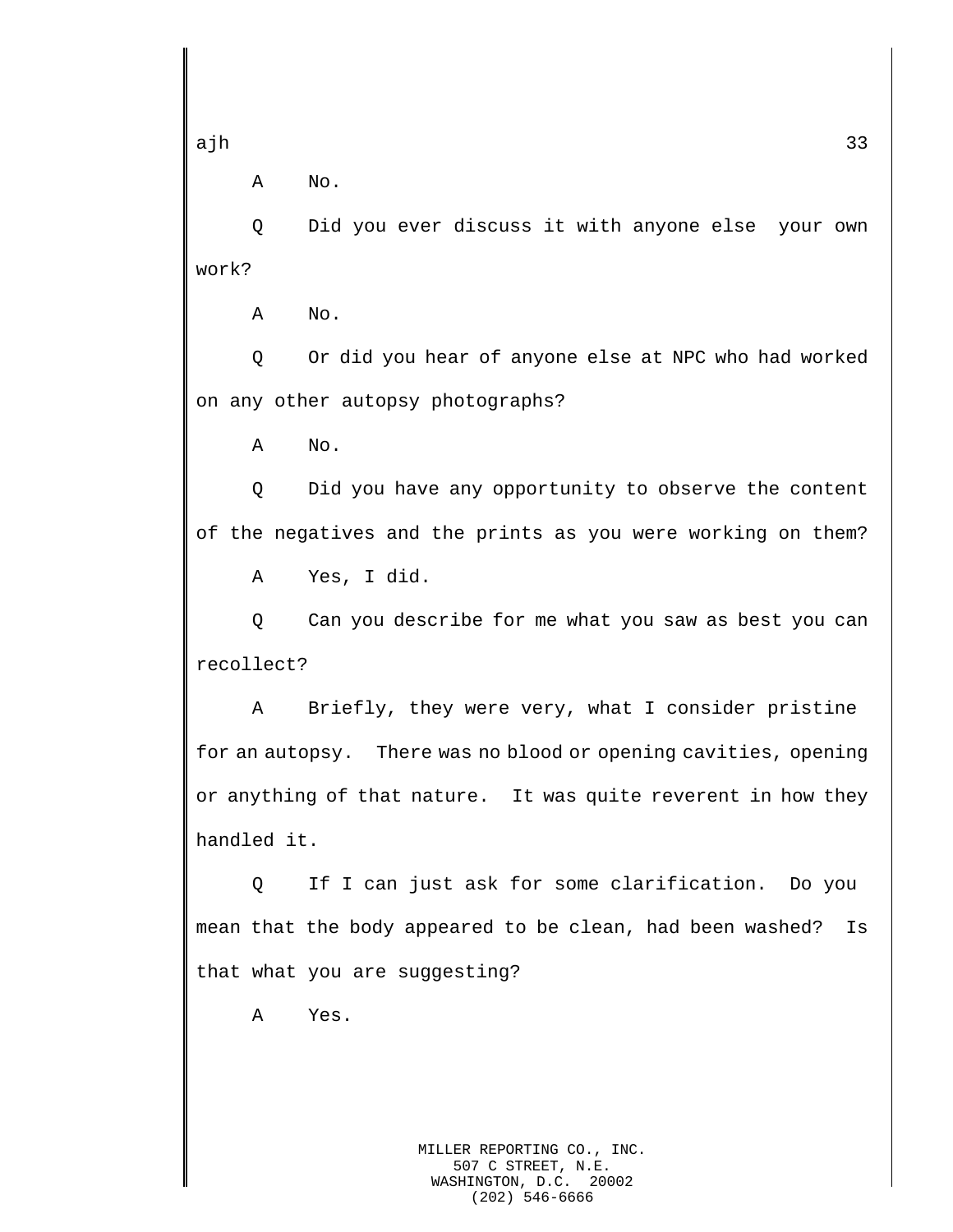Q And that was different from what you had seen in other autopsy photographs, is that right?

A Yes. In other autopsies, they have the opening of the cavity and the removing of vital organs for weighing and stuff of this nature. The only organ that I had seen was a brain that was laid beside the body.

Q And that was in the photograph of President Kennedy? A Uh-huh.

Q So there was a brain in the photograph beside the body, is that correct?

A Well, yes, the side of the body, but, you know, it didn't appear that the skull had been cut, peeled back and removed. None of that was shown. So, you know, as to whose brain it was, I cannot say.

Q But was it on a cloth or in a bucket or how was it --

A No, it was on the mat**\*** at the table.

Q Did you see any people in the pictures in addition to President Kennedy, such as bystanders or doctors?

A I don't remember anybody or any real measuring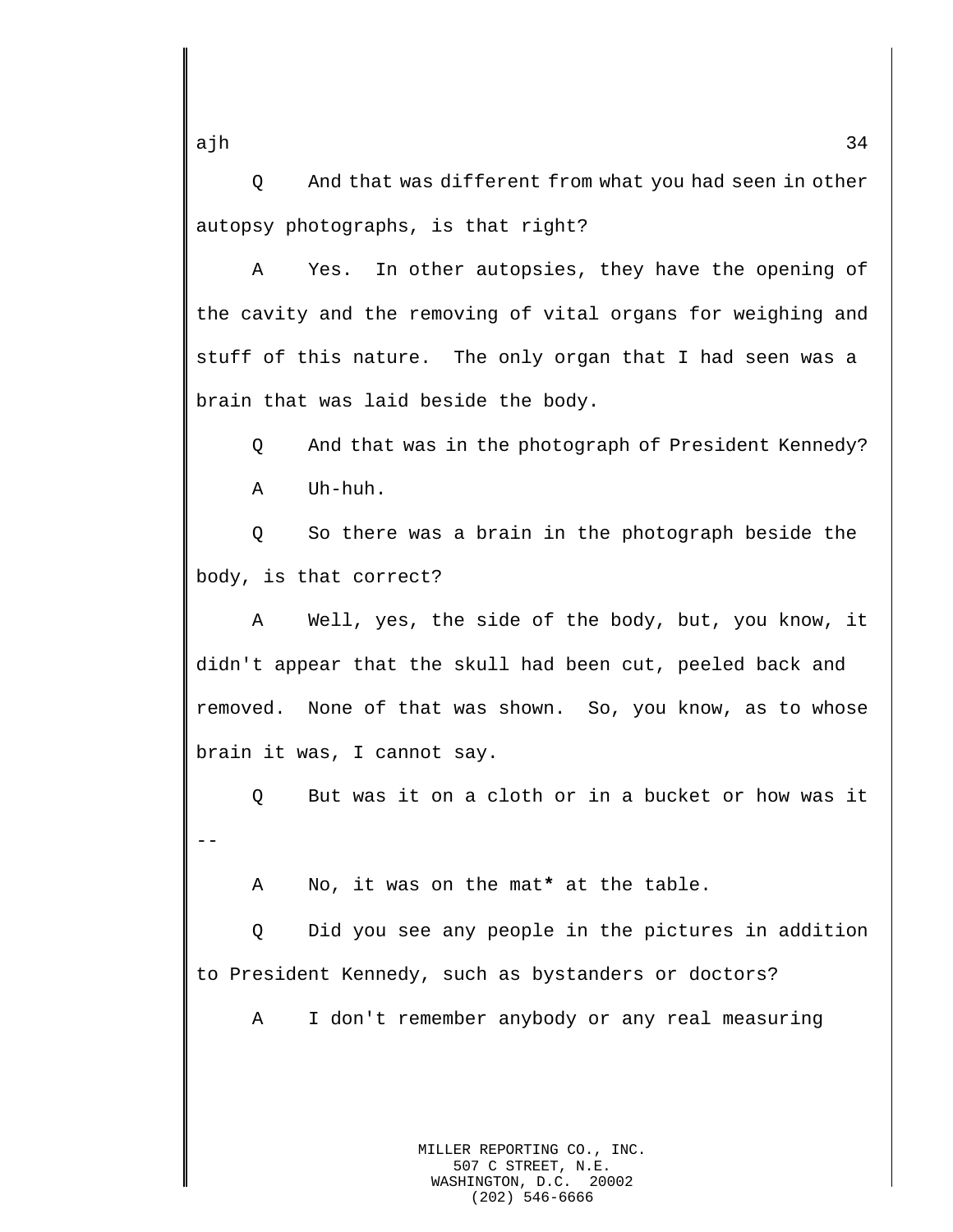material, instruments, because normally, when you are photographing something like that, you have gauges in there, so that you can determine size and everything.

Q Did you see any cards or any identification markers that would identify an autopsy number or the victim, or something of that sort?

A I don't remember any.

Q Were there any photographs that would show the entire body in one frame, do you recall?

A It seems like there was a full-length one, kind of shot at a 45-degree angle, slight high.

Q Did you see any photographs that focused principally on the head of President Kennedy?

A Right. They had one showing the back of the head with the wound at the back of the head.

Q Could you describe what you mean by the "wound at the back of the head"?

A It appeared to be a hole, inch, two inches in diameter at the back of the skull here.

Q You pointed to the back of your head. When you point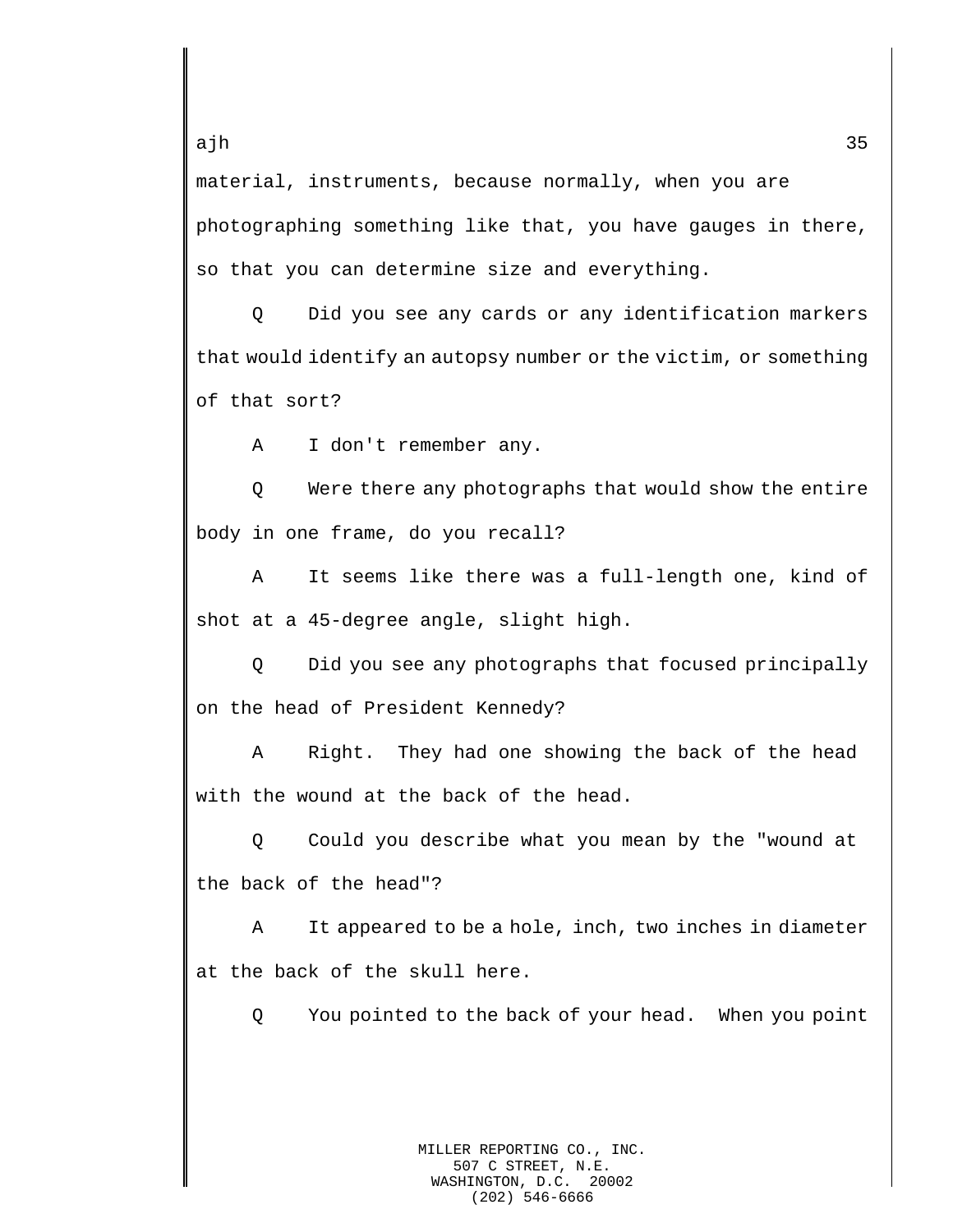back there, let's suppose that you were lying down on a pillow, where would the hole in the back of the head be in relationship to the part of the head that would be on the pillow if the body is lying flat?

A The top part of the head.

Q When you say the "top of the head," now, is that the part that would be covered by a hat that would be covering the top of the head?

A Just about where the rim would hit.

Q Are you acquainted with the term "external occipital protuberance"?

A No, I am not.

Q What I would like to do is to give you a document or a drawing, and ask you, if you would, on this document, make a mark of approximately where the wound was that you noticed.

MR. GUNN: We will mark this Exhibit No. 148.

[Exhibit No. MD 148 was marked

for identification.]

THE WITNESS: Probably about in there.

BY MR. GUNN:

MILLER REPORTING CO., INC. 507 C STREET, N.E. WASHINGTON, D.C. 20002 (202) 546-6666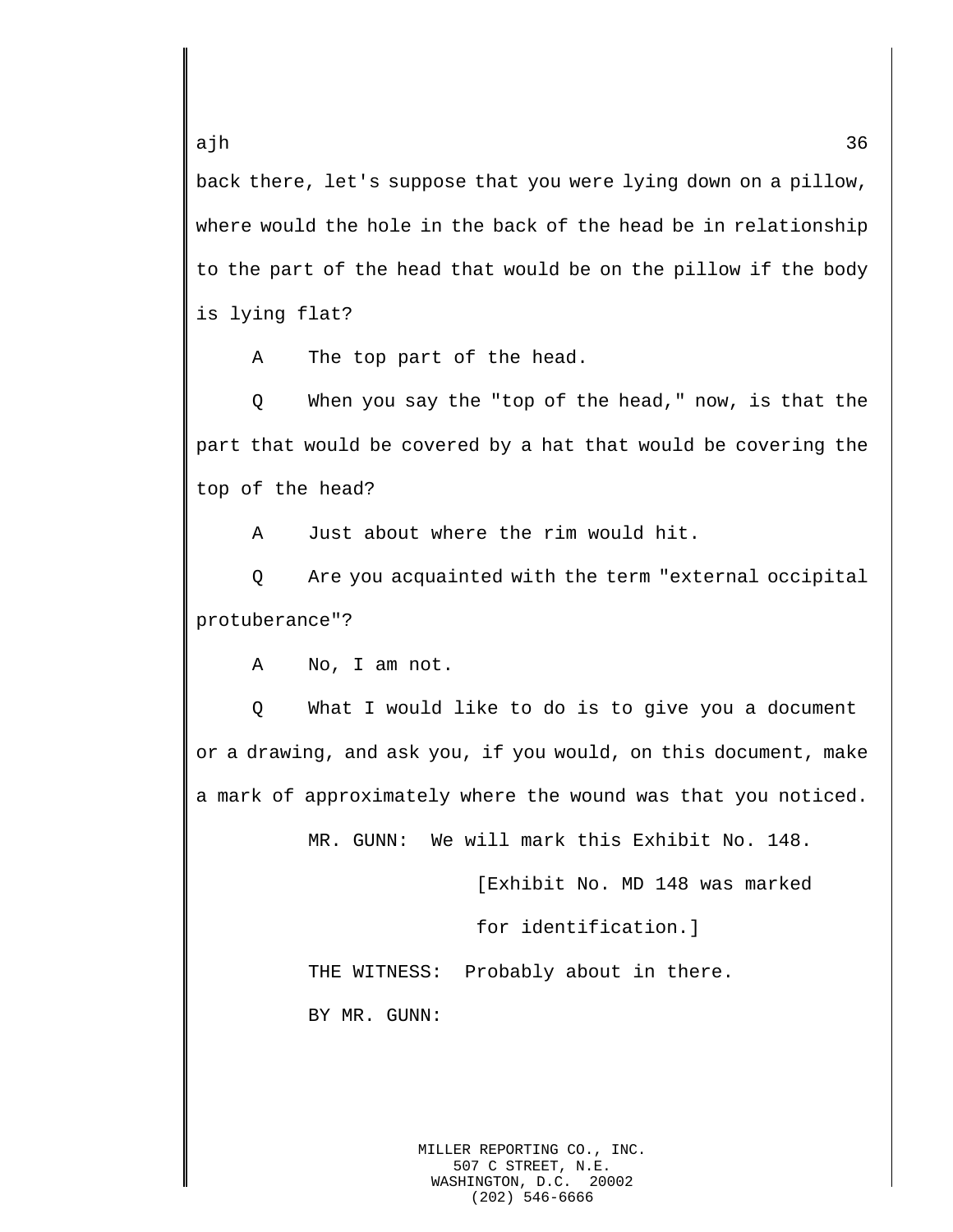Q And you have put some hash marks in there and then drawn a circle around that, and the part that you have drawn, the circle that you have drawn on the diagram is labeled as being as part of the occipital bone, is that correct?

A Yes.

Q Did you see any biological tissue, such as brain matter, extruding from the hole that you saw in the back of the head?

A No.

Q Was the scalp disturbed or can you describe that more than just the hole?

A It was just a ragged hole.

Q And it was visible through the scalp, is that correct?

A Yes.

Q Did you see any photographs with the scalp pulled back or reflected?

A No.

Q Did you see any other wounds on the head in addition to the one that you have identified?

A I don't remember any additional.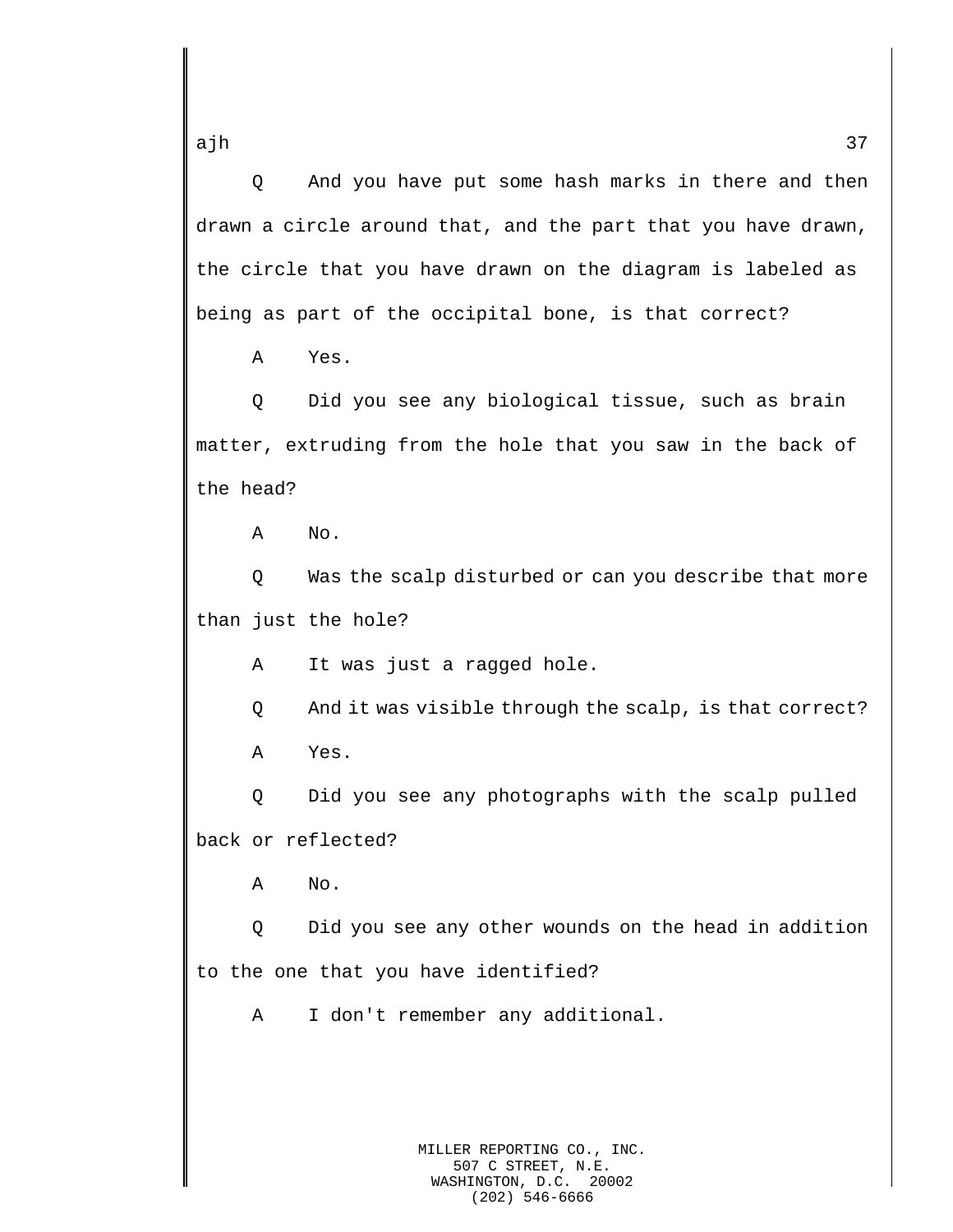Q Did you see any photographs that would have shown the right profile of President Kennedy's head?

A I don't remember.

Q Did you see any photographs that would have shown any wounds in either the neck or shoulders or back?

A It seems like I seen -- there was a **\*** at the base of the neck.

Q When you are pointing, you are pointing to the front of your neck to the right side?

A Yes.

Q Do you remember approximately how large that injury was?

A Just about the size of like your thumb pressed in.

Q About how much time were you able to look at the photographs, did you get a good observation of them, was it fleeting? How would you describe that?

A It was -- they traveled. You placed them on the drum, they would travel around, so after you place it on, probably about 15 seconds or so, they start under the drum and it rotates around, and then they drop off, and you grab them and stack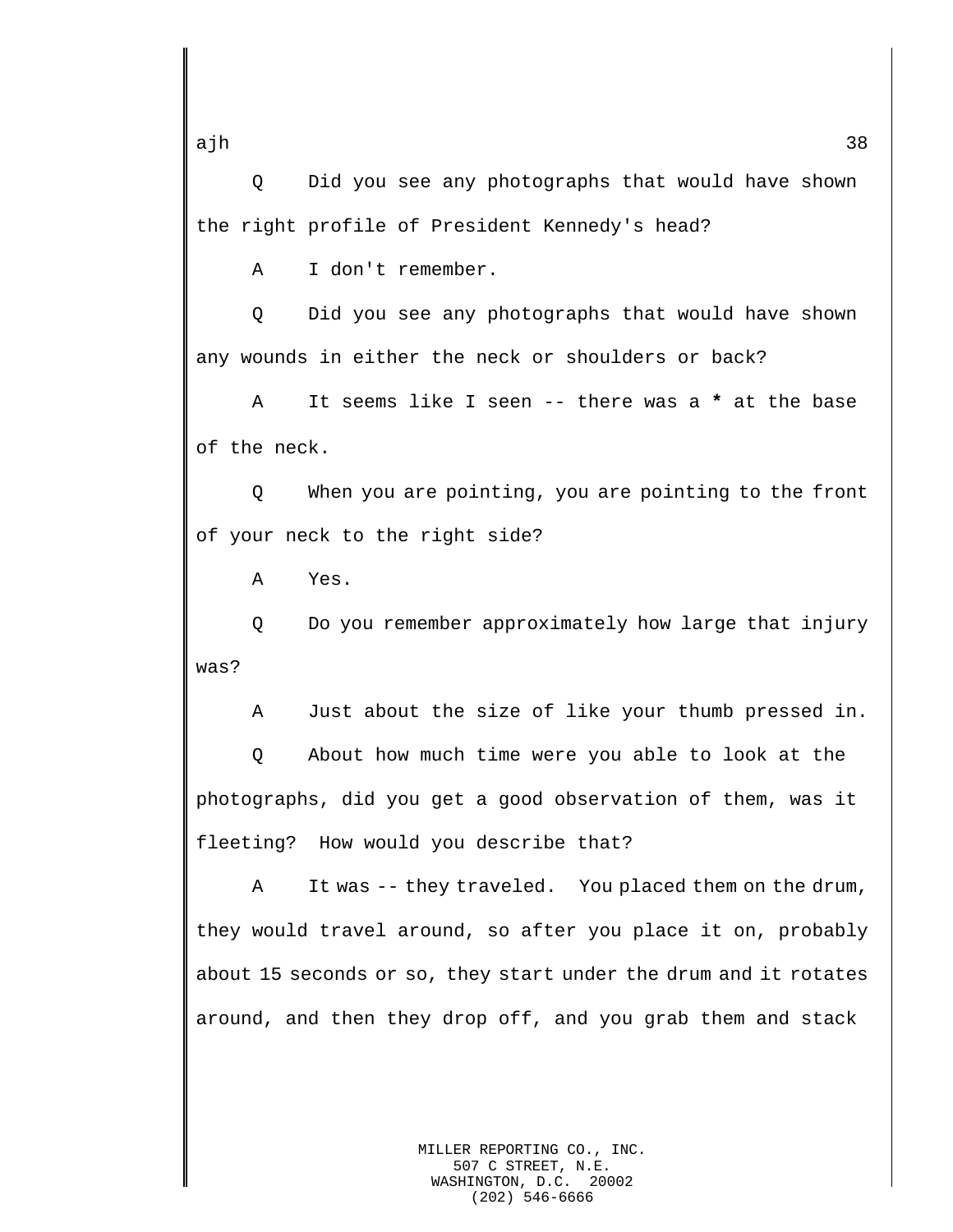them. So probably just 10 or 15 seconds.

Q Are your observations based upon the prints rather than the negatives?

A Yes. Like I said, the negatives have masking on them, and you don't see too much on a color negative when you are printing.

Q And for the prints to dry, that takes approximately how long?

A Probably about two to three minutes by the time it goes on, it goes around the drum.

Q And that is all entirely on the drum?

A Yes.

Q So the prints themselves would not hang from a wire or anything?

A No, they have electric drum, and it puts the ferrotype finish to it. That was before RC papers when you can air-dry them.

Q What is your best recollection of the approximate size of the wound on the throat that you identified before?

A Just about like that, just like a finger, half-inch.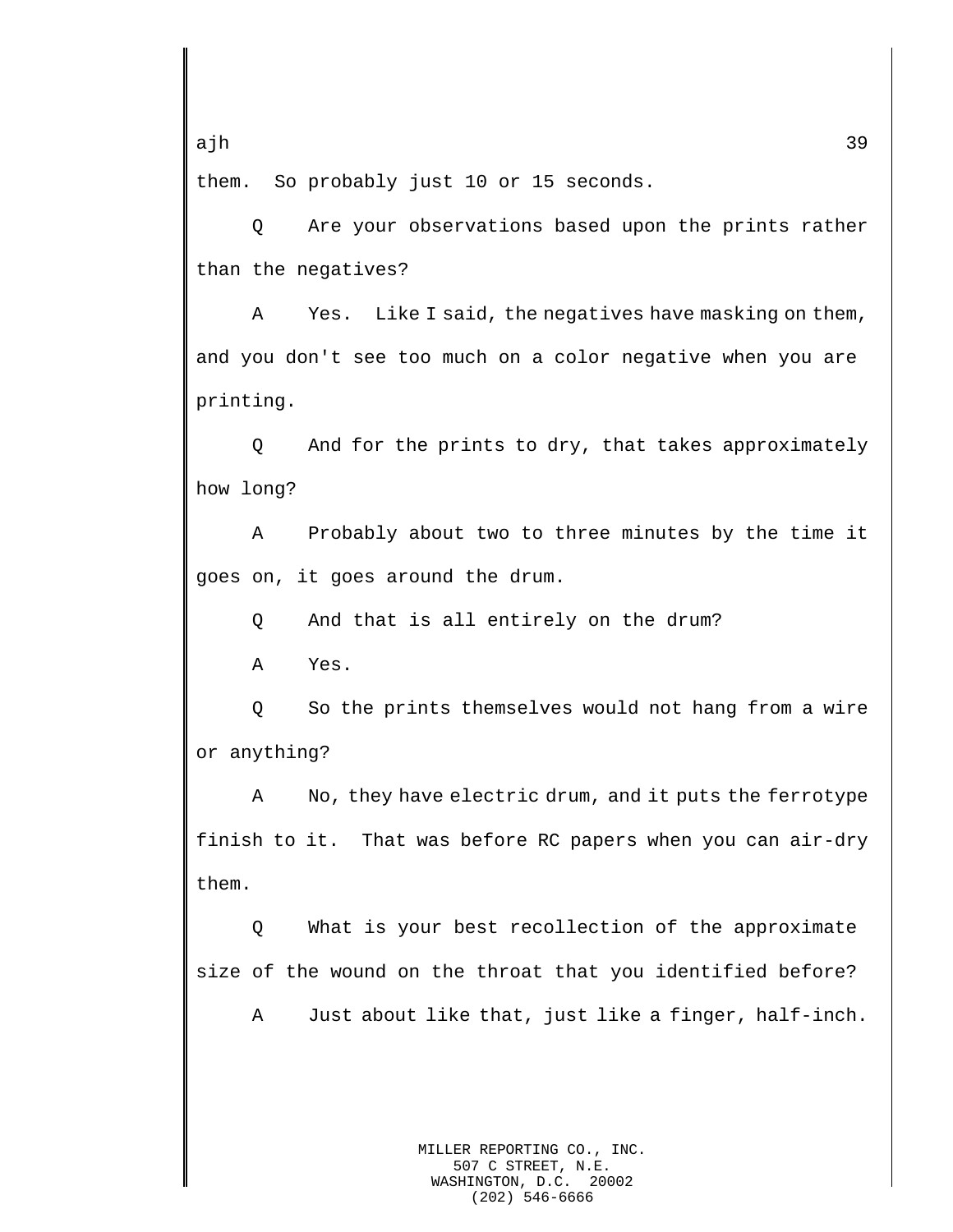Q Do you remember whether the wound was jagged or how that appeared?

A No, just -- it appeared just indented. It was, again, clean, pristine, no -- you know, it wasn't an immediate wound, it had some cleaning done to it or something.

Q Were you able to observe any characteristics of the room in which the photographs were taken?

A No.

Q Do you remember what the walls looked like or whether they --

A No, everything basically concentrated straight on the body. It didn't appear like the normal medical setting, you know. I don't know whether they did it in a separate room or they used special coverings on their tables or what, but I don't remember, you know, hospital stainless-steel gleaming or anything, or people running around in green scrubs or anything.

It was just, like I said, it looked a very reverent laid out arrangement.

Q What is your best recollection as to how long after

ajh 40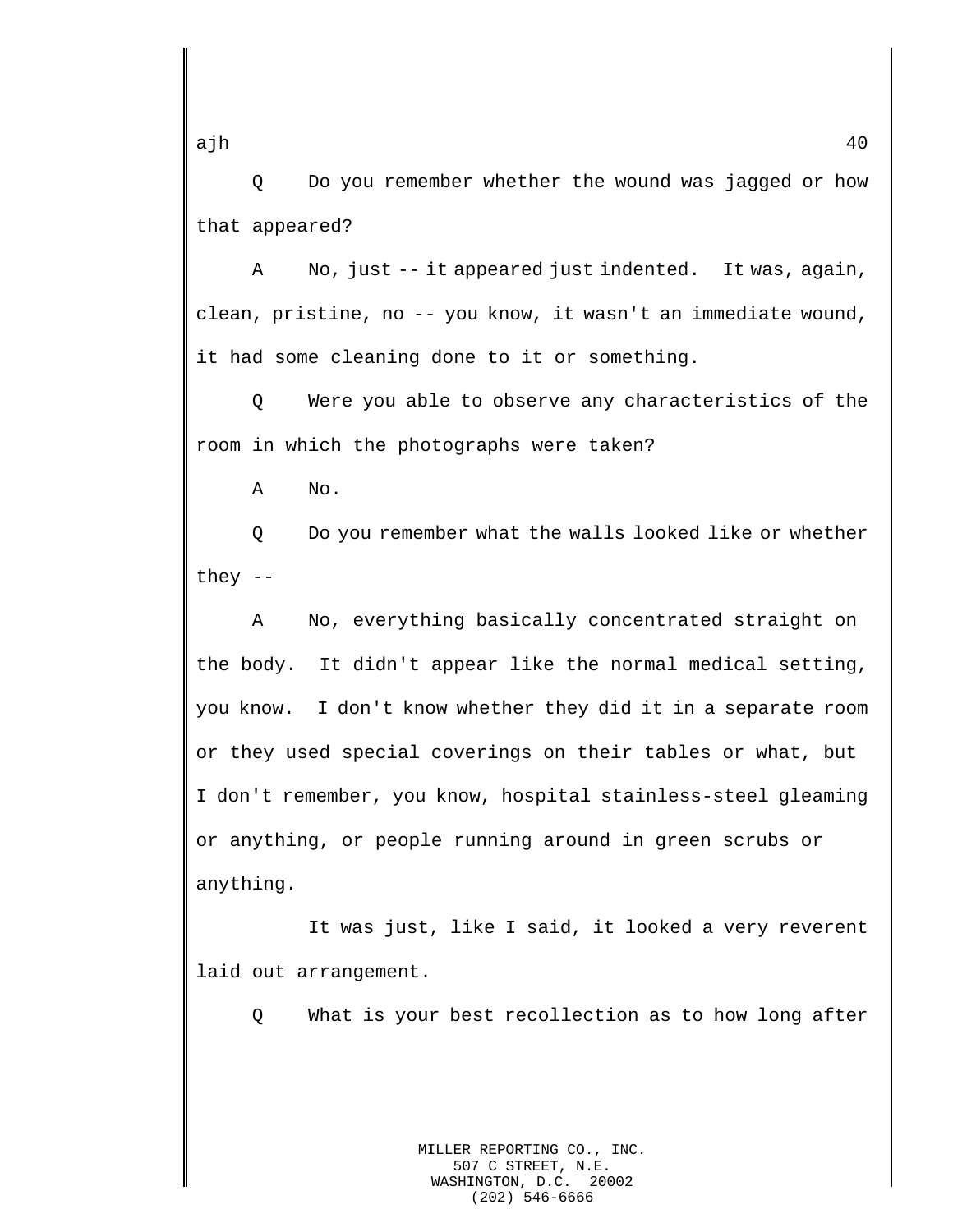the autopsy you received the photographs? Let me try and put it in terms of some other events that happened. Do you remember whether you developed the photographs before or after the funeral, for example?

A It was before.

Q Before the funeral. But your recollection also is that it was after the black and white cards had been delivered to the White House?

A Right.

Q Do you recall whether it was on a Sunday or a Monday? A It was sometime over the weekend. It was during the day. I believe the body arrived back at the White House Saturday

morning about  $1:00$  a.m., so  $-$ - because we had a black and white photograph of it being carried into the White House. It was dark, so it would had to have been -- the film would have had to have been shot by that time.

MR. GUNN: What I would like to do is ask that the autopsy photographs be brought in and have you have an opportunity to take a look at those.

We will take a short break.

MILLER REPORTING CO., INC. 507 C STREET, N.E. WASHINGTON, D.C. 20002 (202) 546-6666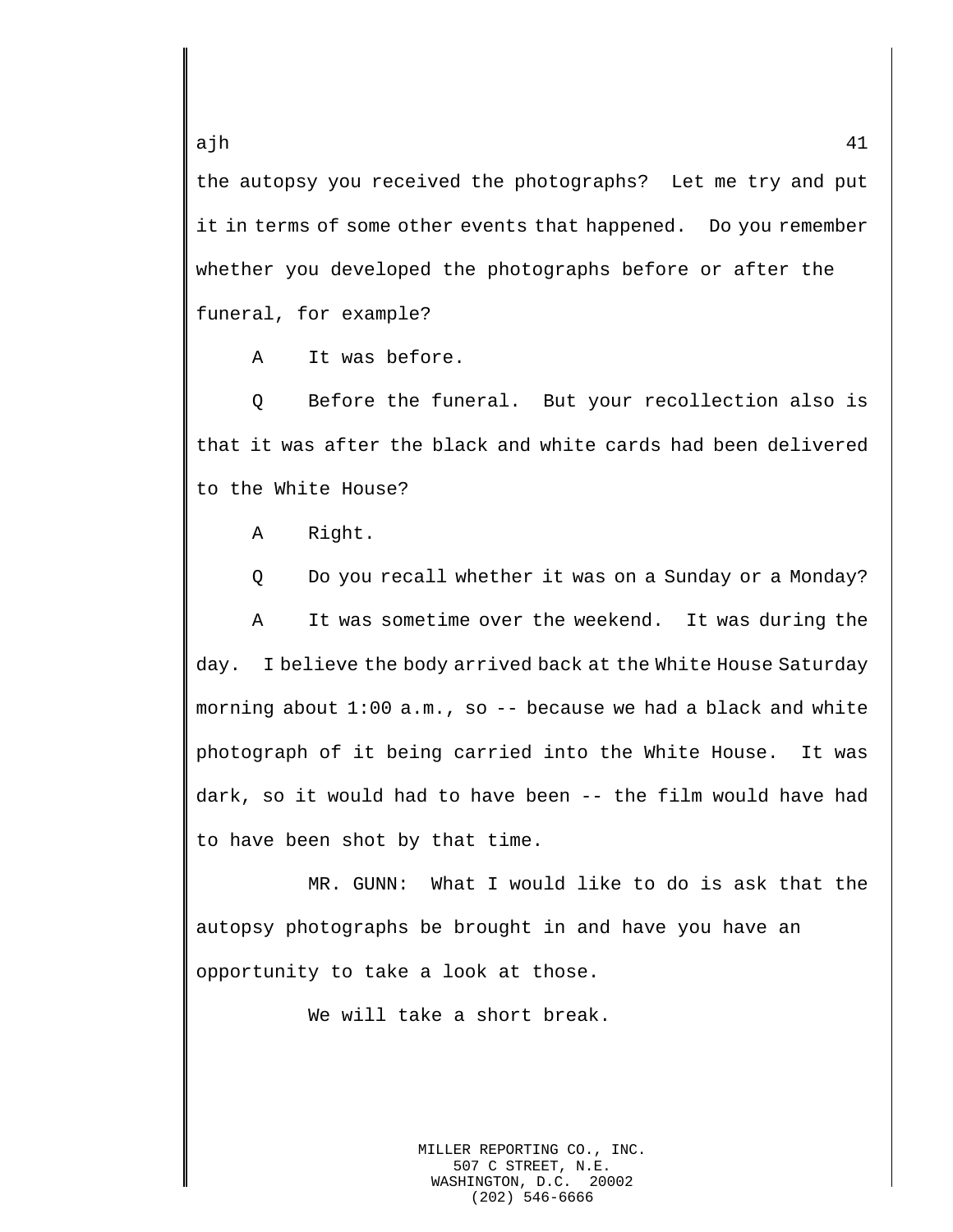[Recess.]

BY MR. GUNN:

Q Ms. Spencer, what we would like to do is to start with the very first view, which corresponds to color Nos. 29, 30, and 31.

Ms. Spencer, could you go to the light box and tell me whether you can identify the color transparency of View No. 1 and Image No. 29, as having seen that before.

A No.

Q In what respect is the Image No. 29 different from what you previously saw?

A Like I said, there was none of the blood and matted hair.

Q Can you explain what you mean by that? Are you seeing blood and matted hair on Image 29?

A On the transparency.

Q But that was not present, the blood and matted hair was not present --

A I don't remember.

Q -- on the images that you saw?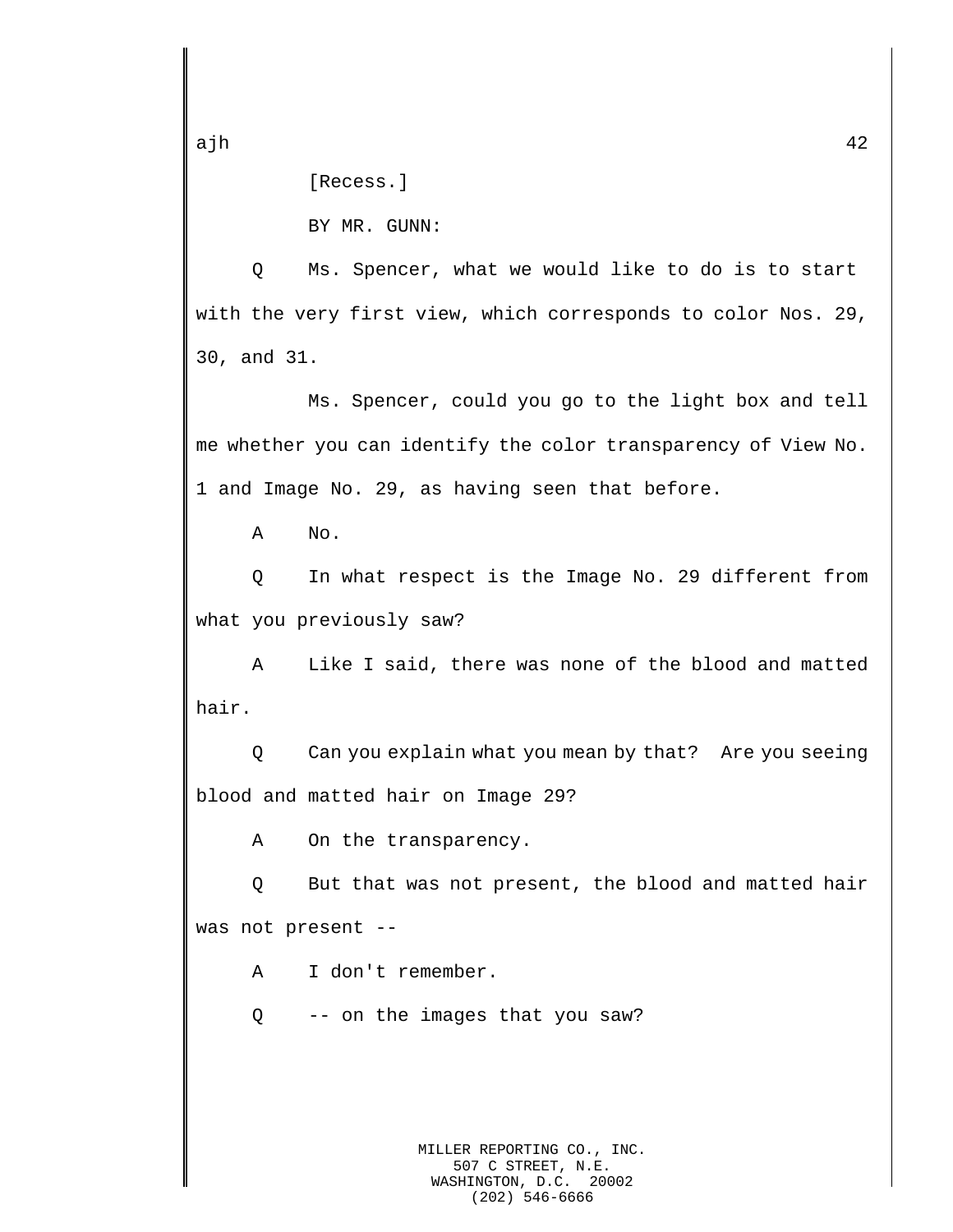A No.

Q Would you describe Image No. 29 as a color positive transparency or a color negative?

A This is a color transparency.

Q Ms. Spencer, could you again look at the color transparency and tell me whether, again, you are certain that you did not develop color transparencies of the autopsy of President Kennedy?

A No, I did not process any color transparencies.

Q Let's turn to the print. Can you identify the print as being a print that you printed yourself at Naval Photographic Center?

A I don't believe it is.

Q Can you look at the back -- turn the light on, please -- can you look at the back of the print and identify whether that is the same type of paper as the Exhibit No. 147, that you brought with you today?

A No, it's not.

Q In what respect do you see it as being different?

A The Kodak logo is smaller.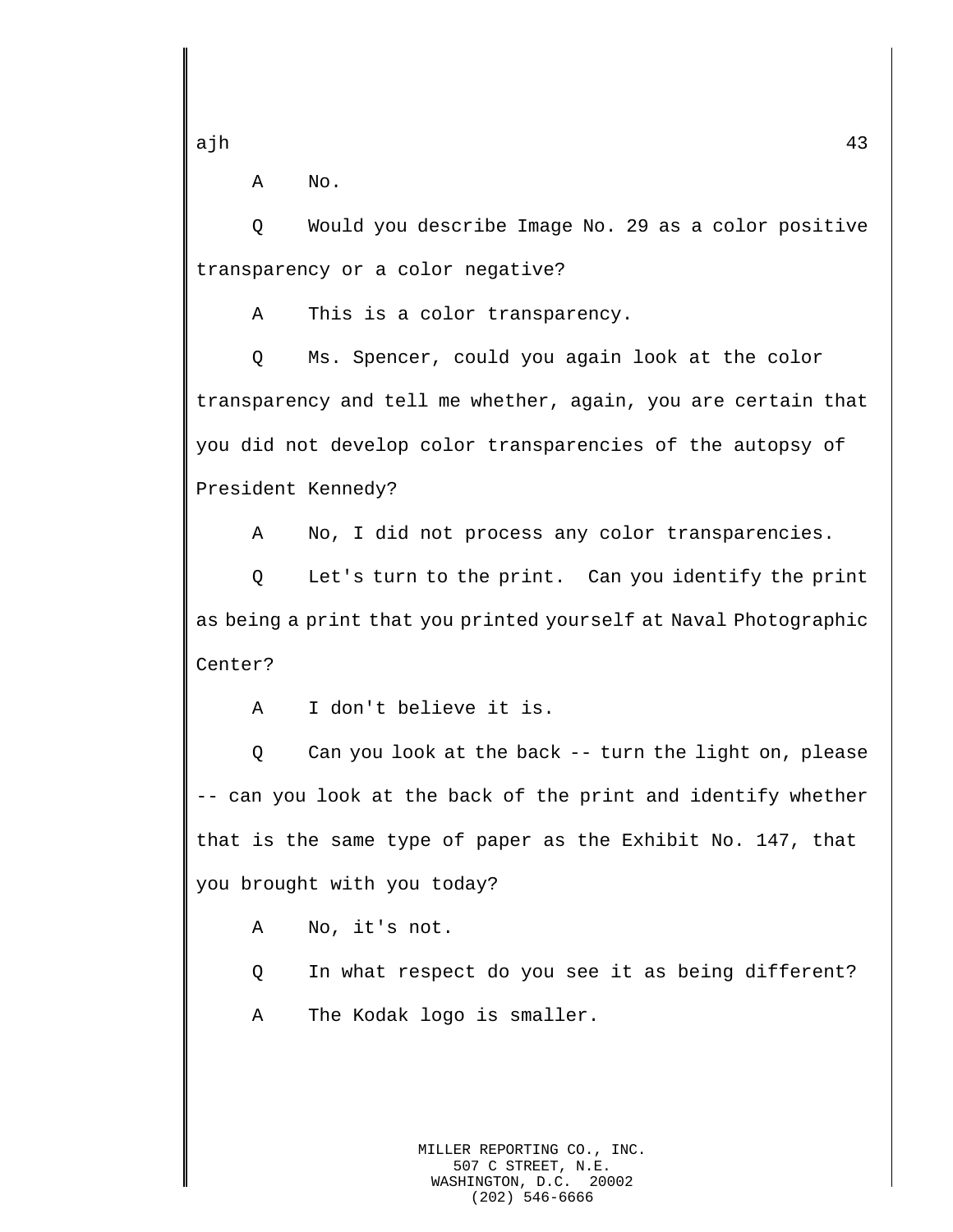Q So, based upon your experience, would it be safe to say that it is your best recollection, best understanding, that the print of the autopsy that is in the Archives does not correspond with the paper that you were using in November of 1963 at NPC?

A Correct.

Q Could you look again at the image of View No. 29? In what respect is the image that you see in 29, in the color print, different from what you observed on the prints that you made at NPC?

A Like I said, the body was pristine, and this has dried blood on the support, the ear, and the hair.

Q Do you recall whether there was a metal holder for the head on the images that you developed?

A I don't remember a metal holder.

Q Do you remember what kind of cloth or any other material was identifiable in the photograph in comparison to what you see on this image?

A As I remember it was a darker cloth. This appears to be a towel over one of the trays, stainless-steel trays.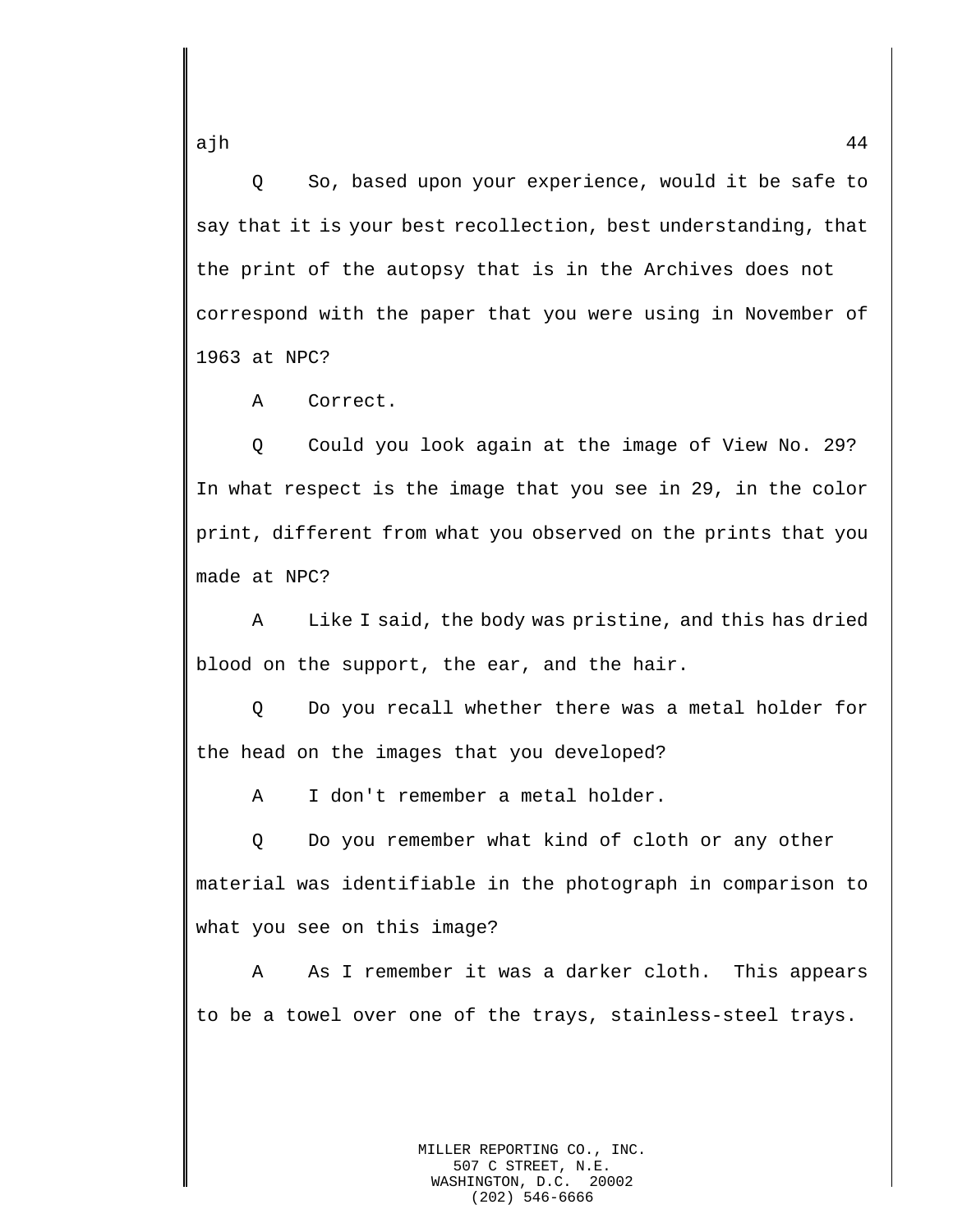Q Previously, you said that, if I recall correctly, that the background in the photograph looked different from what you had previously seen in terms of -- I understood that you said that it didn't look like a hospital.

A Right.

Q Could you describe the photograph that you see in front of you now, whether that is the same sort of background that you noticed in the photographs that you developed?

A Well, it would be the dark background, because normally, when you are doing the autopsies, the overhead lights and stuff are on. It appears that the lights have been turned off and that they were using a flash rather than just overall general lighting.

Q Do you remember, in the photographs that you developed, whether the background was visible, such as the walls?

A No.

Q You don't remember?

A I don't remember, but it appeared that it was darkened, the room was darkened.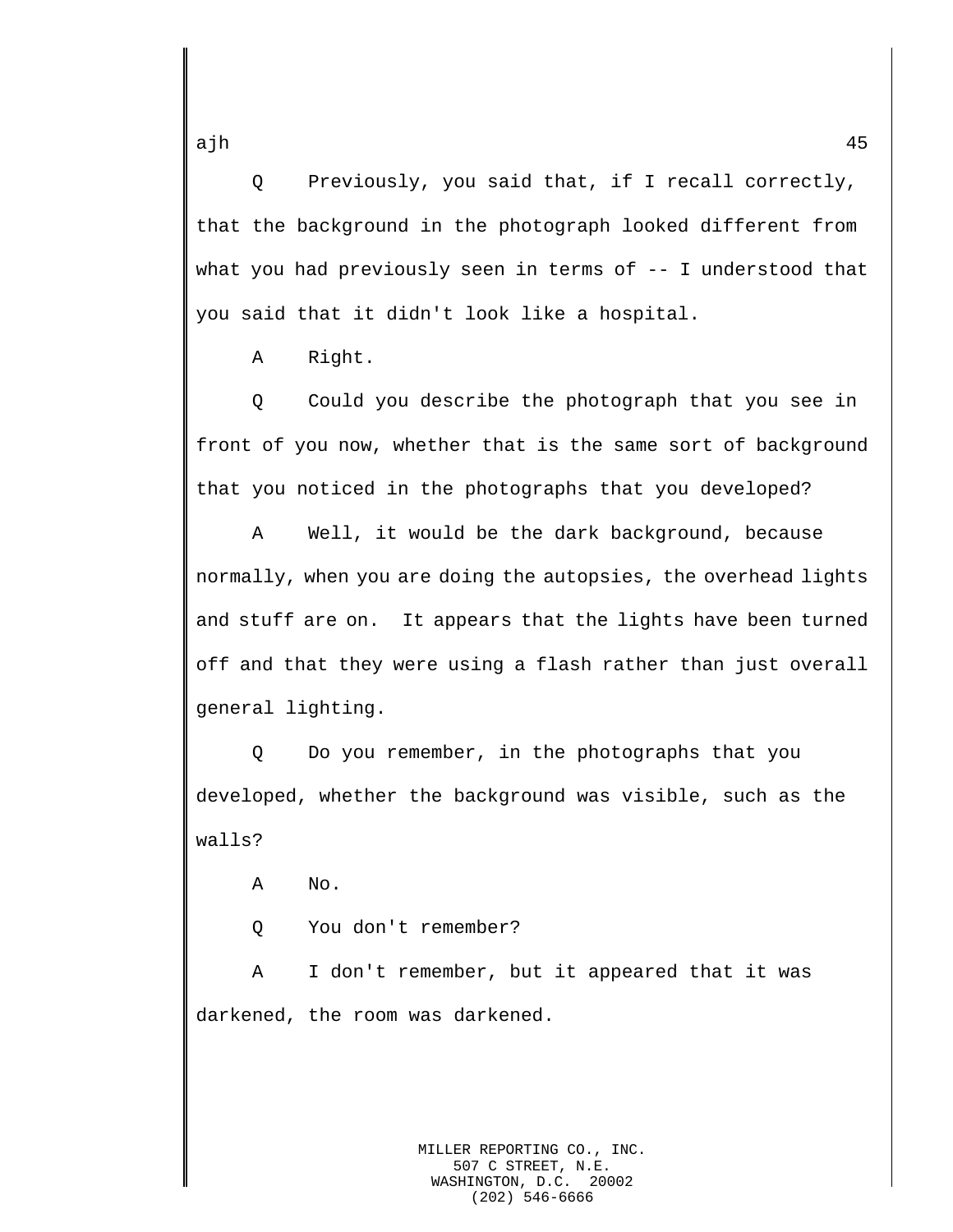Q So, to that extent that the images would seem to correspond to what you recollect --

A Right.

Q -- the background would seem to, you don't notice any difference?

A No.

MR. GUNN: Just so the record is clear, that the one that Ms. Spencer has just been shown is the first view, left side of head and shoulders, corresponding to color Nos. 29, 30, and 31.

Could we now see the second view, identified in the 1966 inventory as the right side of head and right shoulder, corresponding to color Nos. 26, 27, and 28.

BY MR. GUNN:

Q Ms. Spencer, have you had an opportunity now to look at the second view corresponding to color Nos. 26, 27, and 28?

A Yes, I have.

Q Do those two images correspond to the photographs that you developed at NPC in November of 1963?

A No.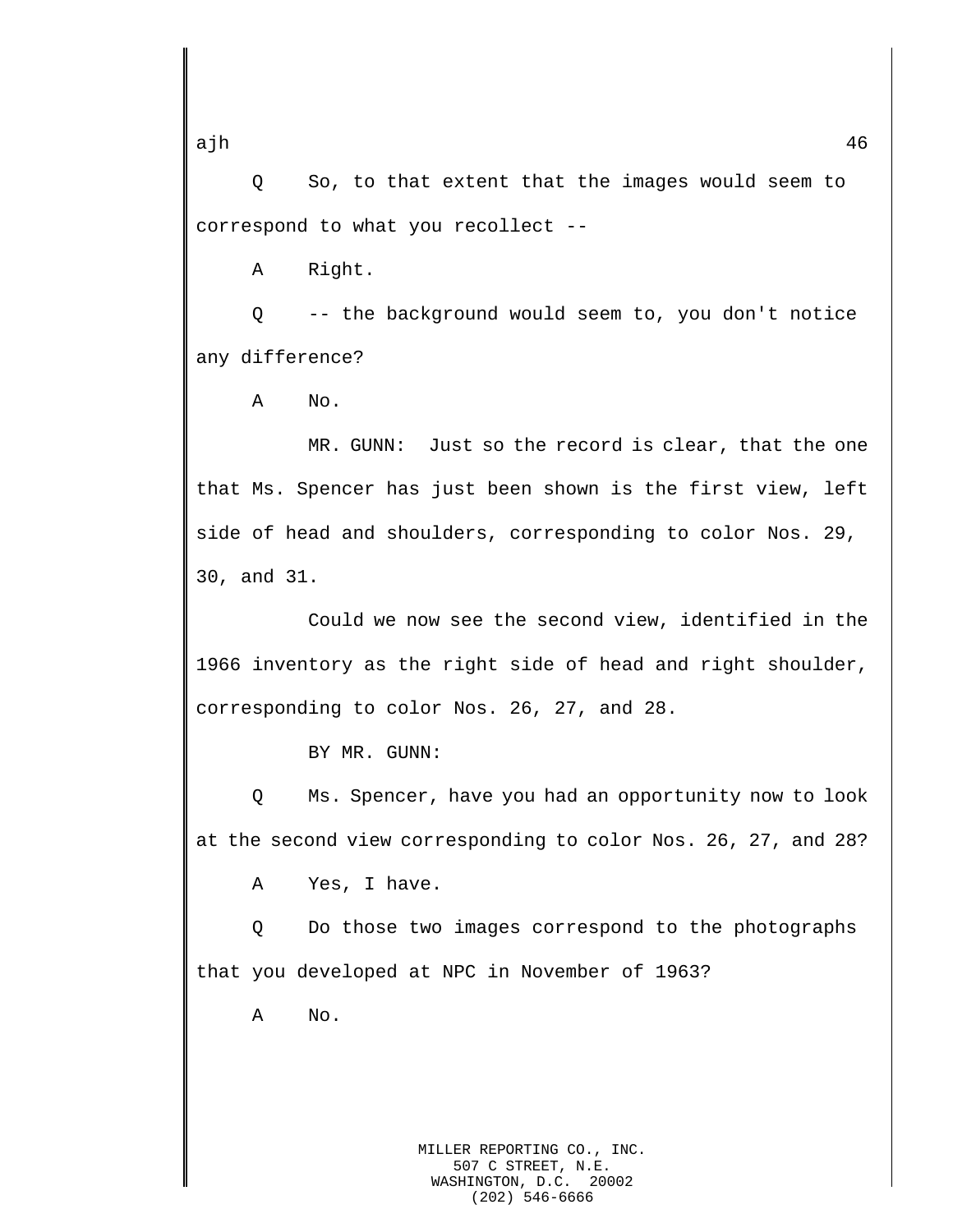Q In what way are they different?

A There was no -- the film that I seen or the prints that we printed did not have the massive head damages that is visible here.

Q Putting aside the question of the damage of the head, does the remainder of the body, the face, correspond to what you observed?

A No.

Q In what way is it different?

A The face in the photographs that we did, did not have the stress that these photos -- on the face that these photos show.

Q Could you describe a little bit more what you mean by that?

A The face, the eyes were closed and the face, the mouth was closed, and it was more of a rest position than these show.

Q Could you look at the back of the print and see whether that paper corresponds to the image that you brought with you today, please.

A No.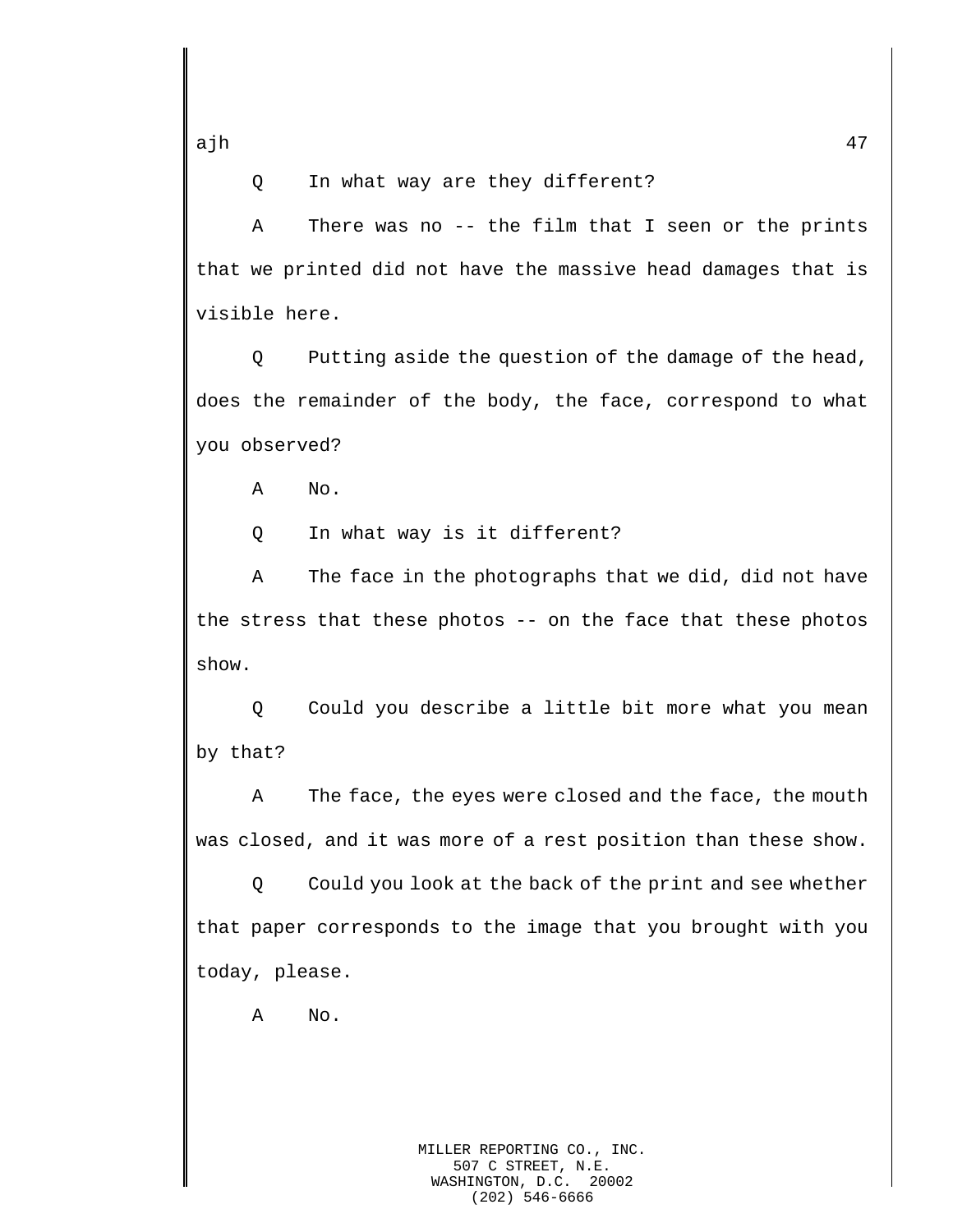Q It doesn't correspond. So, the paper that these prints are printed on is not the paper that you were using at NPC in November of 1963, is that correct?

A Correct.

Q Could we next look at View 3, identified as the superior view of the head corresponding to color Nos. 32, 33, 34, 35, 36 and 37.

Ms. Spencer, have you had an opportunity to look at the third view?

A Yes, I have.

Q Do you those two images, again when you are looking at a positive transparency and a print, do those correspond to the photographs that you developed in November of l963?

A No.

Q In what way are they different?

A Again, none of the heavy damage that shows in these photographs were visible in the photographs that we did.

Q So, just to make sure that I am understanding correctly, previously, in your deposition, you described a wound, a small, circular wound in the back of the head,

MILLER REPORTING CO., INC.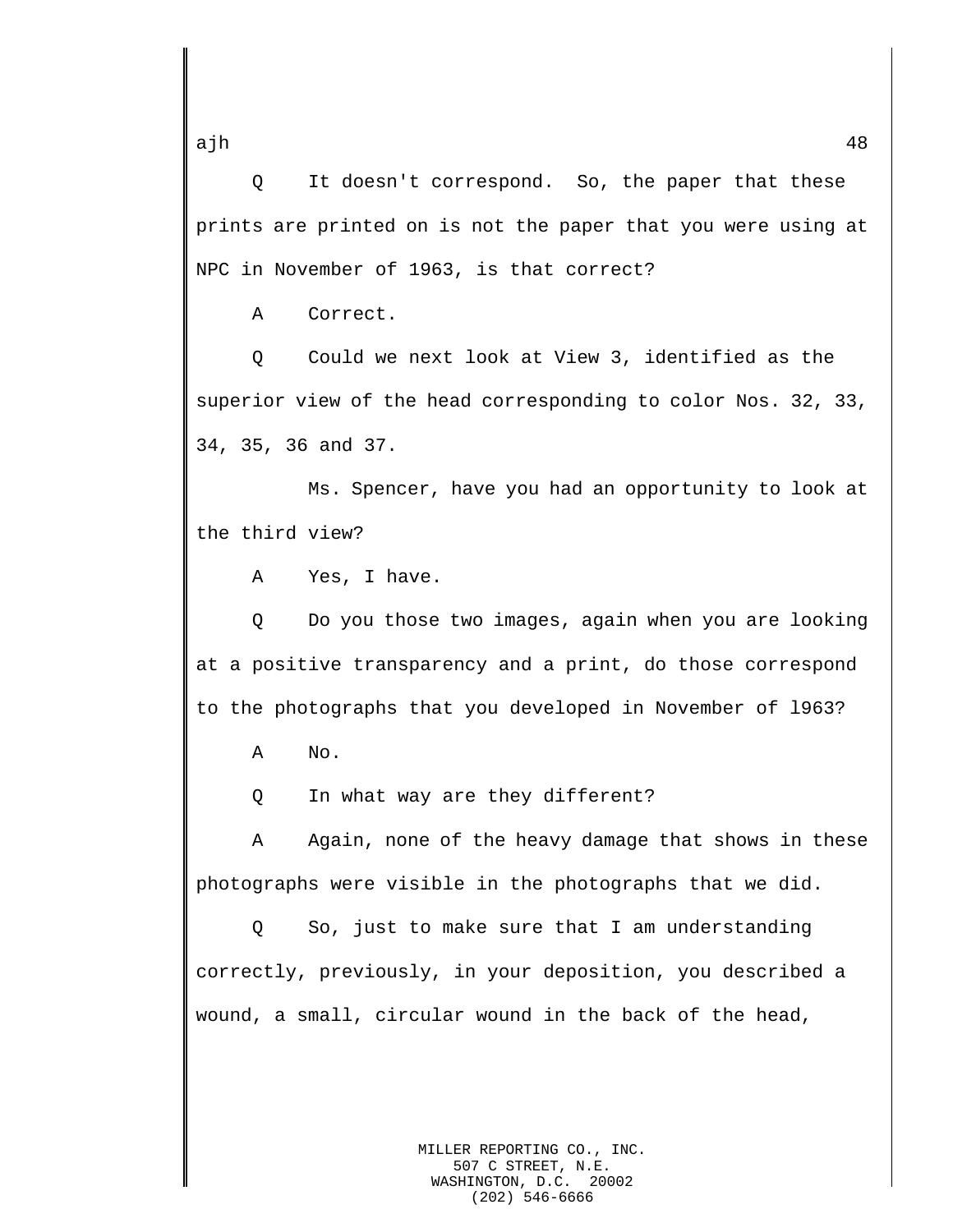approximately two inches or so as I recall that you stated, whereas, these show a much larger injury, is that correct?

A That is correct.

Q Could you once again take a look at the paper on which the print is made and tell me whether that corresponds to the paper that you brought with you today?

A No.

Q Just so the record is clear, the paper does not correspond to the paper that was used in November '63 at NPC.

A No.

Q Is that correct?

A That's right.

Q Thank you. Could we look at the fourth view, which is identified as the posterior view of wound at entrance of missile height and shoulder, corresponding to color Nos. 38 and 39.

Ms. Spencer, do you have the fourth view in front of you now?

A Yes, I do.

Q Can you tell me whether those photographs correspond

ajh 49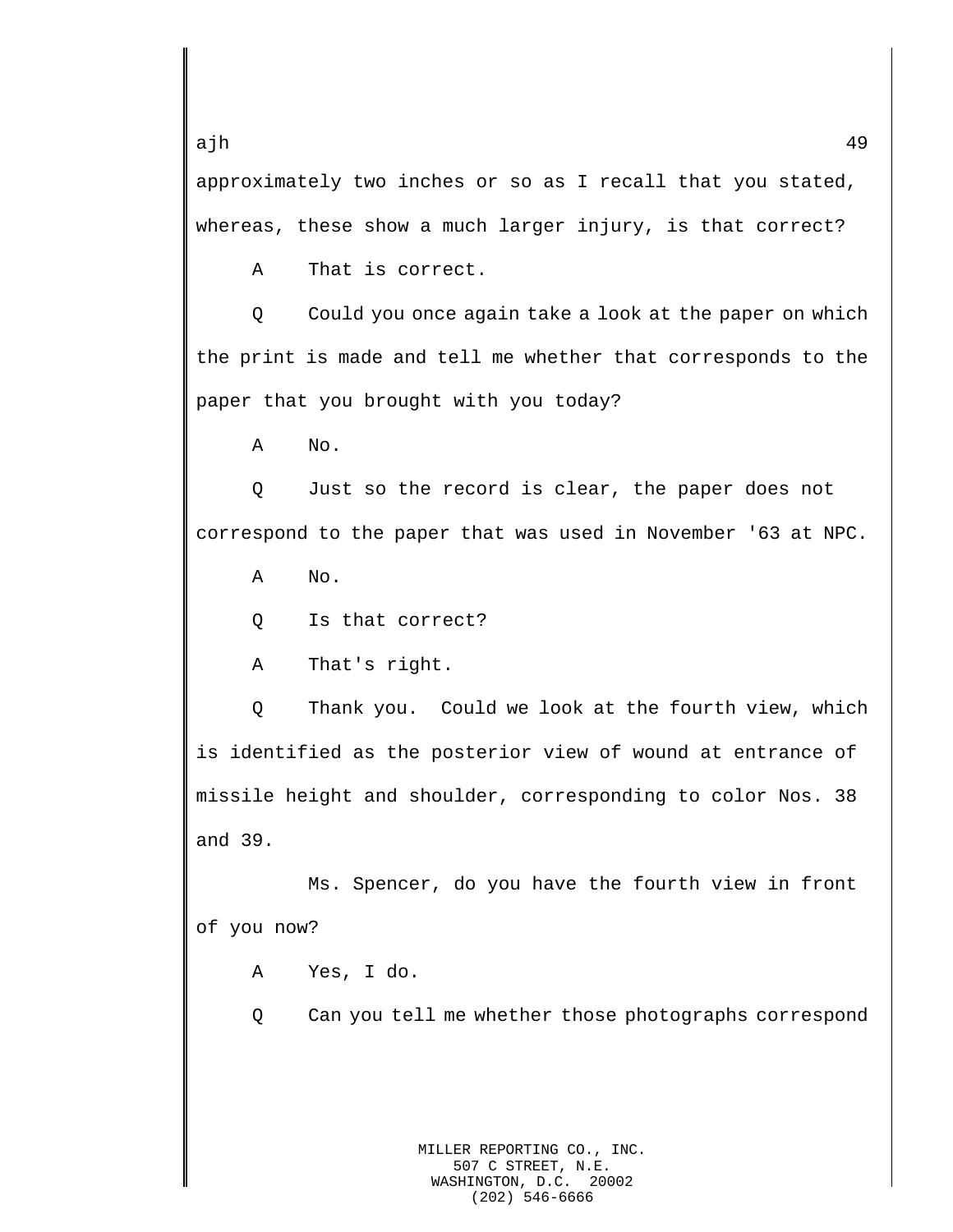to the photographs that you developed in November of l963?

A No, it does not.

Q In addition to what you have already said in describing the other photographs, is there anything additional in these photographs that appears to you to be different?

A They are using a measuring device, which I don't remember in any of the photographs that we produced, and I don't remember any hands on the President during any of the shots that we reproduced.

Q Now, could you look at the place on the back of President Kennedy's head that corresponds to where you identified a wound in the back of the head. Do you see that wound present in these photographs?

A No, I do not.

Q Would this view have shown the wound that you previously saw in the photographs of President Kennedy's head?

A Yes. The wound that I seen would have been approximately in this area.

Q If we described that as very roughly the cowlick area, would that be fair to say?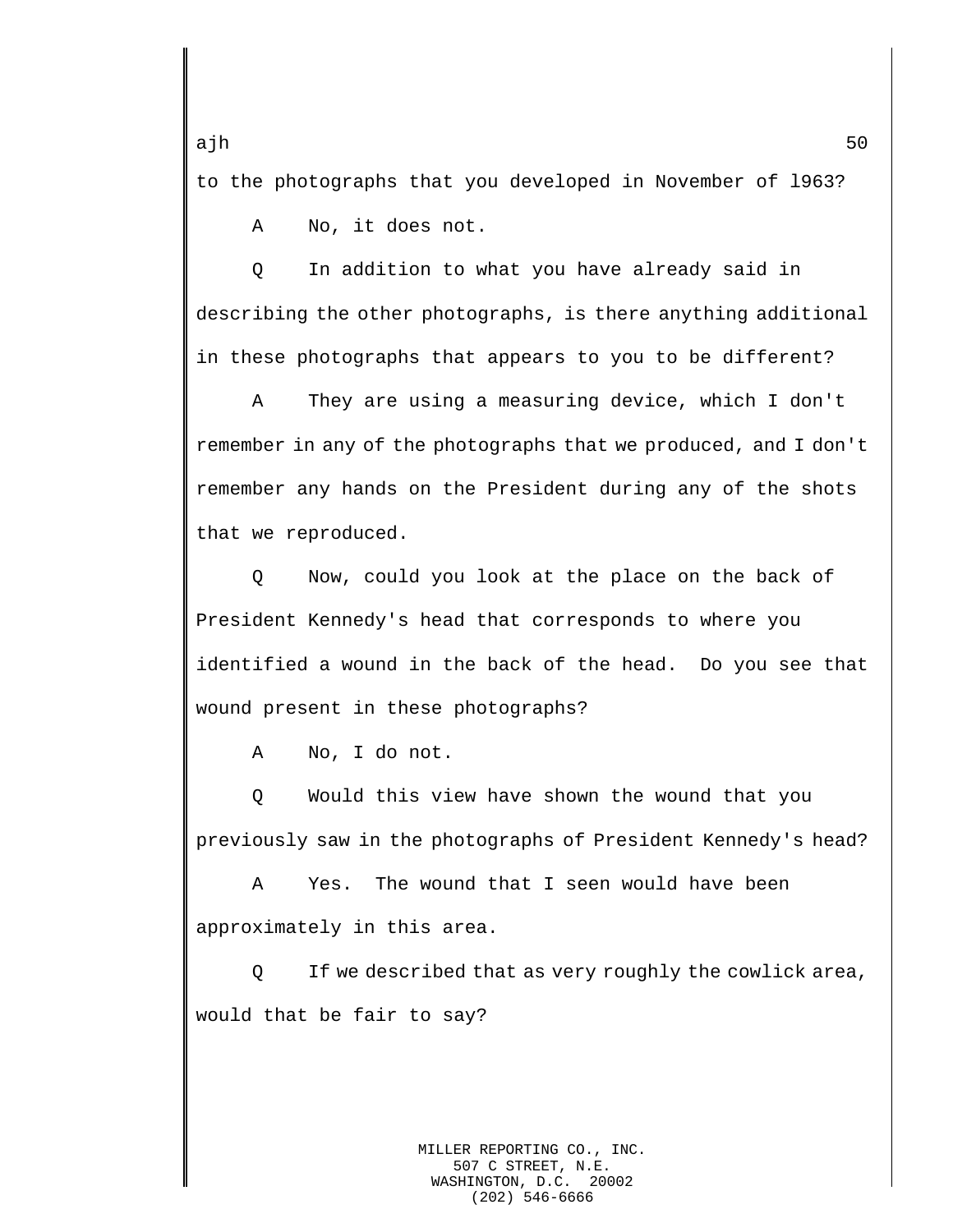A Uh-huh.

Q Could we look at the fifth view now, described as the right anterior view of head and upper torso including tracheotomy wound, color Nos. 40 and 41.

Let me try the first question as being whether the paper on the print matches the paper that you brought with you to the deposition today.

A No, it does not.

Q Ms. Spencer, could you look at the wound in the throat of President Kennedy and tell me whether that corresponds to the wound that you observed in the photographs you developed?

A No, it does not.

Q In what way are they different?

A This is a large, gaping gash type.

Q That is, in the fifth view, it's a large, gaping gash, is that correct?

A Uh-huh. In the one that we had seen, it was on the right side, approximately half-inch.

Q Is the wound in a different location or is it just a larger wound on the throat?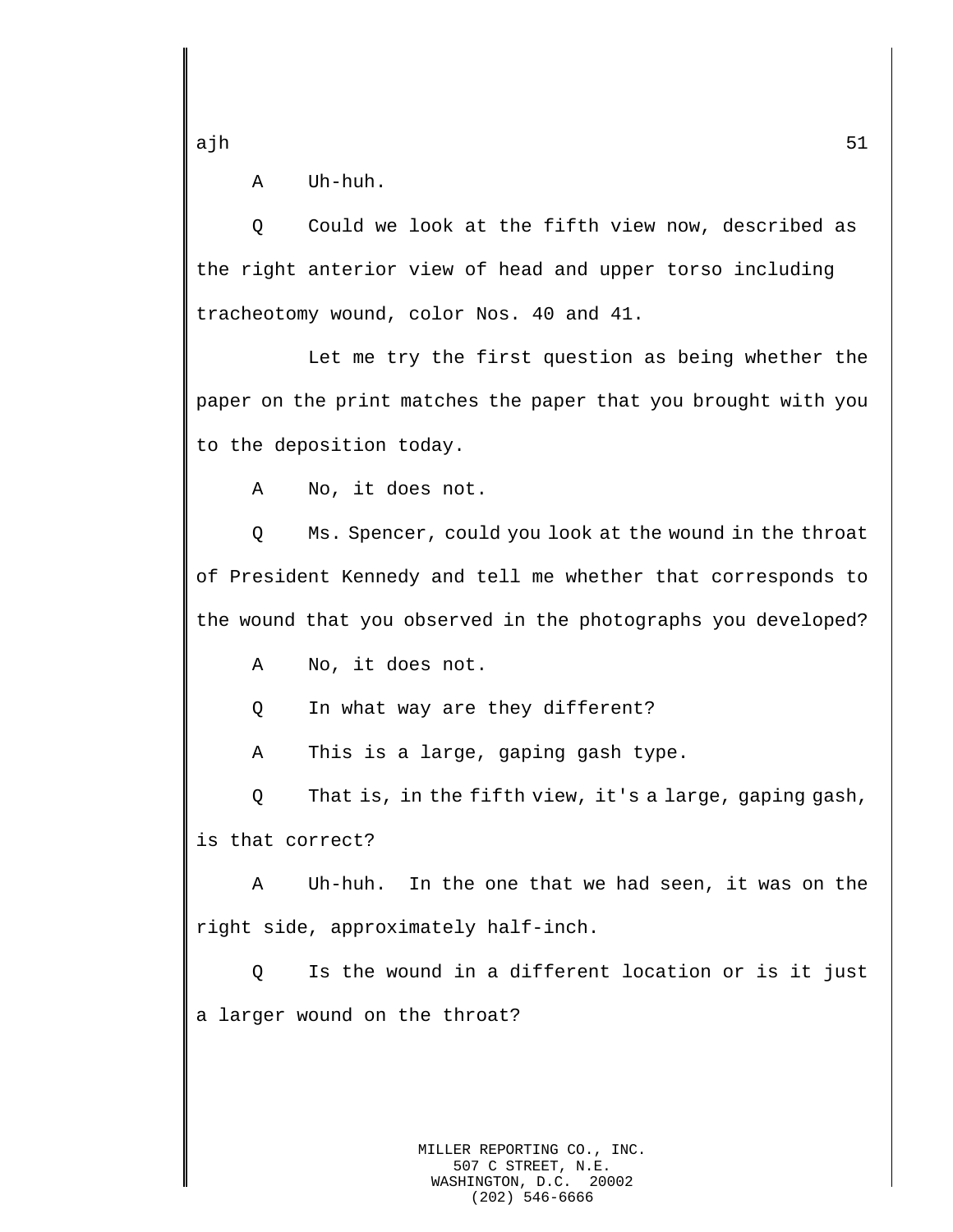A It could be just a larger wound.

Q Is there anything else that you can identify in these images that are different from what you observed in November of 1963, on the photographs you developed?

A Right. None of the flooring was showing or anything of that nature. I don't remember any floor. I don't remember any extremely high angles like this.

Q Can we turn to the sixth view described as the wound of entrance in right posterior occipital region corresponding to color Nos. 42 and 43.

Ms. Spencer, is there any differences that you noticed between the sixth view, that is now present before you, and those photographs that you saw in November of 1963?

A Yes. They are again using measuring devices that were not in the pictures that we did. The section that appears to be the skull weight, the side is not there, and again, there are hands in the background. This is not a photograph that was in the set that we produced.

Q In terms of the locations of the wound, do you see any differences or similarities with those that you developed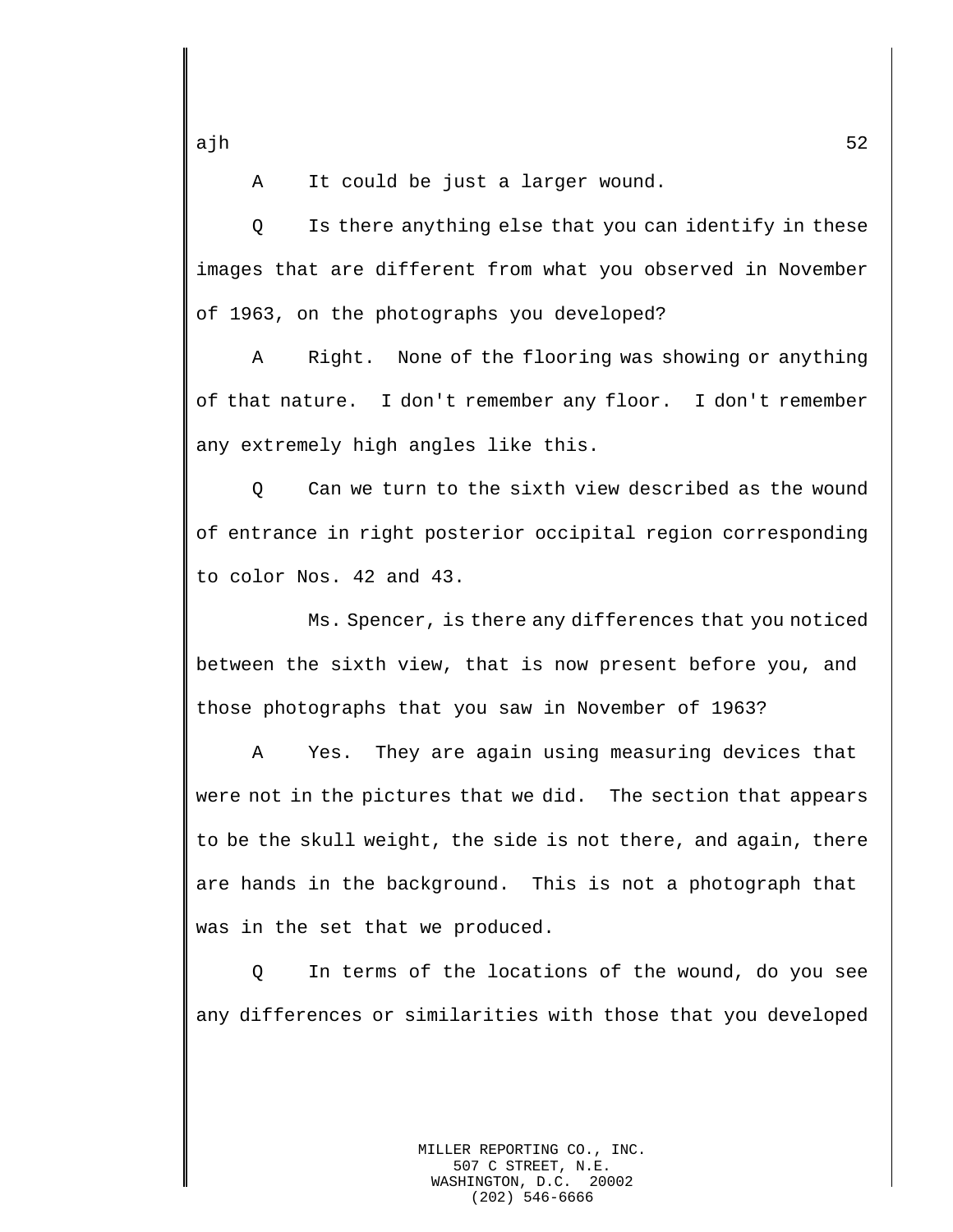ajh 53 in November 1963?

A No, there is no similarity.

Q Could we look now at the seventh view described as missile wound at entrance and posterior skull following reflection of scalp corresponding to color Nos. 44 and 45.

Ms. Spencer, in November of 1963, did you see any images corresponding to the seventh view that you have in front of you now?

A No.

Q Are you able to identify what that view is?

A It appears to be the opening of the cavity, top of the head, with the brain removed.

Q Could you look once again at the paper for the color print and tell me whether that is the paper that you were using in 1963 at the NPC?

A No, it is not.

Q Can we take a look at the eighth view, please. The eighth view is described as the basilar view of brain, corresponding to color Nos. 46, 47, 48, and 49.

Ms. Spencer, during your testimony, you said that

MILLER REPORTING CO., INC. 507 C STREET, N.E. WASHINGTON, D.C. 20002 (202) 546-6666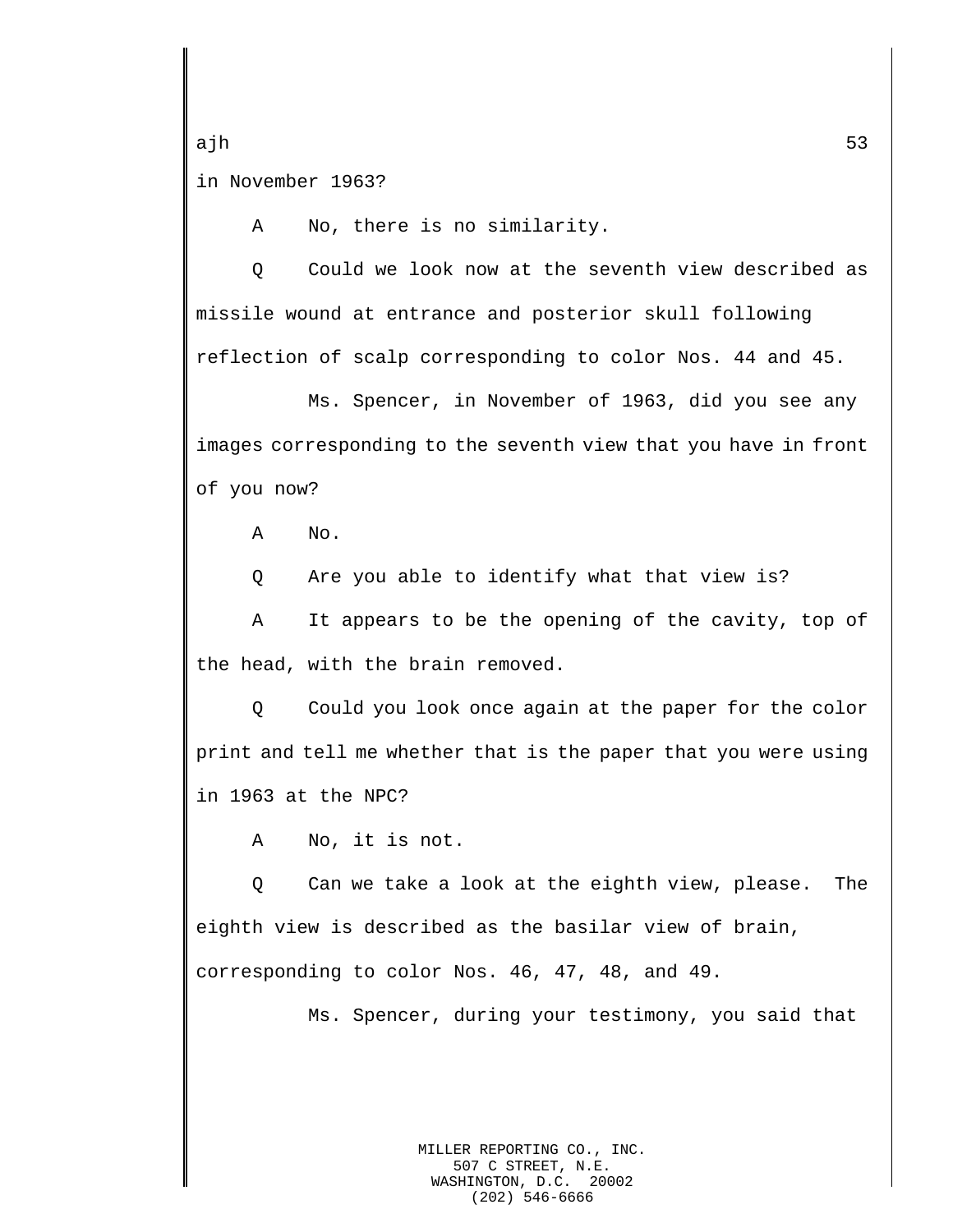ajh 54 you had seen an image with the brain present next to the body.

Is Image No. 8 the view that you saw previously?

A No.

Q Did you see any work in November of l963 that resembled the view that you are being shown now?

A No, I did not.

Q Could you look at the paper for the color print and tell me whether that is the paper that you were using in November of 1963?

A No, it is not.

MR. GUNN: I think we don't need to take a look at the ninth here, which is the superior area over the brain.

BY MR. GUNN:

Q Ms. Spencer, you have now had an opportunity to view all of the colored images, both transparencies and prints, that are in the possession of the National Archives related to the autopsy of President Kennedy.

Based upon your knowledge, are there any images of the autopsy of President Kennedy that are not included in those views that we saw?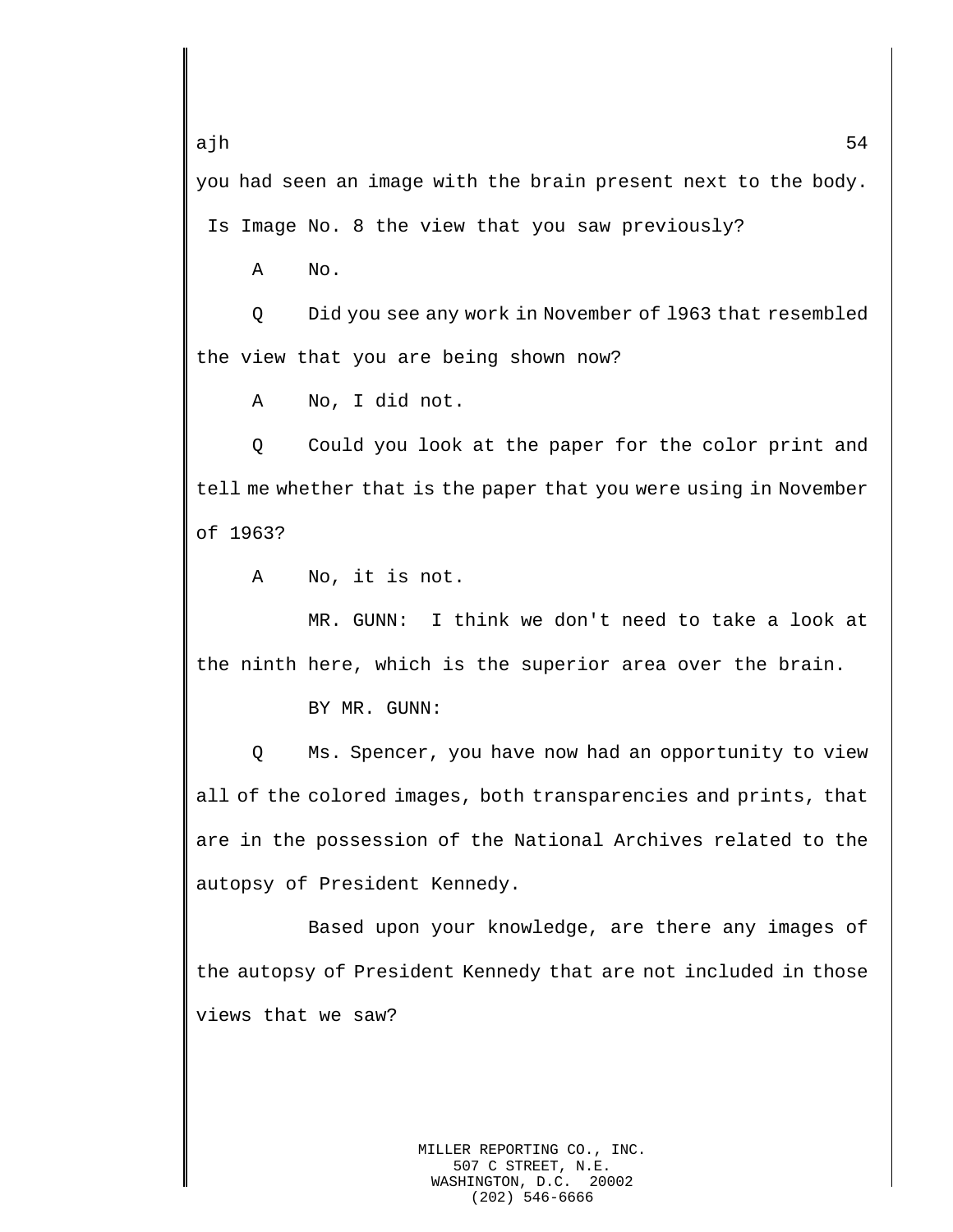A The views that we produced at the Photographic Center are not included.

Q Ms. Spencer, how certain are you that there were other photographs of President Kennedy's autopsy that are not included in the set that you have just seen?

A I could personally say that they are not included. The only thing I can determine is that because of the pristine condition of the body and the reverence that the body was shown, that -- this is speculation on my part -- that perhaps the family had the second set shot and developed as possible releases if autopsy pictures were demanded, because at that time, Mrs. Kennedy was attempting to keep all sensationalism out of the funeral and maintain the President's dignity and name.

Q Are you able to -- let's start with a conjecture as to whether the photographs that you developed, and the photographs that you observed today, could have been taken at different times?

A I would definitely say they were taken at different times.

Q Is there any question in your mind whether the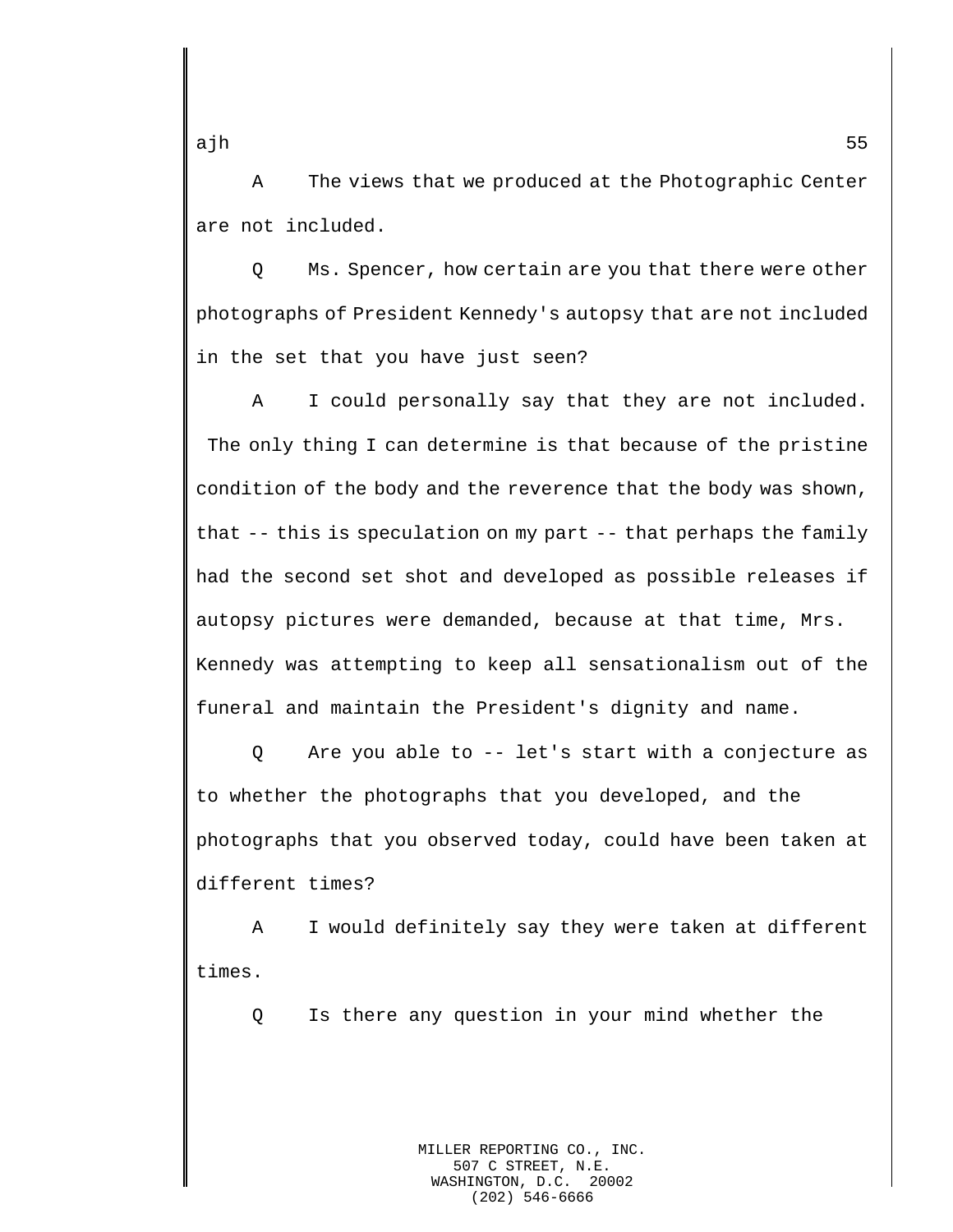photographs that you saw today were photographs of President Kennedy?

A There is not doubt they are pictures of President Kennedy.

Q Is there any doubt in your mind that the photographs that you saw in November 1963 also were of President Kennedy?

A No, that was President Kennedy, but between those photographs and the ones that we did, there had to be some massive cosmetic things done to the President's body.

Q Do you have an opinion as to whether the photographs that you developed in 1963 were taken before or after the photographs that you observed today?

A I would say probably afterwards.

Q So you would think that the photographs that you developed were taken after reconstruction of the body?

A Yes.

Q In the photograph that you saw in November of 1963, with the brain lying next to the body, were you able to observe whether there had been any damage to the brain?

A No, it was not damaged as this brain, as the brain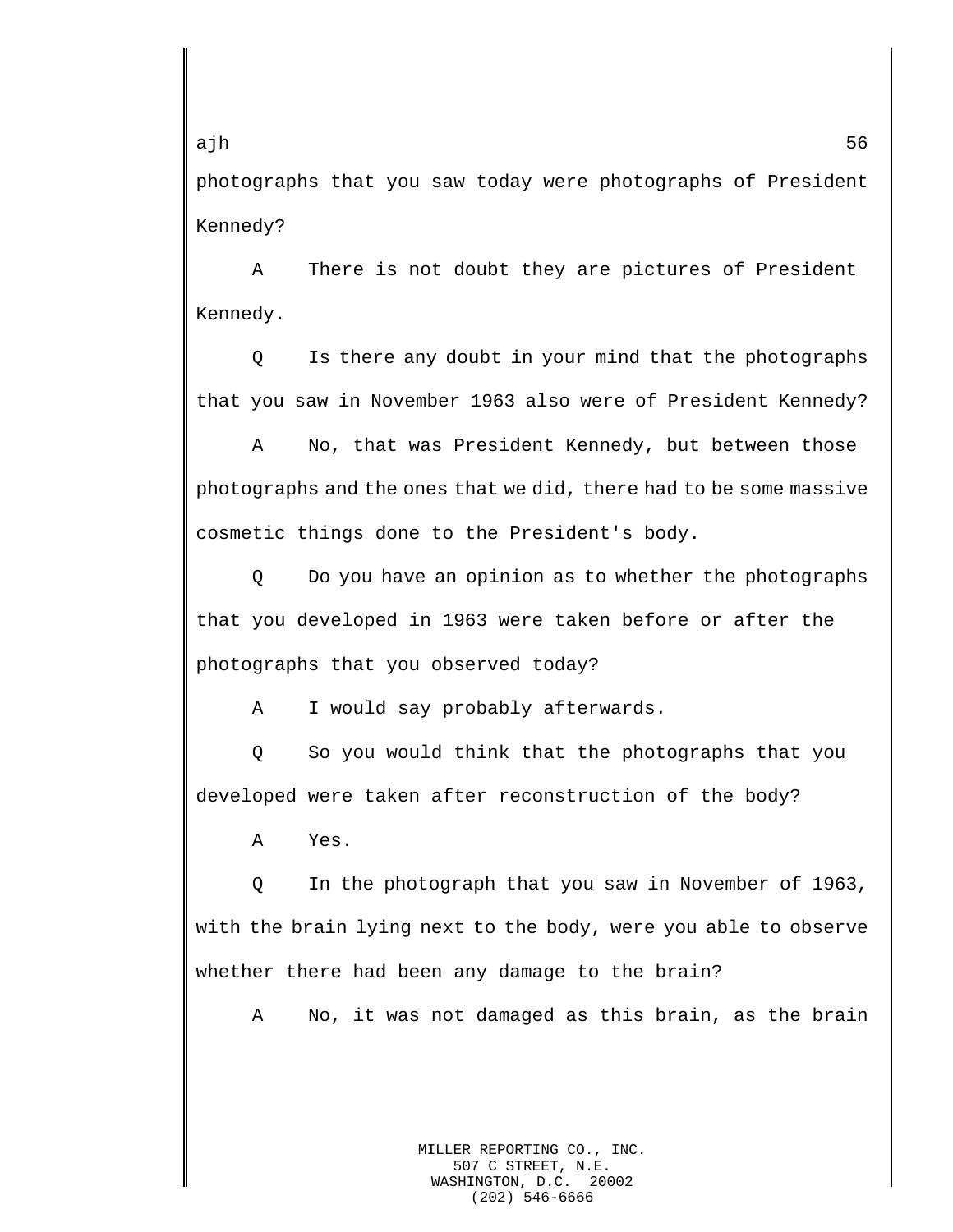ajh 57 on these photographs were.

Q When you say "these photographs," you means that we just saw today?

A The ones that we just viewed.

Q Ms. Spencer, before we started I said that I would give you an opportunity to add anything if you have any additional statement that you would like to make, and I will just give you that opportunity now.

A I had brought along a photograph that was reproduced approximately 10 days prior to the time that we printed the autopsy photographs that we produced at NPC, and because of the watermark and stuff on it does not match those that I viewed, and NPC bought all of a run, which meant every piece of paper within the house would have the same identical watermarking and logo on it, I can say that the paper was not a piece of paper that was processed or printed out of the Photographic Center within that time frame.

Like I said, the only thing I can think of is that a second set of autopsy pictures was shot for public release if necessary.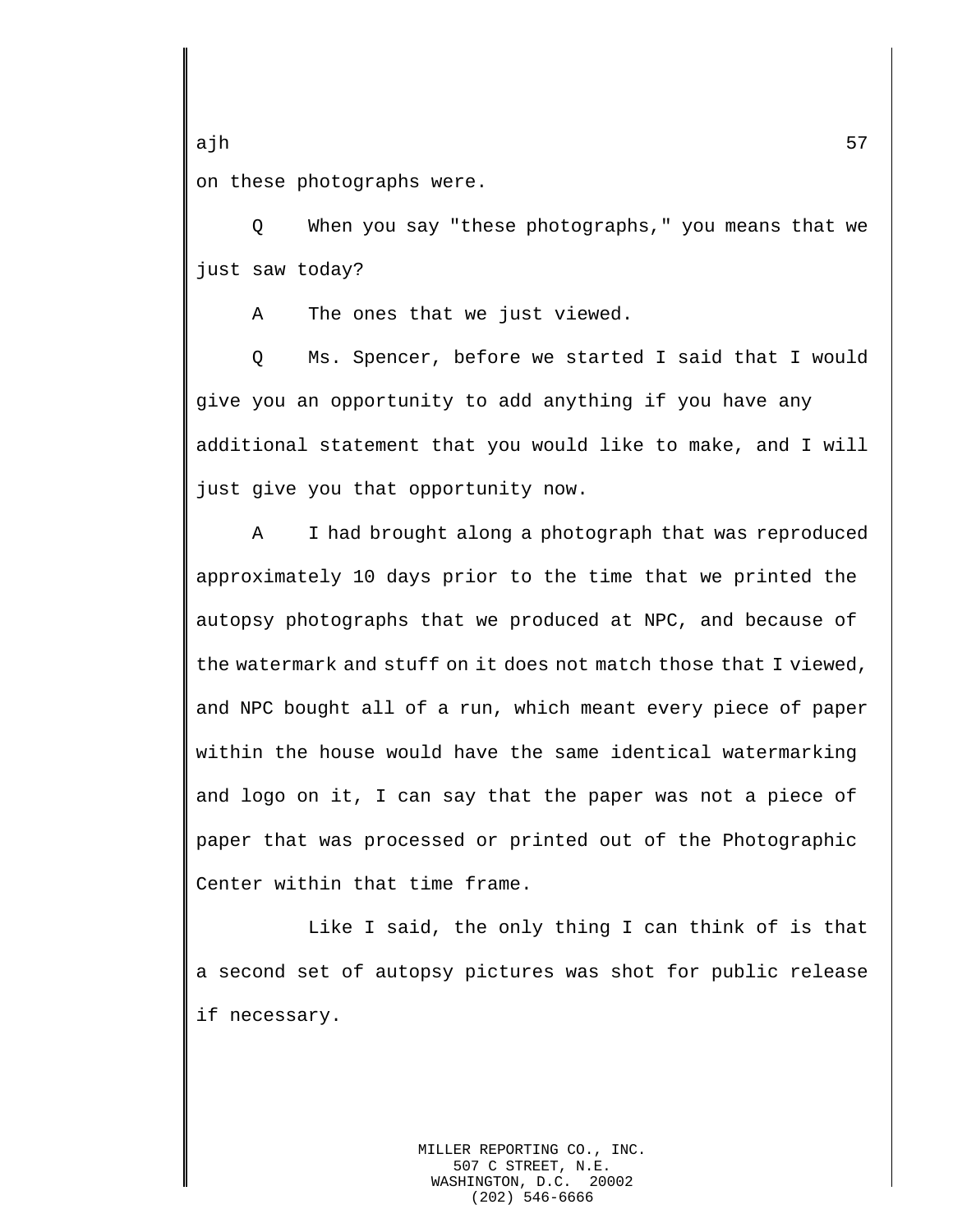MR. GUNN: Ms. Spencer, thank you very much. We appreciate your time in coming all the way from Missouri. Thank you very much.

THE WITNESS: I wish I could have identified them for you.

MR. GUNN: Thank you.

[Off the record.]

BY MR. GUNN:

Q Ms. Spencer, there is one other question I would like to ask you about, and this is in reference to a document that is labeled Exhibit MD 121, that appears on its face to be a cover sheet and a memorandum signed by James Fox dated February 16, 1967.

After we concluded the deposition, I showed you a copy of this document. Did you have an opportunity to read that?

A Yes, I did.

Q Can you tell me, if you wouldn't mind going through the document, and telling me anything that you perceive in the document either to be accurate, that is, as you recall, or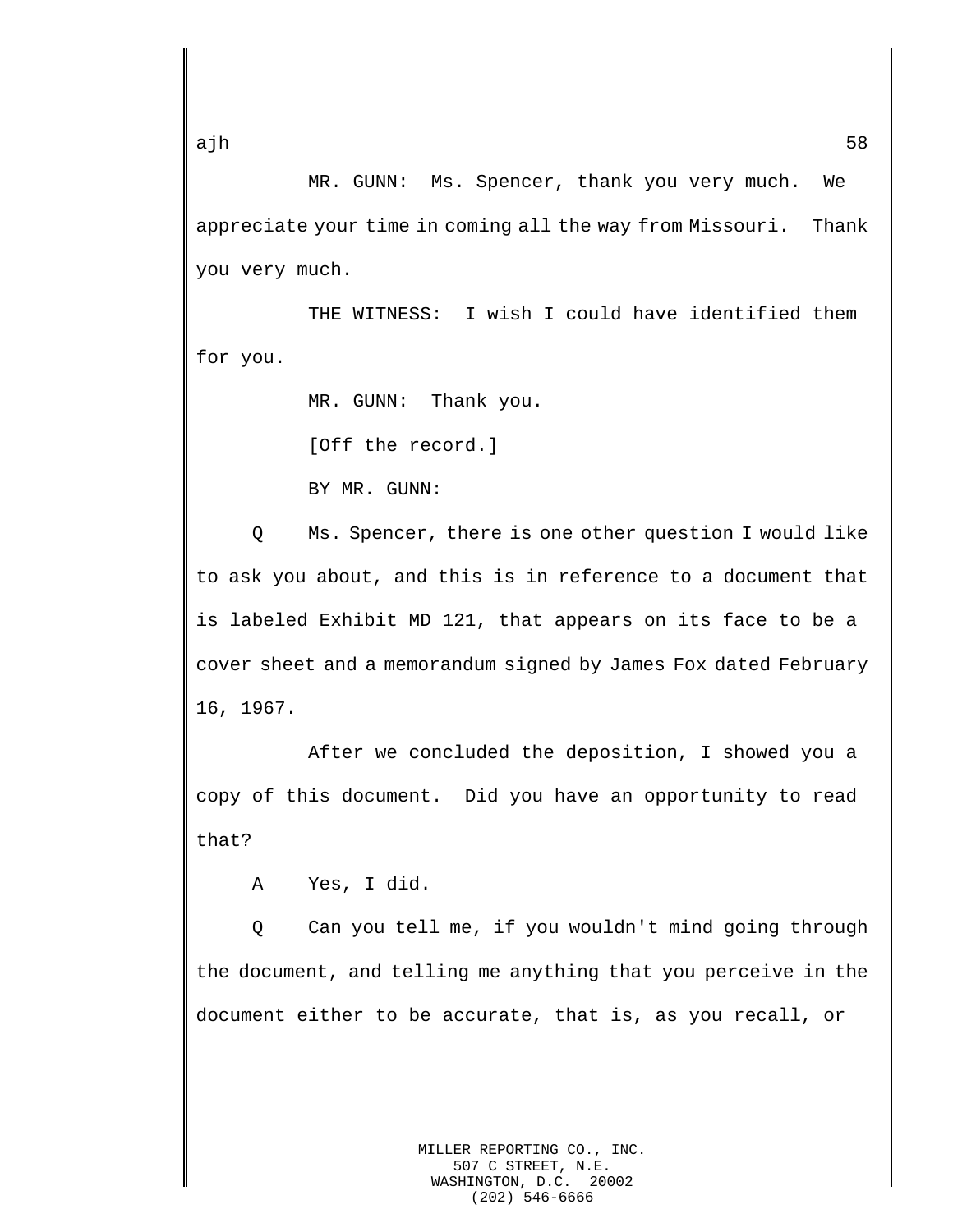inaccurate and different from what your own recollection is?

A Okay. During the time that I seen Agent Fox, he did not have any black and white film with him. The only thing he had in his possession was color film, and he remained with us while we processed it and printed it. It was not printed on different days.

Q Mr. Fox says that this happened on November 27th, 1963, which would be approximately five days after the assassination.

Does that correspond with your recollection as to when he came to -- or when an agent came to the NPC?

A No. My recollection was before the burial of President Kennedy.

Q And in the statement by Agent Fox, he refers to color positives. From what you have said before, that would not be --

A No.

Q -- correspond with what you yourself observed, is that correct?

A Right. The only thing that we had was color negative